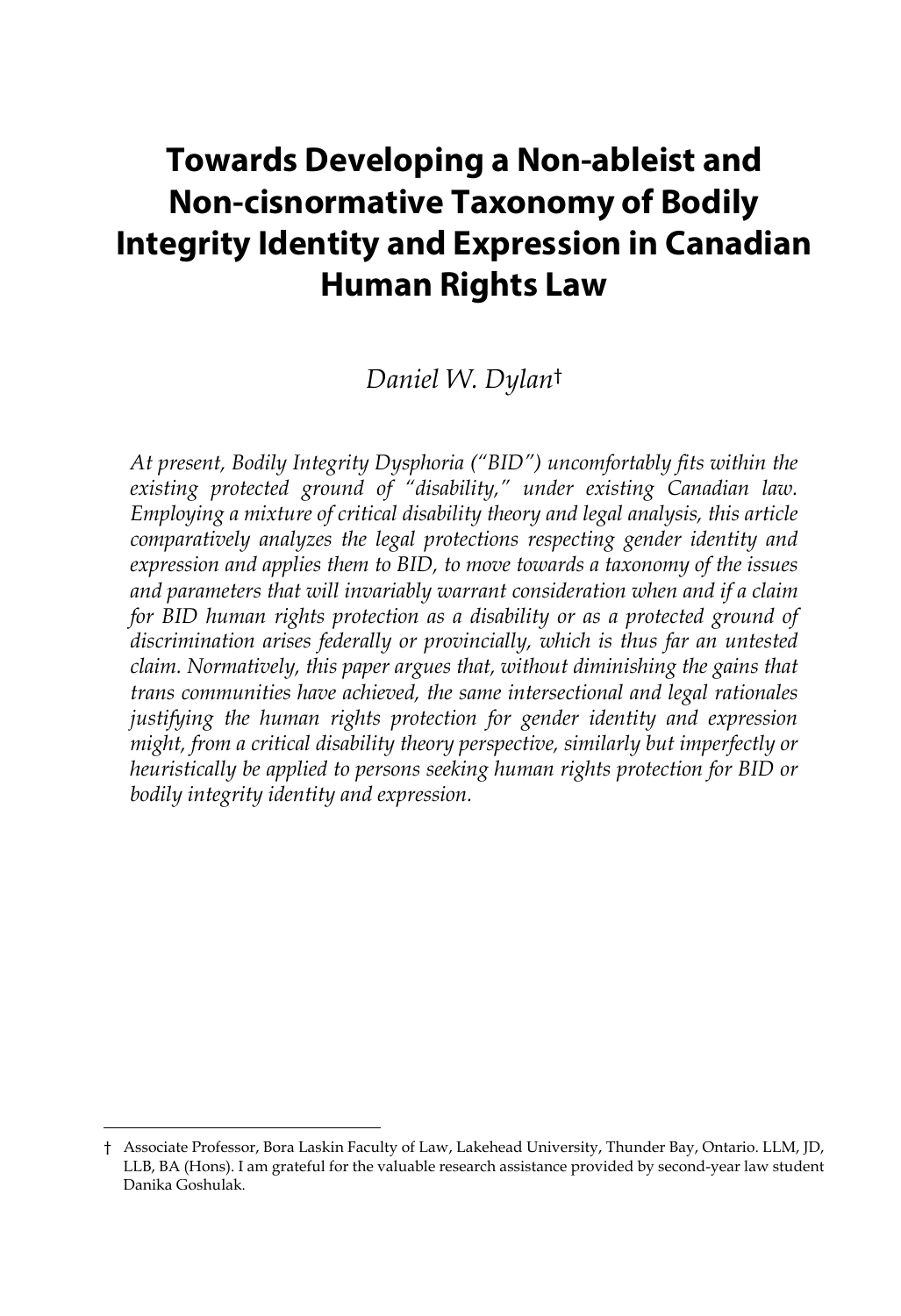*À l'heure actuelle, selon le droit canadien, la dysphorie de l'intégrité corporelle (DIC) s'inscrit incommodément dans le cadre du motif de protection contre la discrimination qu'est la « déficience ». En combinant la théorie critique du handicap et l'analyse juridique, cet article présente une analyse comparative des protections juridiques en matière d'identité et d'expression de genre, et les applique à la DIC, afin de proposer une taxonomie des questions et des paramètres sur lesquels devront immanquablement se pencher les tribunaux, au niveau provincial ou fédéral, dans l'éventualité où une affaire les conduira à déterminer si la personne ayant une DIC fait l'objet de discrimination fondée sur la déficience ou sur un autre motif de discrimination aux termes des codes des droits de la personne. Sur le plan normatif, l'article soutient que, sans minimiser les gains réalisés par les communautés trans, les raisonnements intersectionnels et juridiques qui justifient la protection des droits sur la base de l'identité et de l'expression de genre pourraient, dans l'optique de la théorie critique du handicap, s'appliquer également quoique de manière imparfaite ou heuristique, aux personnes qui cherchent à faire valoir leurs droits en raison soit de la DIC, soit de l'identité liée à l'intégrité corporelle et à l'expression de celle-ci.*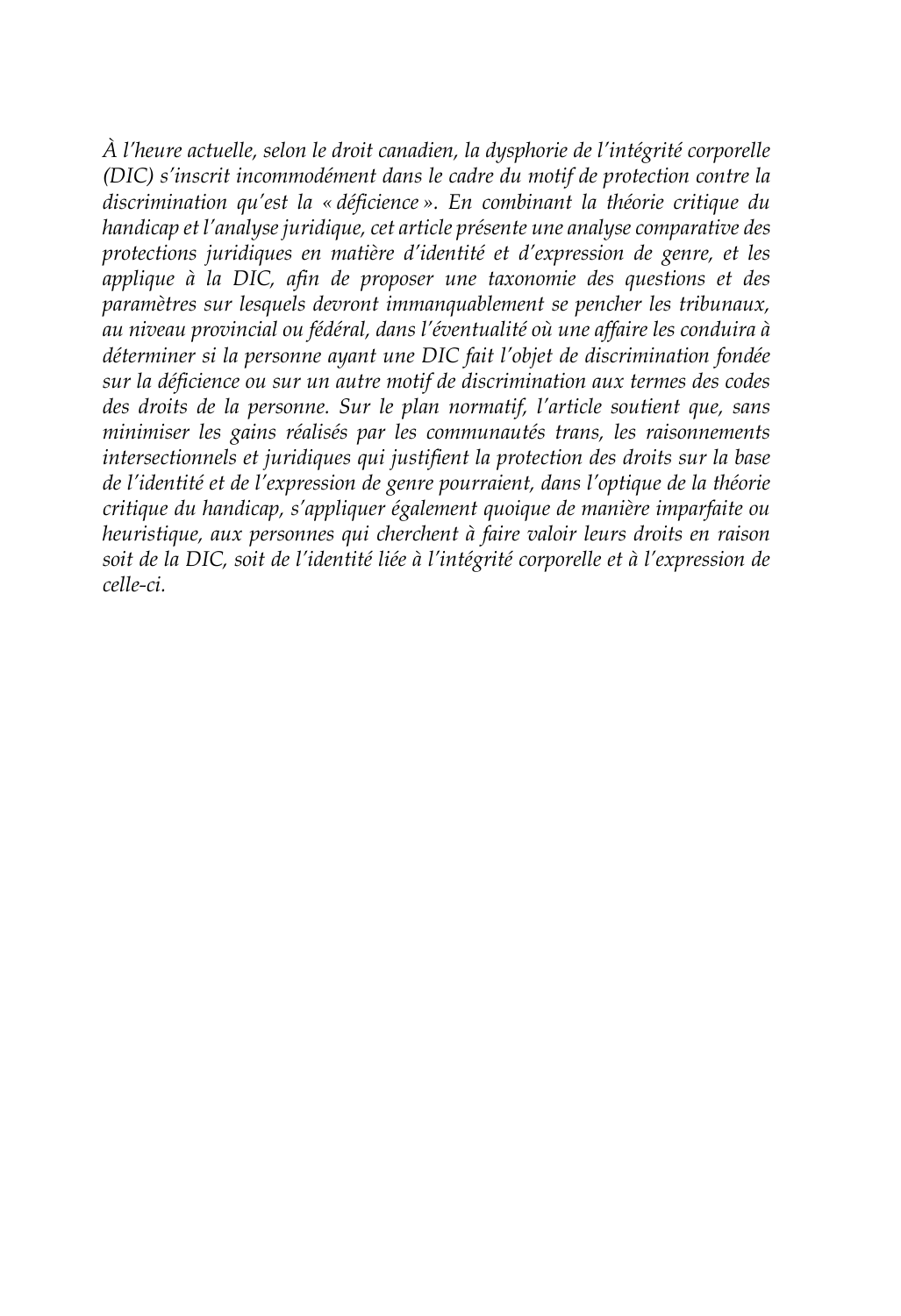## **I. Introduction**

ne of the most just and progressive developments in modern federal, provincial and territorial human rights law has been full protection for gender identity and expression.1 Gender identity and expressive developments in modern federal, provincial and territorial human rights law has been full protection for gender identity and expression.<sup>1</sup> Gender identity and expression became prohibited grounds of discriminat *Human Rights Act* ("*CHRA*") in 20172 and under the Ontario *Human Rights Code* ("Ontario *Code*") in 2012.3 Persons in Ontario, for example, may now indicate their preferred gender on their birth certificates and drivers' licenses or even obtain gender-neutral driver's licenses without undergoing gender affirming surgery ("GAS") (previously referred to as sex reassignment surgery ("SRS") or as gender reassignment surgery ("GRS")).4 Furthermore, persons seeking GAS may now undergo this procedure under the provincially funded health insurance plan in Ontario, the Ontario Health Insurance Plan ("OHIP"),<sup>5</sup> based on a referral from any qualified physician, not just from one obtained at the Gender Identity Clinic ("GIC") at the Centre for Mental Health and Addictions ("CAMH").<sup>6</sup> This is welcome news for the many people awaiting the procedure in Ontario in 2015, though over one thousand still wait for GAS.7 In 2016, Ontario also changed the "funding

<sup>1</sup> See Kyle Kirkup, "The Origins of Gender Identity and Gender Expression in Anglo-American Legal Discourse" (2018) 68:1 U Toronto LJ 80 (a history of the linguistic and legal adoption of "identity" and "expression"). See also Friedemann Pfäfflin, "Remarks on the History of the Terms Identity and Gender Identity" (2011) 13:1 Intl J Transgenderism 13.

<sup>2</sup> RSC 1985, c H-6, s 3(1); *An Act to amend the Canadian Human Rights Act and the Criminal Code*, SC 2017, c 13.

<sup>3</sup> RSO 1990, c H 19 [*OHRC*]; "Gender Identity and Gender Expression" (last accessed 20 October 2021), online: Ontario Human Rights Commission <ohrc.on.ca/en/code\_grounds/gender\_identity> [perma.cc/LY83-RVHP].

<sup>4</sup> See Margaret Lawson, "Transgender Glossary of Terms" (paper delivered at the 26th Annual Institute of Family Law Conference, Quebec, 21 April 2017), online: *CanLII* <canlii.org/t/srnp> [perma.cc/Y92W-WBVK]; *XY v Ontario (Government and Consumer Services)*, 2012 HRTO 726 [*XY*]. See also The Canadian Press, "Ontario to Make Driver's Licence Gender Neutral" (30 June 2016), online: *CBC News* <cbc.ca/news/canada/windsor/ontario-drivers-licence-gender-neutral-1.3659541> [perma.cc/XL39- MFS8].

<sup>5</sup> See "Apply for OHIP and Get a Health Card" (last modified 21 October 2021), online: *Government of Ontario* <ontario.ca/page/apply-ohip-and-get-health-card> [perma.cc/75FA-SYFA].

<sup>6</sup> See "Amendments to the Health Insurance Act and Regulation 552 – Expanding Access to Insured Sexreassignment Surgery" (6 November 2015), online: *Government of Ontario* <ontariocanada.com/registry/view.do?postingId=19623> [perma.cc/3CE8-VZJR] (RRO 1990, Reg 552 has been amended to add sex reassignment surgery (SRS) as an insured service under the Ontario Health Insurance Plan); "Schedule of Benefits: Physician Services Under the Health Insurance Act" (2 July 2021) at AD7, online (pdf): *Government of Ontario*

<sup>&</sup>lt;health.gov.on.ca/en/pro/programs/ohip/sob/physserv/sob\_master.pdf> [perma.cc/G8Z5-295W]. <sup>7</sup> See Erica Lenti, "Why the Long Wait for Sex Reassignment Surgery Isn't About to Get Better" (10 March

<sup>2016),</sup> online: *TVOntario* <www.tvo.org/article/why-the-long-wait-for-sex-reassignment-surgery-isntabout-to-get-better> [perma.cc/LT7H-V9D8].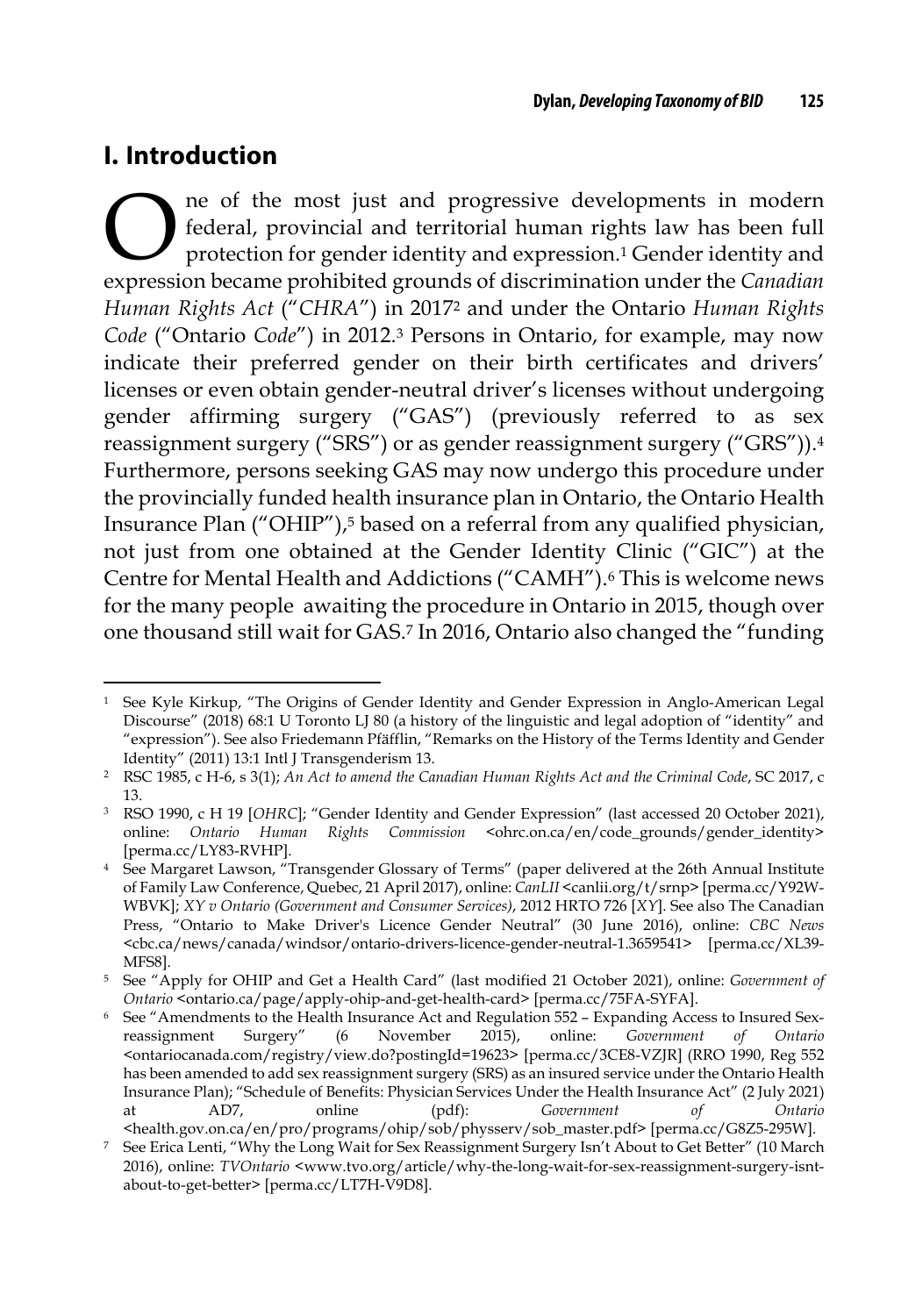criteria for transition-related surgery to align with the World Professional Association for Transgender Health ("WPATH")'s internationally-accepted standards of care for Gender Dysphoria".8 Comparatively, the requirements and conditions under which GAS is performed and covered by health insurance plans in other provinces and territories is varied.9

Regarding these changes to the Ontario *Health Insurance Act,* then-Minister of Health Eric Hoskins said "[e]very Ontarian has the *right* to be who they are. Our health care system should reflect this vision, which is why we are improving access to sex-reassignment surgery".10 Despite these expanded protections, gender dysphoria (previously referred to as "gender identity disorder") continues to be included in the *Diagnostic and Statistical Manual of Mental Disorders* ("DSM-V"), the authoritative text for medical and psychiatric practitioners in North America.11 The listing of gender dysphoria in the DSM-V remains problematic,12 as some do not consider gender identity to be a pathology or disorder.13 As I will demonstrate, similar

<sup>8</sup> "Transition-Related Surgery (TRS): Frequently Asked Questions for Persons Considering Surgery in Ontario and the People Supporting Them" (last modified 26 May 2017) at 1, online (pdf): *Centre for Addiction and Mental Health* <camh.ca/-/media/files/transrelatedsurgery-faq-en-pdf.pdf> [perma.cc/6VFQ-CECS].

<sup>9</sup> See "Policy on Preventing Discrimination because of Gender Identity and Gender Expression" (2014), s 5.2, online (pdf): *Ontario Human Rights Commission* <www3.ohrc.on.ca/sites/default/files/Policy%20on%20preventing%20discrimination%20because%2 0of%20gender%20identity%20and%20gender%20expression.pdf> [perma.cc/WL6E-QXDP] [OHRC, "GIAGE Policy"]; Megan Leslie, "Boys Will Be Girls: Sex Reassignment Surgery and the Ethics of State Funding" (2004) 13:9 Dalhousie J Leg Studies 239 at 241; *Center for Gender Advocacy v Attorney General of Quebec*, 2021 QCCS 191.

<sup>&</sup>lt;sup>10</sup> "Improving Access to Sex Reassignment Surgery: Ontario Reducing Wait Times for Assessments and Referrals" (6 November 2015), online: *Government of Ontario* <news.ontario.ca/en/release/34796/improving-access-to-sex-reassignment-surgery-1> [perma.cc/T2DW-6L4J] [Government of Ontario, "Improving"]; "Ontario Expands Referrals for Gender Reassignment Surgery" (6 November 2015), online: *CBC News* <cbc.ca/news/canada/toronto/transgender-ontario-1.3307287> [perma.cc/VV4R-2CE6] [CBC, "Expands"] [emphasis added].

<sup>11</sup> See American Psychiatric Association, *Diagnostic and Statistical Manual of Mental Disorders*, 5th ed (Washington, DC: American Psychiatric Publishing, 2013), s 302.85.

<sup>12</sup> See Alexandre Baril & Kathryn Trevenen, "Exploring Ableism and Cisnormativity in the Conceptualization of Identity and Sexuality 'Disorders'" (2014) 11:1 Annual Rev Critical Psychology 389 at 397–398 ["Exploring"]; Ido Katri, "Transgender Intrasectionality: Rethinking Anti-Discrimination Law and Litigation" (2017) 20:1 U Pennsylvania JL & Soc Change 51 at 57; Amber Ault & Stephanie Brzuzy, "Removing Gender Identity Disorder from the 'Diagnostic and Statistical Manual of Mental Disorders': A Call for Action" (2009) 54:2 Social Work 187 at 187.

<sup>&</sup>lt;sup>13</sup> See Florence Ashley, "The Misuse of Gender Dysphoria: Toward Greater Conceptual Clarity in Transgender Health" (2019) 16:6 Perspectives on Psychological Science 1159 at 1159–60; Matthew P Ponsford, "The Law, Psychiatry and Pathologization of Gender-Confirming Surgery for Transgender Ontarians" (2017) 38:1 Windsor Rev Leg Soc Issues 20 at 21; Alexandre Baril et al, "Digging Beneath the Surface: When Disability Meets Gender Identity" (2020) 9:4 Can J Disability Studies 1 at 19; Baril & Trevenen, "Exploring", *supra* note 12 at 398; "Standards of Care for the Health of Transsexual, Transgender, and Gender Nonconforming People, 7th Version" (2012) at 5–6, online (pdf): *The World*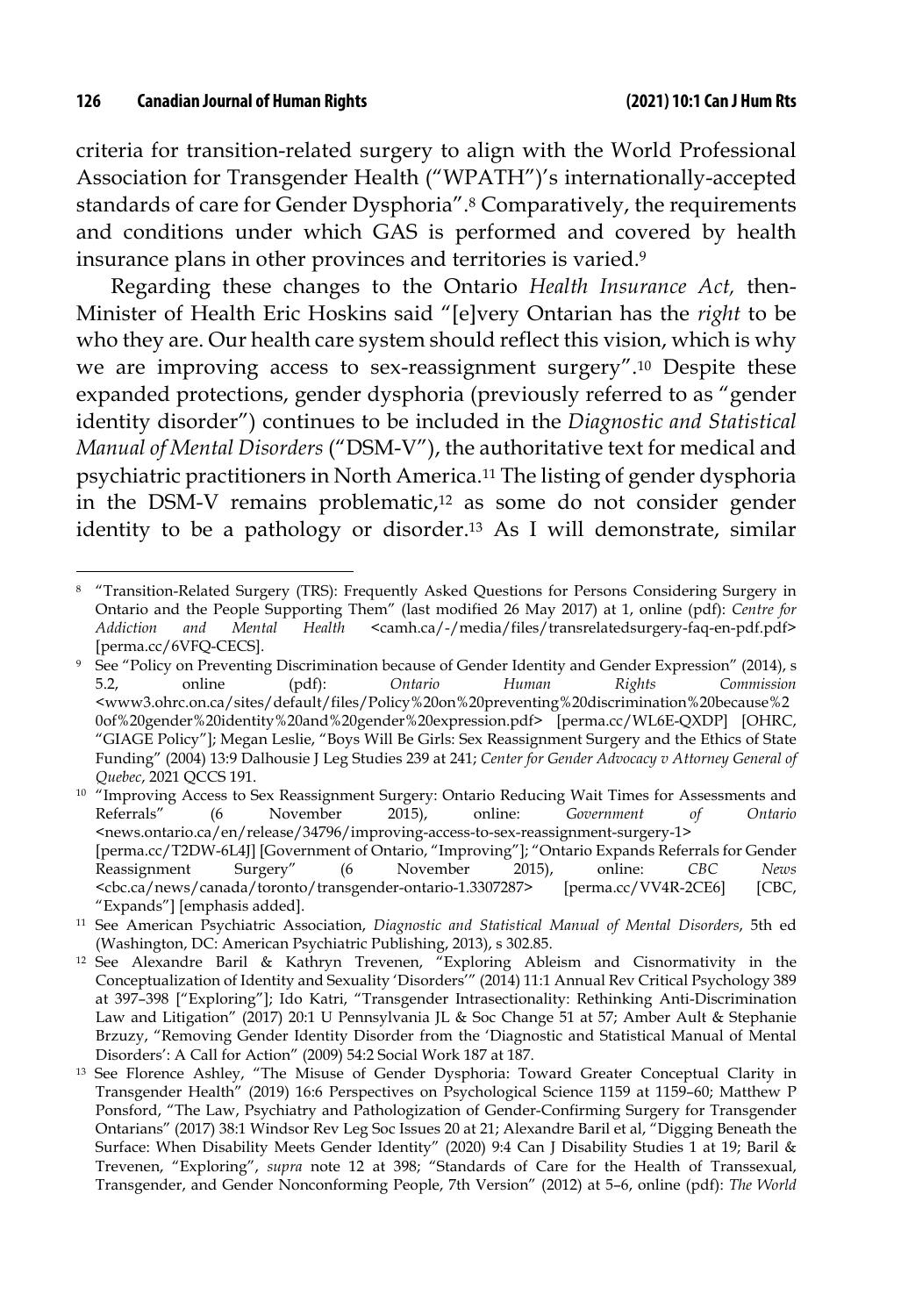problems exist in respect of what is referred to as "body integrity dysphoria".

Both advocates and critics14 of the legal protection of body integrity dysphoria ("BID") contentiously rely upon legal rationales supporting human rights protections for gender identity and expression.15 BID, sometimes referred to as "bodily integrity identity disorder",<sup>16</sup> is a rare,<sup>17</sup> complex and inchoately understood phenomenon. Individuals with BID desire and seek ability reassignment/confirming surgery18 or elective amputation of an otherwise healthy limb in order to achieve a sense of existential<sup>19</sup> or ontological "completeness" or "wholeness" which conforms to their own body image.20 Put more simply, individuals with BID are typically born able-bodied but seek to live in a body that is physically impaired.21 Such a desire is seen by the medical establishment as a disorder rather than the autonomous and rational manifestation of choice.

At present, BID – not yet listed in the DSM-V but scheduled for inclusion in 202222 – uncomfortably fits within the existing protected ground of "disability" under the *CHRA* or the Ontario *Code*.23 Employing a mixture of

*Professional Association for Transgender Health* <wpath.org/media/cms/Documents/SOC%20v7/SOC%20V7\_English.pdf> [perma.cc/VW9H-8HCC]; Jodie M Dewey & Melissa M Gesbeck, "(Dys) Functional Diagnosing: Mental Health Diagnosis, Medicalization, and the Making of Transgender Patients" (2017) 41:1 Humanity & Society 37.

<sup>14</sup> See Brenda Cossman, "Gender Identity, Gender Pronouns, and Freedom of Expression: Bill C-16 and the Traction of Specious Legal Claims" (2018) 68:1 U Toronto LJ 37 at 76–77.

<sup>&</sup>lt;sup>15</sup> See Elizabeth Loeb, "Cutting It Off: Bodily Integrity, Identity Disorders, and the Sovereign Stakes of Corporeal Desire in U.S. Law" (2008) 36:3/4 Women's Studies Q 44 at 48; Shirin Heidari, "Sexual Rights and Bodily Integrity as Human Rights" (2015) 23:46 Reproductive Health Matters 1.

<sup>16</sup> See Baril & Trevenen, "Exploring", *supra* note 12 at 394.

<sup>&</sup>lt;sup>17</sup> See Christopher James Ryan, "Out on a Limb: The Ethical Management of Body Integrity Identity Disorder" (2009) 2:1 Neuroethics 21 at 21.

<sup>18</sup> See Jenny L Davis, "Narrative Construction of a Ruptured Self: Stories of Transability on Transabled.org" (2012) 55:2 Sociological Perspectives 319 at 320.

<sup>19</sup> See *ibid* at 328; Jenny Slatman & Guy Widdershoven, "Being Whole after Amputation" (2009) 9:1 American J Bioethics 48 at 48.

<sup>20</sup> Anne A Lawrence, "Clinical and Theoretical Parallels between Desire for Limb Amputation and Gender Identity Disorder" (2006) 35:3 Archives Sexual Behavior 263 at 264.

<sup>21</sup> See Davis, *supra* note 18 at 319.

<sup>22</sup> See Charleen Scupin, Thomas Schnell & Erich Kasten, "How Defined is Gender Identity in People with Body Integrity Dysphoria?" (2021) 35:3 Advances in Mind-Body Medicine 4 at 8.

<sup>23</sup> See "Policy on Ableism and Discrimination Based on Disability: Executive Summary" (27 June 2016), online: *Ontario Human Rights Commission* <www3.ohrc.on.ca/en/policy-ableism-and-discriminationbased-disability> [perma.cc/RYB4-SKCL] [OHRC, "Executive Summary"] (the Ontario Human Rights Commission's policy on ableism and discrimination based on disability does not deal with BID specifically); "A Framework for the Law as It Affects Persons with Disabilities" (September 2012) at 100, online (pdf): *Law Commission of Ontario* <www.lco-cdo.org/wp-content/uploads/2012/12/personsdisabilities-final-report> [perma.cc/V36D-YSHJ] (cited by the Ontario Human Rights Commission); OHRC, "GIAGE Policy" *supra* note 9, s 2.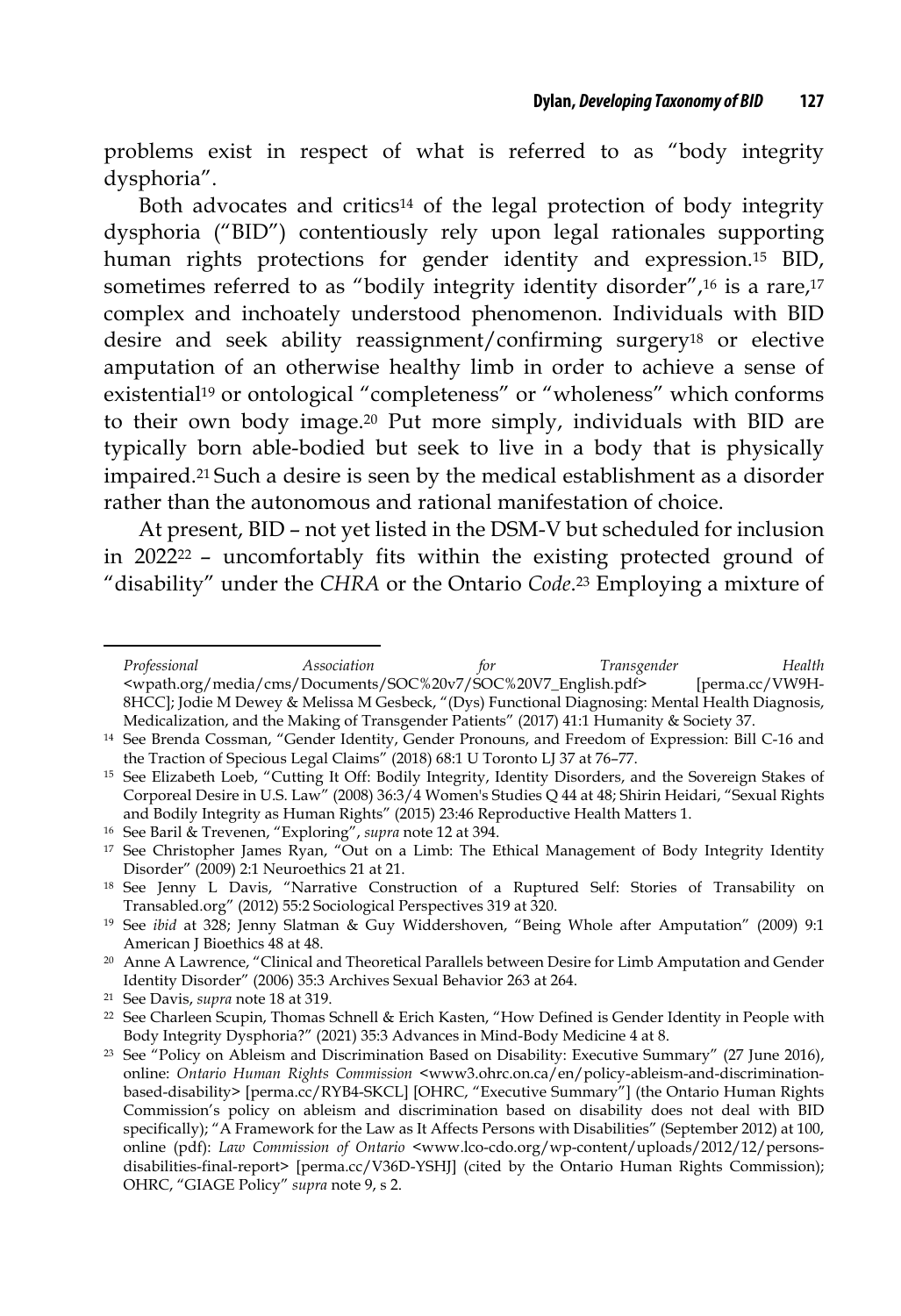critical disability theory24 and legal analysis, this article comparatively analyzes the legal protections respecting gender identity and expression and applies them to BID.25 The purpose of this comparison is to move towards a taxonomy of the issues and parameters that will invariably warrant consideration if a claim for BID human rights protection as a disability or as a protected ground of discrimination arises federally, provincially or territorially.26 Normatively, this paper argues that, without diminishing the gains that trans communities have achieved,<sup>27</sup> the same intersectional<sup>28</sup> and legal rationales justifying the human rights protection for gender identity and expression might, from a critical disability theory perspective, similarly but imperfectly or heuristically be applied to persons seeking human rights protection for BID, or conceptualized differently as bodily integrity identity and expression.29

Terms such as "disability" and "dysphoria" are used in the narrative and discourses involved in Foucauldian exercises of power by government, the medical establishment, the legal profession and even the courts over individual subjects. As such, I too shall use them in this article, while also acknowledging their problematic nature. I do so to expose these terms for what they are: the imposition of notional and reified forms of impairment *on top of* the various ideas, values, definitions of perceived "disabilities." Furthermore, I reveal that non-ableist and non-cisnormative understandings of BID and/or bodily integrity identity and expression already exist outside of these more problematic narratives and discourses, and therefore they

<sup>24</sup> See Julie Avril Minich, "Enabling Whom? Critical Disability Studies Now" (2016) 5:1 Lateral 1 at 2–3; Sami Schalk, "Critical Disability Studies as Methodology" (2017) 6:1 Lateral 1.

<sup>25</sup> See Antonia Ostgathe, Thomas Schell & Erich Kasten, "Body Integrity Identity Disorder and Gender Dysphoria: a Pilot Study to Investigate Similarities and Differences" (2014) 3:6 Am J Applied Psychology 138 at 138.

<sup>26</sup> The author's research yielded no results in which a claim of discrimination based on BID has been made in any Canadian Human Rights Tribunal or court of law. See Sean Bray, "Gender Dysphoria, Body Dysmorphia, and the Problematic of Body Modification" (2015) 29:3 J Speculative Philosophy 424 (a philosophical inquiry on the topic).

<sup>27</sup> See Lane R Mandlis, "Human Rights, Transsexed Bodies, and Health Care in Canada: What Counts as Legal Protection?" (2011) 26:3 Canadian JL & Society 509.

<sup>28</sup> See Baril et al, *supra* note 13 at 1.

<sup>29</sup> See generally Helen Meekosha & Russell Shuttleworth, "What's So 'Critical' about Critical Disability Studies?" (2009) 15:1 Australian J Human Rights 47 at 48–50; Richard Francis Devlin & Dianne Pothier, eds, *Critical Disability Theory: Essays in Philosophy, Politics, Policy, and Law* (Vancouver: UBC Press, 2006); Robert McRuer, "As Good as It Gets: Queer Theory and Critical Disability" (2003) 9:1 GLQ: J Lesbian & Gay Studies 79; Dan Goodley, "Dis/entangling Critical Disability Studies" (2013) 28:5 Disability & Society 631; Christine Wieseler, "Missing Phenomenological Accounts: Disability Theory, Body Integrity Identity Disorder, and Being an Amputee" (2018) 11:2 Int J Feminist Approaches to Bioethics 83; Catherine Mills, "The Case of the Missing Hand: Gender, Disability, and Bodily Norms in Selective Termination" (2015) 30:1 Hypatia: A J Feminist Philosophy 82.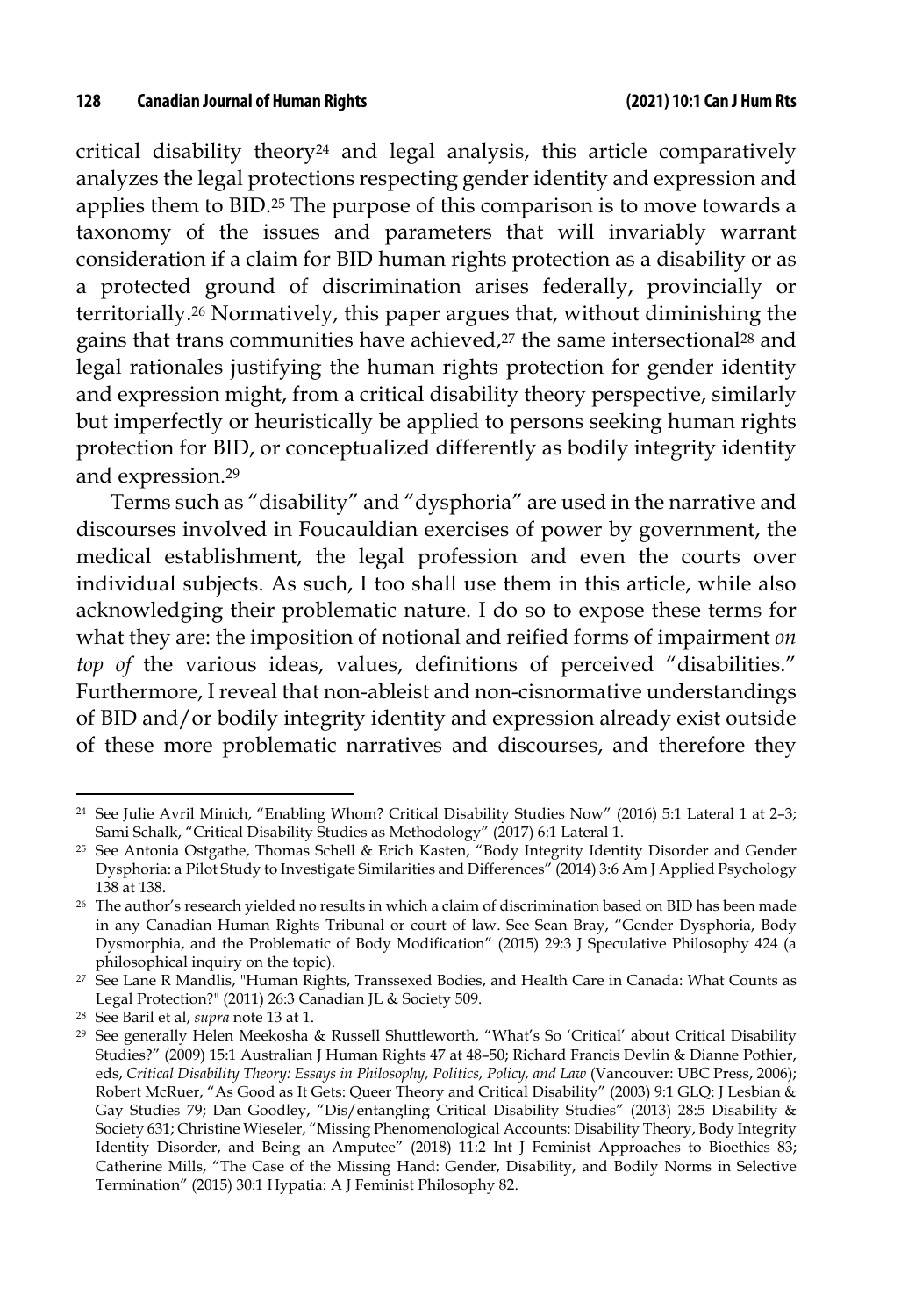ought to be legally protected.30 I use "ableist" to mean the perspective, beliefs and practices that devalue and discriminate against people with physical, intellectual, cognitive psychiatric or other disabilities which often rest on the assumption that "disabled" people need to manifest in one specified form or another other.<sup>31</sup> Finally, I use "cisnormative" to mean the oppression experienced by transsexual and transgender people in a society that identities and represents cissexual/cisgender people as dominant, normal and superior as well as the oppression experienced by people who transform or seek to transform their bodies to achieve a disability.32

Part I discusses bodily integrity dysphoria and bodily integrity identity disorder. Part II discusses disability, bodily integrity and security of the person. Part III situates body integrity dysphoria in various narratives while Part IV discusses whether body integrity dysphoria may be properly analogized to gender dysphoria. Finally, Part V seeks to provide a human rights law taxonomy for body integrity dysphoria and/or bodily integrity identity and expression. In effect, this article reifies body integrity dysphoria as an authentic form of human identity and expression in human rights law and advocates for non-ableist and non-cisnormative policy and legal responses.

## **II. Bodily Integrity Dysphoria & Bodily Integrity Identity Disorder**

The nomenclature of BID is complex, if not contentious.33 For reasons of medical classification, BID is generally seen as belonging on the spectrum of the larger Body Dysmorphic Disorder (BDD).<sup>34</sup> BID is often reclassified as BIID, placing it in a similar position as gender dysphoria.35 This reclassification is important because those suffering from BDD are typically

<sup>30</sup> See Shelley Tremain, *Foucault and the Government of Disability* (Ann Arbor: University of Michigan Press, 2015) at 9, 11. See also Licia Carlson, "Cognitive Ableism and Disability Studies: Feminist Reflections on the History of Mental Retardation" (2001) 16:4 Hypatia: A J Feminist Philosophy 124; Alice Dreger, Hermaphrodites and the Medical Invention of Sex, (Cambridge, MA: Harvard University Press, 1998); Nirmala Erevelles, "Voices of Silence: Foucault, Disability, and the Question of Self-Determination" (2002) 21:1 Studies in Philosophy & Education 17.

<sup>31</sup> See Kristen Bottema-Beutel et al, "Avoiding Ableist Language: Suggestions for Autism Researchers" (2021) 3:1 Autism in Adulthood 18 at 18; OHRC, "Executive Summary", *supra* note 23; Law Commission of Ontario, *supra* note 23.

<sup>32</sup> See Baril and Trevenen, "Exploring", *supra* note 12 at 390–91.

<sup>33</sup> See Davis, *supra* note 18 at 322–24.

<sup>34</sup> See Rachel Barnes, "The Bizarre Request for Amputation" (2011) 10:4 Int J Lower Extremity Wounds 186 at 186.

<sup>35</sup> See *ibid* at 186–87; Emma Barrow & Femi Oyebode, "Body Integrity Identity Disorder: Clinical Features and Ethical Dimensions" (2019) 25:3 BJPsych Advances 187 at 188.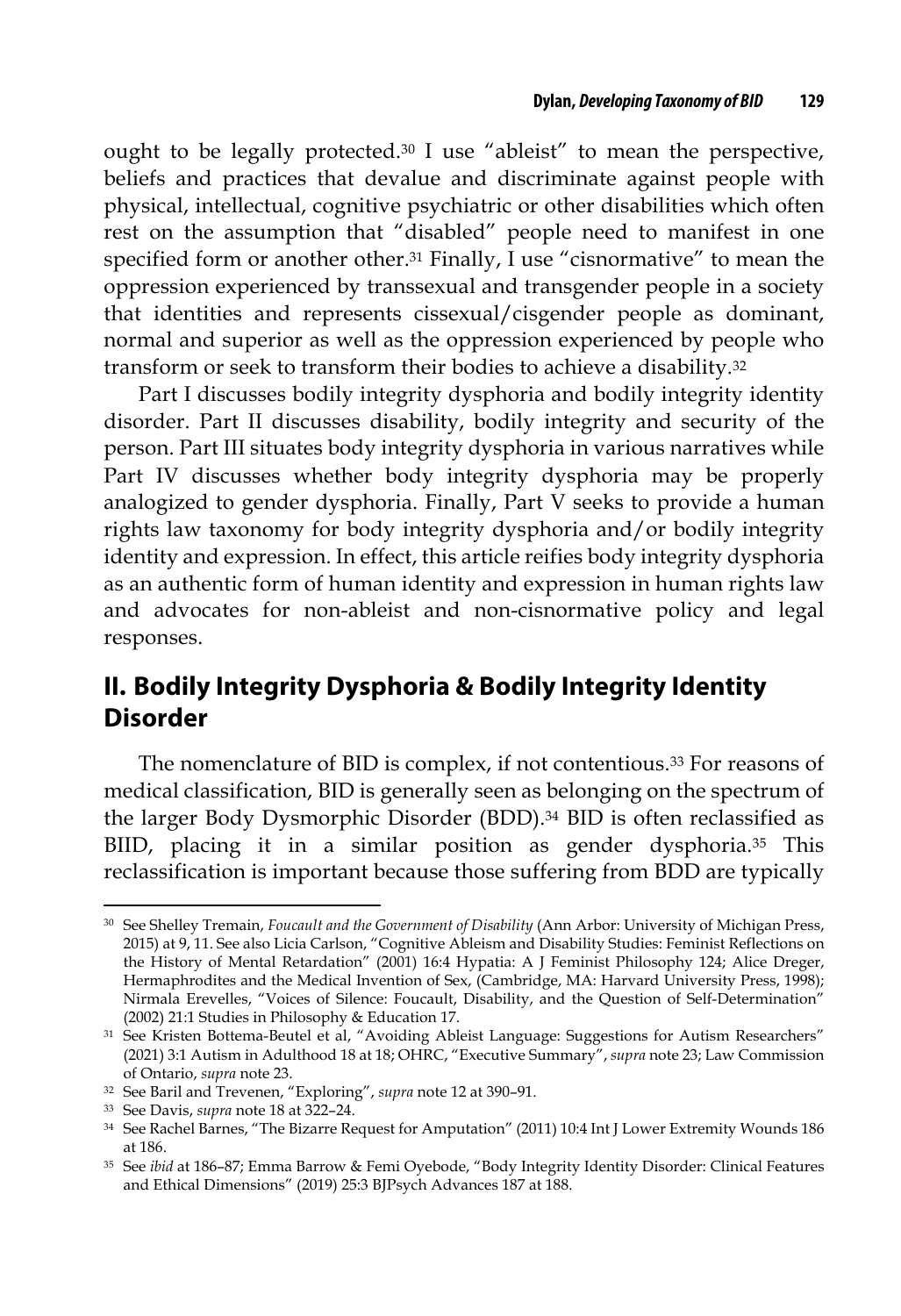not considered viable candidates for surgery, experience poor outcomes, are dissatisfied with results, and in some cases have behaved violently towards the surgeon performing the surgery.36 BID has also been referred to as "Amputee Identity Disorder", which viewed the condition as an identity disorder rather than a paraphilia or as dysmorphic,<sup>37</sup> and as "apotemnophilia".38 Apotemnophilia referred to someone with a sexual fetish or paraphilia of being an amputee, but the term was inaccurate as many who experienced the condition are not aroused sexually by their desire to be an amputee.39 Individuals with BID are also sometimes subculturally referred to as "wannabes".40 Despite the seemingly derisive nickname (used by BID experiencers themselves), such individuals are typically rational, non-psychotic and non-delusional,<sup>41</sup> but are cast in broader cis social narratives as irrational and sexually deviant.42 Persons aroused by the idea of sexual relationships with amputees are referred to as "devotees"43 (also used by BID experiencers). When the term is used by others, it perpetuates notions of irrationality and sexual, moral and other deviance from heteronormative, ableist and cisnormative perspectives.44The term and diagnosis of "apotemnophilia" are generally no longer used to refer to BID. Given the consensus that BID is not a sexual disorder, linking it to apotemnophilia is not apposite.45

There are additional medical terms to refer to BID,46 but none are conclusive or dispositive. In short, BID "concerns individuals whose perceived body image is that of an amputee and feel that they must lose a limb in order to conform to [their] perceived body image".47 According to medical and scientific opinion, the etiology of BID as a *disorder* is complex and not easily attributable to psychological issues alone but to the complex

<sup>36</sup> See Barnes, *supra* note 34 at 187.

<sup>37</sup> Theodore Bennett, "It's but a Flesh Wound: Criminal Law and the Conceptualisation of Healthy Limb Amputation" (2011) 36:3 Alternative LJ 158 at 160; Barrow & Oyebode, *supra* note 35 at 188.

<sup>38</sup> Barnes, *supra* note 34 at 188.

<sup>39</sup> See *ibid* at 188; Bennett, *supra* note 37 at 158.

<sup>40</sup> Barrow & Oyebode, *supra* note 35 at 189.

<sup>41</sup> See Bennett, *supra* note 37 at 158.

<sup>42</sup> See Mitchell Travis, "Non-Normative Bodies, Rationality, and Legal Personhood" (2014) 22:4 Medical L Rev 526 at 527.

<sup>43</sup> See Barnes, *supra* note 34 at 186; Barrow & Oyebode, *supra* note 35 at 188.

<sup>44</sup> Alexandre Baril & Kathryn Trevenen, "'Extreme' Transformations: (Re)Thinking Solidarities between Social Movements through Voluntary Disability Acquisition" (2016) 3:1 Medicine Anthropology Theory 144 at 153 [Baril & Trevenen, "Extreme"]. See Loeb, *supra* note 15 at 51.

<sup>45</sup> See Davis, *supra* note 18 at 322–24.

<sup>46</sup> Barrow & Oyebode, *supra* note 35 at 188 (including acrotomophilia, factitious disability disorder, and xenomelia).

<sup>47</sup> Travis, *supra* note 42 at 527.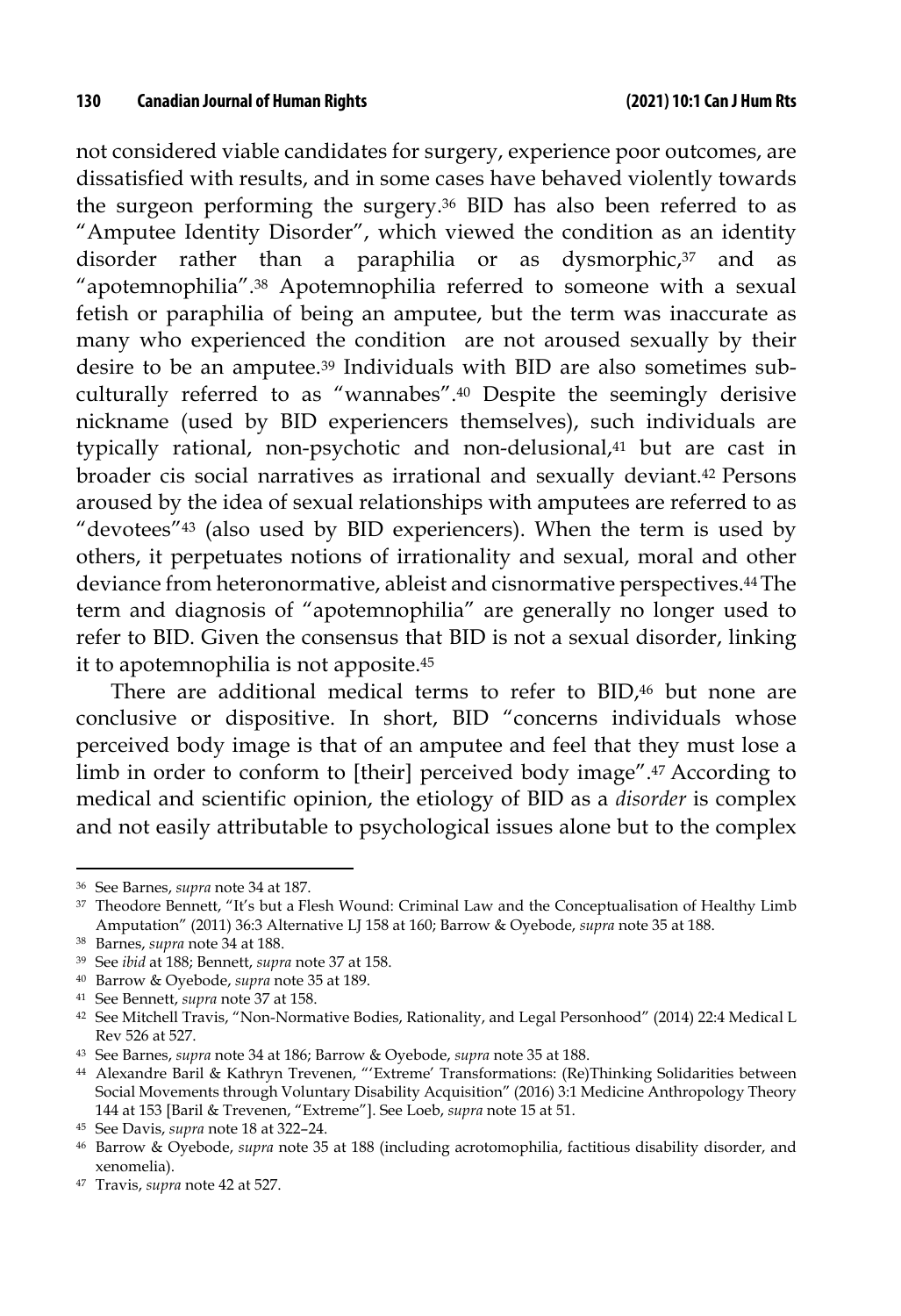interface between psychology, psychiatry, neurology, sexology and developmental issues.48 There is therefore no conclusive evidence on why BID is experienced.49 One hypothesis is that BID is most likely a neuropsychiatric disorder reflecting abnormalities of body image and body representation because of brain dysfunction (in the right superior parietal lobule). This leads to the supposition that BID is not simply a "personal preference".50 This hypothesis places less emphasis on the experience as a paraphilia and characterizes BID as a multifactorial and neurological disorder.51 But this view is, strictly speaking, a medical or clinical opinion (not a legal one). Furthermore, BID is not generally classified as a form of anosognosia, though some psychologists may take egosyntonic approaches to understanding BID experience(s).52

Some of the key clinical features or manifestations of BID have been identified as: (a) onset in childhood or early adolescence; (b) delay in presentation to 30–50 years of age; (c) predominantly affects males; (d) increased prevalence of homosexual or bisexual orientation; (e) association with gender identity disorder or other paraphilia; (f) association with early exposure to an amputee during childhood; (g) attempts at self-amputation; (h) significant psychological distress and impairment of functioning; (i) lack of psychiatric disorders in family history; (j) lack of association with trauma or impairment to the limb; (k) lack of predominant laterality of affected limb; and (l) possible association with personality disorder.53 Given the pervasive clinical and diagnostic uncertainties of BID, one scholar described BID as "the desire for healthy limb amputation is a phenomenon in search of a pathology".54

These features appear in medical or clinical diagnoses and the legal analysis presented here is not exhaustively or even primarily predicated upon them. However, they do help to illustrate some aspects of the multifactorial "disorder" posited by some medical practitioners to

<sup>48</sup> See Barnes, *supra* note 34 at 187; Bennett, *supra* note 37 at 158–160.

<sup>49</sup> See Travis, *supra* note 42 at 531.

<sup>50</sup> Barrow & Oyebode, *supra* note 35 at 193.

<sup>51</sup> See *ibid* at 187.

<sup>52</sup> See Karen Jones, Judith Reed-Screen & Oliver H Turnbull, "Implicit Awareness of Deficit in Anosognosia? An Emotion-based Account of Denial of Deficit" (2002) 4:1 Neuropsychoanalysis 69; Michael B First & Carl E Fisher, "Body Integrity Identity Disorder: The Persistent Desire to Acquire a Physical Disability" (2012) 45:1 Psychopathology 3; Camilia Kong, "The Problem of Mental Capacity in Self-Harming Egosyntonic Disorder" in Andelka M Phillips, Thana C de Campos & Jonathan Herring, eds, *Philosophical Foundations of Medical Law* (Oxford: Oxford University Press, 2019) 290.

<sup>53</sup> See Barrow & Oyebode, *supra* note 35 at 190.

<sup>54</sup> Bennett, *supra* note 37 at 160.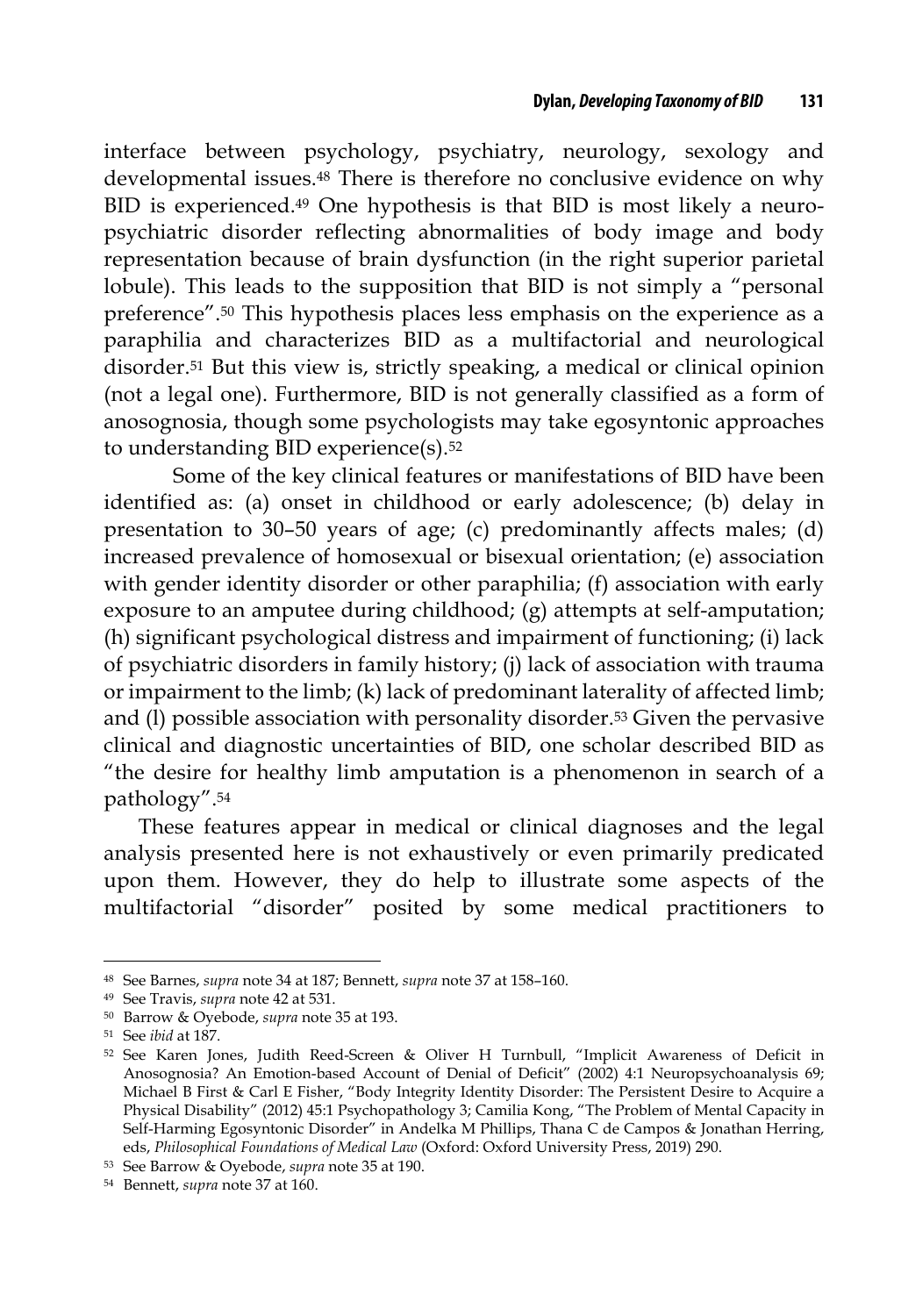characterize BID. Additionally, neither BID nor BIID are listed in the DSM-V, published by the American Psychiatric Association, as disorders, although BDD is listed.55 Despite not being included in the DSM-V, as mentioned earlier, BID may be seen as being on the spectrum of BDD, even though it may be differentiated. BID is, however, listed in the *International Classification of Diseases* ("ICD"), published by the World Health Organization ("WHO").56 Notwithstanding the lack of consensus respecting the causes of BID, viewing it as a disorder and only providing responsive non-surgical therapies to BID experiencers perhaps largely reveals socially and clinically ableist and cisnormative ideas of "disability" and "identity" within clinical and legal contexts.57 Moreover, as Davis points out, the medicalization of BID seeks to attribute its occurrence to a single life occurrence and as something to work through as a medical issue, rather than being seen as part of the self to be embraced by individuals and medical communities.58 Loeb argues similarly.59 Implicated in these ideas are notions of how the law ought to respond to claims of BID.60 That said, just because BID is not listed in the DSM-V does not necessarily mean that it will not be covered by the protections in the Ontario *Code* or remain unfunded by OHIP. While the preceding analysis briefly reveals how BID may be or has been characterized clinically, it is important to next reveal how BID may be or has been characterized legally.

## **III. Disability, Bodily Integrity & Security of the Person**

Because of the predominating ableist and cisnormative views in Canadian society,61 it is difficult for many to understand how or why someone would seek elective amputation, similarly to how some people cannot relate to gender dysphoria.62 Questioning why an "able-bodied" person would want to become a "disabled" person is common. Such notions

<sup>55</sup> See American Psychiatric Association, *supra* note 11, s 300.7.

<sup>56</sup> See World Health Organization, "6C21 Body Integrity Dysphoria" (May 2021), s 6C21, online: *ICD-11 for Morality and Morbidity Statistics* <www.icd.who.int/browse11/lm/en#/http://id.who.int/icd/entity/256572629> [perma.cc/4C7U-2NQS].

<sup>57</sup> See Baril & Trevenen, "Exploring", *supra* note 12 at 393.

<sup>58</sup> See Davis, *supra* note 18 at 331.

<sup>59</sup> See Loeb, *supra* note 15 at 55.

<sup>60</sup> See Tremain, *supra* note 30 at 9–10 (people classified medically have developed sociopolitical conceptions of disability).

<sup>61</sup> See OmiSoore H Dryden & Suzanne Lenon, eds, *Disrupting Queer Inclusion: Canadian Homonationalisms and the Politics of Belonging* (Vancouver: UBC Press, 2015).

<sup>62</sup> See Kristin Savell, "Sex and the Sacred: Sterilization and Bodily Integrity in English and Canadian Law" (2004) 49:4 McGill LJ 1093 (a discussion in respect of sterilization). See Cossman, *supra* note 14 at 58 (a similar discussion in the trans context).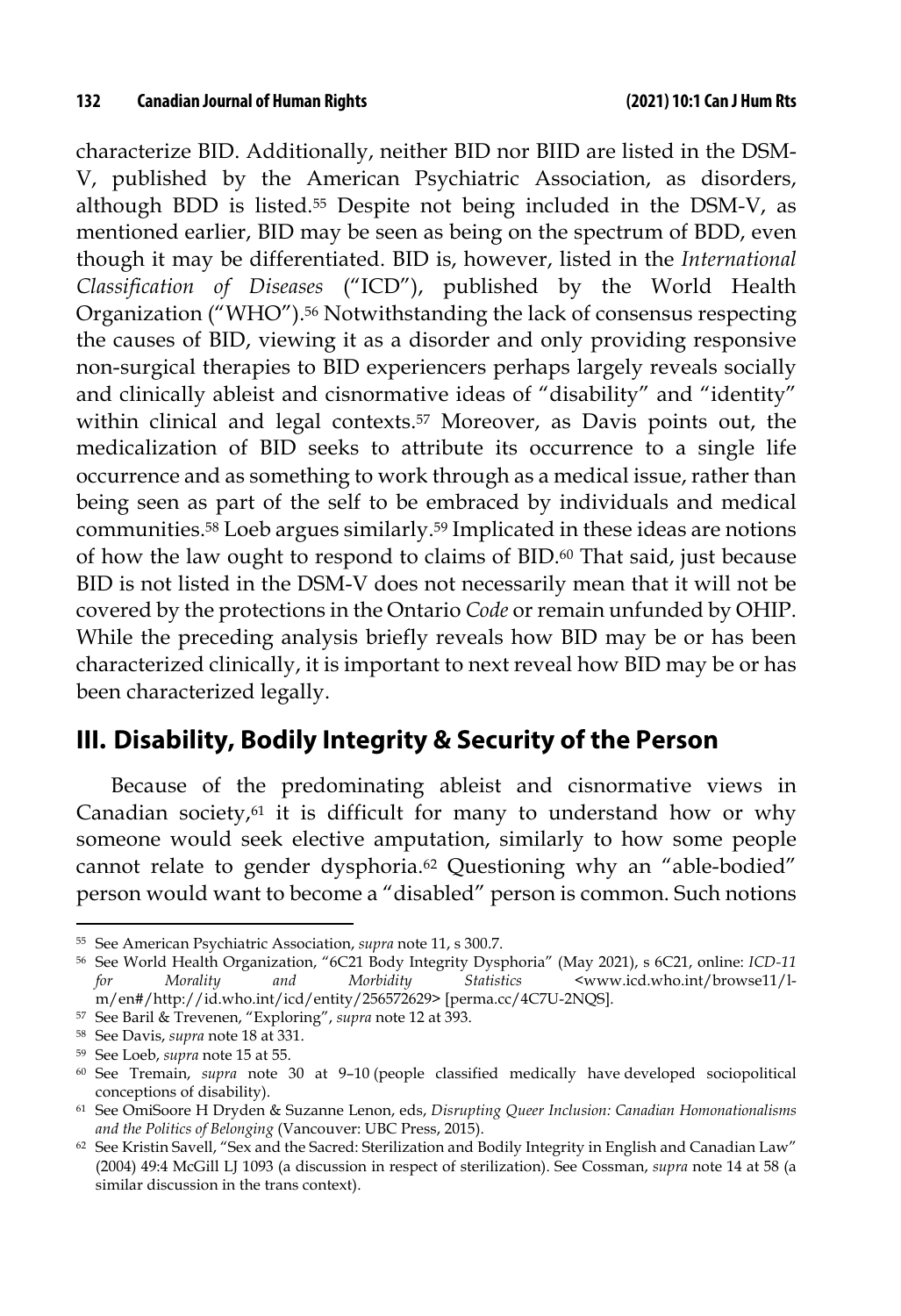of "ability" and "disability" are, however, inherently measured against the standard of the able-bodied, heterosexual, white male in western societies.<sup>63</sup> The diagnosis of gender dysphoria, for example, as a "disorder" is necessary to receive GAS in Ontario, but such a diagnosis medicalizes the expression of identity. It also perpetuates the stereotypes that transpersons are abnormal, deviant or other.64 Viewing BID as a "disorder" produces similar results.65 Gender dysphoria experiencers and those who identify and express their gender outside of the male-female binary are diverse in age, sexual orientation, ethno-racial and educational backgrounds, and relationship and parental status.66 So too are BID experiencers, and thus the BID experience should not be viewed or understood homogenously.

Attempts to place BID into the protected ground of "disability" because it is a disorder, as gender dysphoria once was placed, is an appropriate and not ignominious *starting point* to understanding BID's awkward status in human rights law and Canadian society.<sup>67</sup> Given BID is imperfectly understood and viewed as a disorder by the medical community, until it or bodily integrity identity and expression becomes an enumerated prohibited ground, there is perhaps little choice but to *prima facie* place BID into the disability category of human rights protections. This is so even if it unnecessarily denies the BID experiencer some form of legal personhood<sup>68</sup> and perpetuates the medicalization of experiencing and expressing selfimage and identity.69 Stated differently, BID and bodily integrity identity and expression challenge ableist and cisnormative notions and expectations of what is means to be a person in society. They also challenge the normative conformity such a society demands and should, among competing perspectives, be so viewed.

However, viewing the BID experience (or bodily integrity identity and expression) as a "disability" runs the risk of perpetuating such notions and

<sup>63</sup> See Baril and Trevenen, "Extreme", *supra* note 44.

<sup>64</sup> See OHRC, "GIAGE Policy", *supra* note 9, s 5.2.

<sup>65</sup> See Baril & Trevenen, "Exploring", *supra* note 12 at 404.

<sup>66</sup> See "'Psychology Works' Fact Sheet: Gender Dysphoria in Adolescents and Adults" (2016) at 1, online (pdf): *Canadian Psychological Association* <cpa.ca/docs/File/Publications/FactSheets/PsychologyWorksFactSheet\_GenderDysphoria\_Adults\_

Adolescents.pdf> [perma.cc/DM38-SDAA]. <sup>67</sup> At this moment in time, unless placed into this category, BID experiencers likely have no other primary human rights grounds upon which to rely other than perhaps secondary ones.

<sup>68</sup> See Travis, *supra* note 42 at 156. See also Meredith M Render, "The Law of the Body" (2013) 62:3 Emory LJ 549.

<sup>69</sup> See Baril & Trevenen, "Extreme", *supra* note 44. See Dewey & Gesbeck, *supra* note 13 at 39 ("Diagnosis is a language of social control, drawing the line between normal and abnormal, and giving power to medical professionals to deal with deviant individuals on behalf of society at large" at 39).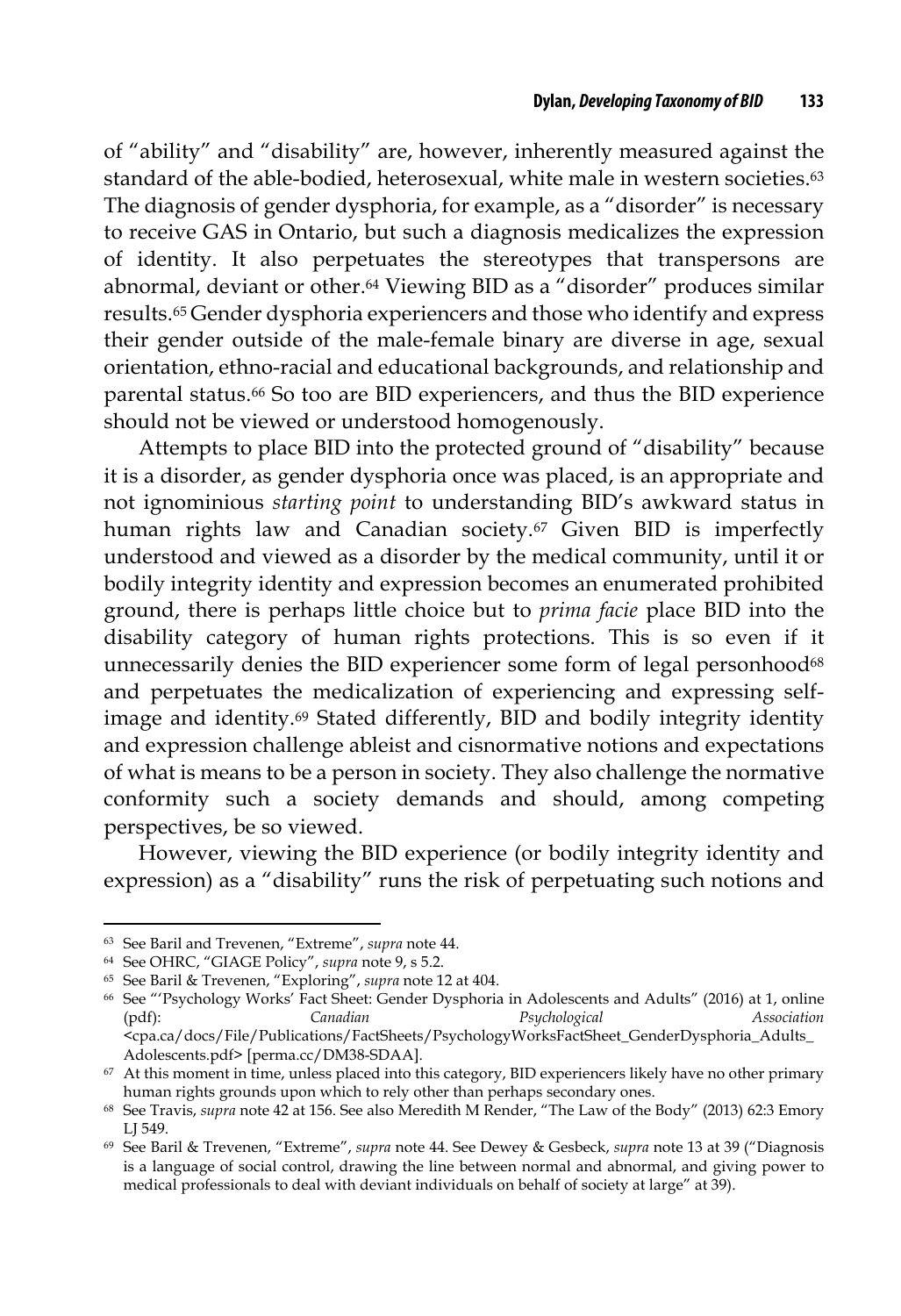expectations and the continued demand for conformity to mainstream or conventional conceptions of body image and identity. That said, some members of the transabled<sup>70</sup> community support the medicalization of BID as a legal path toward ability reassignment surgery or elective amputation.71 Others hold a contrary view. Baril, for example, writes: "[for some transabled individuals], transabled people's status as disabled is false and based on lies, deception, trickery, fraud, and betrayal. It is worth noting that trans people's identities are also often conceptualized as inauthentic and fraudulent…Indications of disability and practices such as using a wheelchair or other equipment provoke accusations of spurious disability claims. Such ruses are seen as harmful to disabled communities who must defend themselves".72 Katri makes a similar point in the gender identity and expression context.73

Nonetheless, section 10 of the Ontario *Code* includes mental disorders in its definition of disability.74 Thus, if BID is clinically classified as a mental disorder, then a BID experiencer who suffers discrimination or harassment (based strictly on BID and not bodily integrity identity and expression) might, depending on the facts, have a viable human rights claim on disability grounds.75 Whether the BID experiencer can obtain a remedy for discrimination or harassment on the basis of disability does not, however, reach the full extent of the issues that are canvassed here. Instead, a critical question addressed is whether, to comply with Ontario human rights legislation, the provincial government has the positive obligation or duty to fund elective amputation (to accord with bodily integrity identity and expression) which ultimately renders the BID experiencer "disabled."76 If that is the case, the correlative question emerges of whether BID, or bodily integrity identity and expression, should be recognized as an enumerated ground in Canadian human rights codes like gender identity and expression.

<sup>70</sup> See Baril & Trevenen, "Extreme", *supra* note 44 at 146; Robin Mackenzie & Stephen Cox, "Transableism, Disability and Paternalism in Public Health Ethics: Taxonomies, Identity Disorders and Persistent Unexplained Physical Symptoms" (2006) 2:4 Intl JL in Context 363.

<sup>71</sup> See Davis, *supra* note 18 at 322.

<sup>72</sup> Alexandre Baril, "'How Dare You Pretend to Be Disabled?' The Discounting of Transabled People and Their Claims in Disability Movements and Studies" (2015) 30:5 Disability & Society 689 at 691 [Baril, "Dare"].

<sup>73</sup> See Katri, *supra* note 12 at 54.

<sup>74</sup> See *OHRC*, *supra* note 3, s 10(1)(d).

<sup>75</sup> See *Moore v British Columbia (Education)*, 2012 SCC 61 at para 33 [*Moore*] ; *R B v Keewatin-Patricia District School Board*, 2013 HRTO 1436 at para 204.

<sup>76</sup> See *Alberta Hospital Assn v Parcels*, (1991) 15 CHRR D/257 at para 227, 1991 CarswellAlta 1225 ("Disability is any difficulty or lack of ability to perform a normal task" at para 227).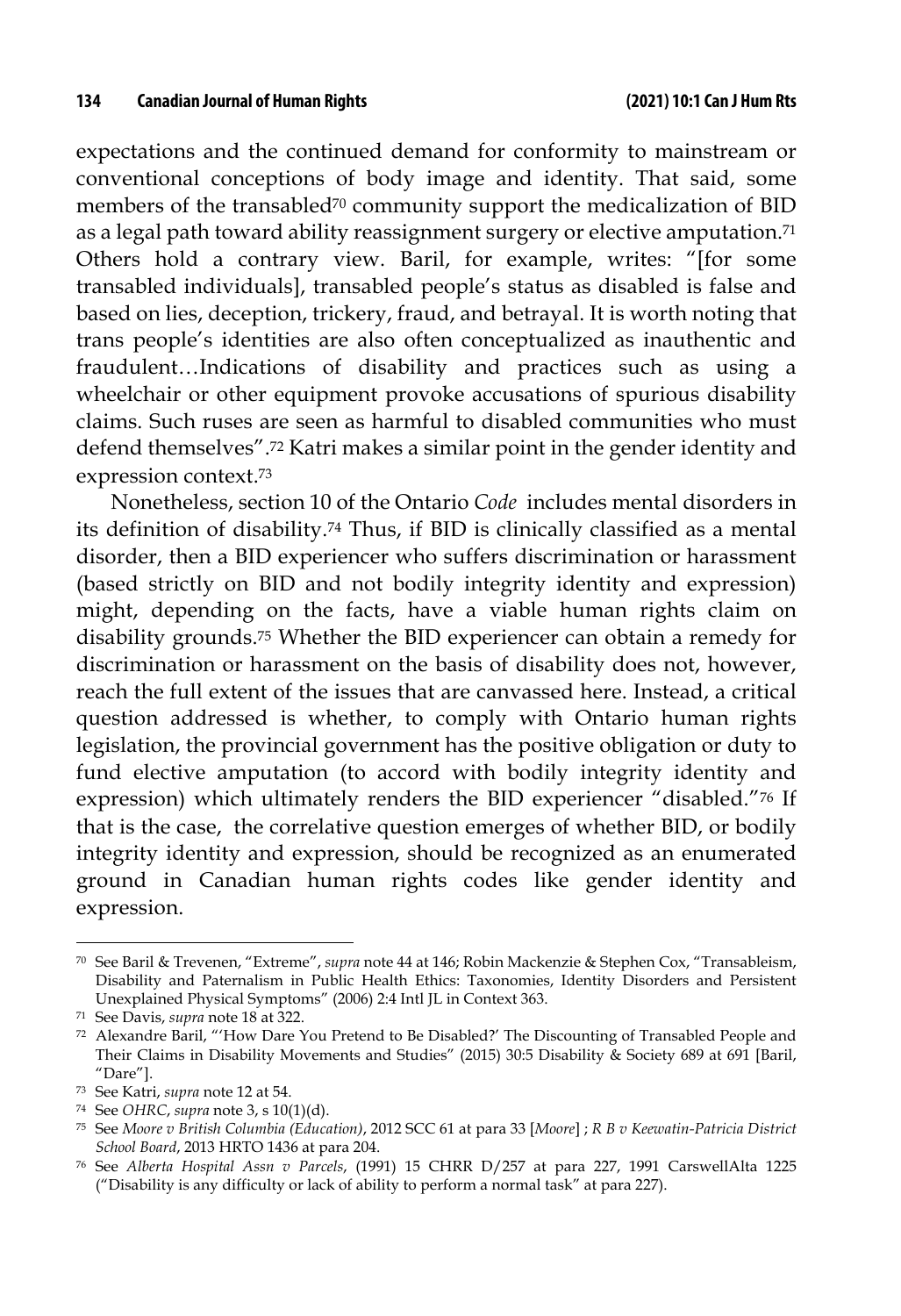If such a duty exists, legally classifying BID as a disability (or enumerating it a prohibited ground) becomes problematic when the very procedure BID experiencers seek to alleviate them from their "disability" will, from an ableist and cisnormative perspective, render them physically or corporeally "disabled." Once the elective amputation has been performed, the BID experiencer may under the same prohibited ground be protected by disability-related human rights law.77 Such an outcome also raises the question of whether human rights law, which seeks to prevent and remove individualized barriers to full social participation, may be used to generate or construct them instead.78 Understanding BID as a mental disorder, irrespective of whether it is legally classified as a disability, must therefore be mindful of the interrelated and dominant cultural, political, economic and legal narratives in which it is situated.79 Simultaneously, BID (and bodily integrity identity and expression) cannot be viewed homogenously,80 but should be viewed from an intersectional perspective and notions of transability understood through a common narrative of idiosyncratic individual experiences.81 Furthermore, not all BID experiencers will identify as transabled.82

Once situated in these inexhaustive interrelated narratives, existing legal protections for bodily integrity and security of the person provide some guidance when determining whether the positive obligation to fund elective amputation is incumbent on the provincial or territorial government, and whether provincial human rights legislation ought to be amended to enumerate bodily integrity identity and expression as a protected ground. Doing so refines and adds conceptual variables and limitations into the taxonomy.83 For example, concurring with Chief Justice Brian Dickson and Justice Beetz in *Morgentaler*, Justice Wilson held "the right to 'security of the person' under s 7 of the [*Canadian Charter of Rights and Freedoms* ("*Charter*")] protects both the physical and psychological integrity of the individual [claiming its protection]."84 Justice Beetz held in the same case "'[s]ecurity of the person' must include a right of access to medical treatment for a

<sup>77</sup> Might it be said that disabilities are "traded"?

<sup>78</sup> See Davis, *supra* note 18 at 330 (debates over the effectiveness of BIID's inclusion in the DSM).

<sup>79</sup> See Loeb, *supra* note 15.

<sup>80</sup> See Baril & Trevenen, "Exploring", *supra* note 12 at 390 (BID might include surgeries that limit vision or hearing).

<sup>81</sup> See Davis, *supra* note 18 at 320.

<sup>82</sup> See Baril & Trevenen, "Exploring", *supra* note 12 at 394.

<sup>&</sup>lt;sup>83</sup> See *OHRC, supra* note 3, s 10(3) (while this section may encompass a subjective component to understandings of "disability," it is not expansive enough to cover BID).

understandings of "disability," it is not expansive enough to cover BID). 84 *R v Morgentaler*, [1988] 1 SCR 30 at 173, [1988] SCJ No 1 [*Morgentaler*].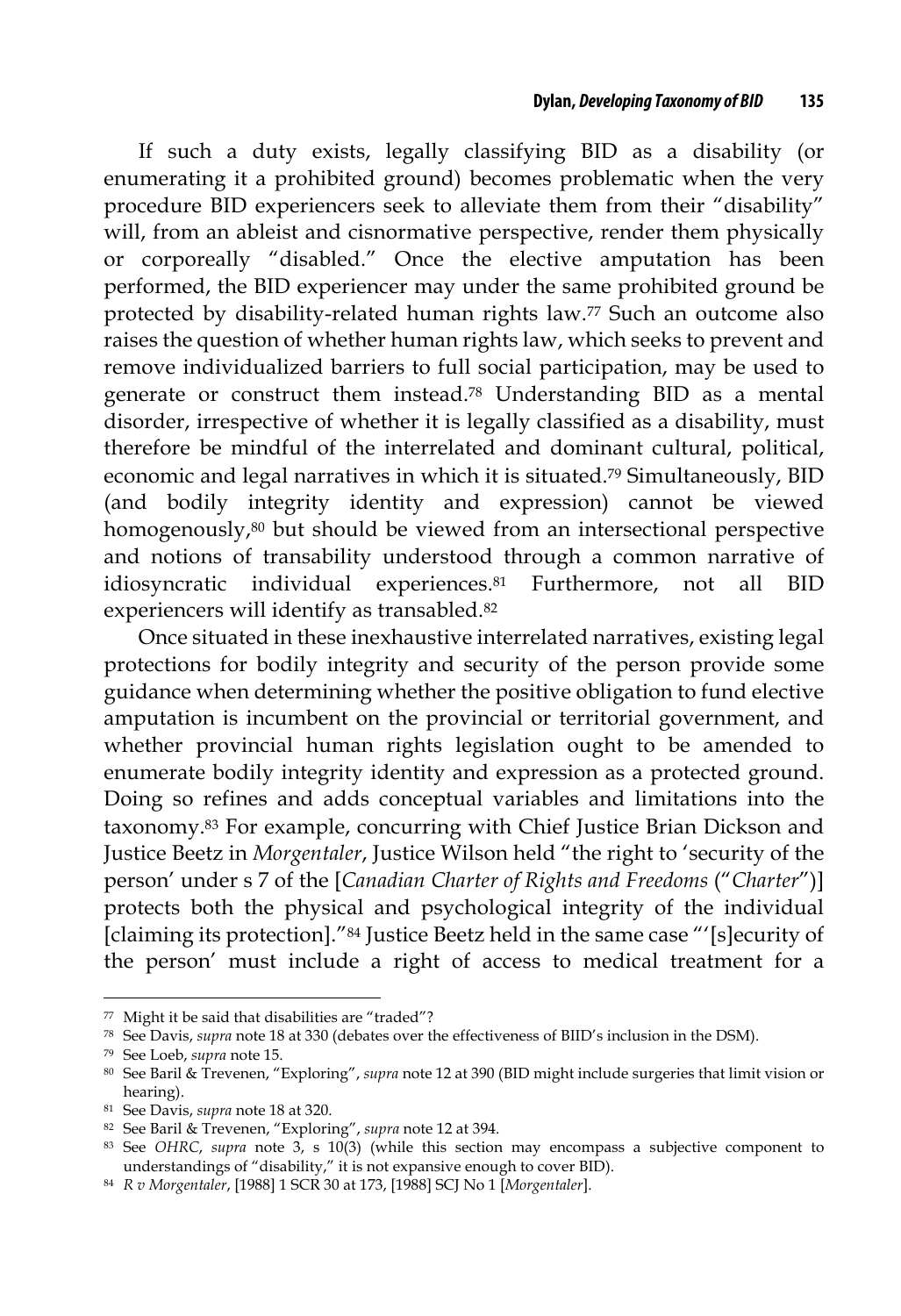condition representing a danger to life or health without fear of criminal sanction. If an act of Parliament forces a person whose life or health is in danger to choose between, on the one hand, the commission of a crime to obtain effective and timely medical treatment and, on the other hand, inadequate treatment or no treatment at all, the right to security of the person has been violated."85 While seeking elective amputation or amputating oneself are not criminally prohibited actions, the *Morgentaler* holding is important to a legal understanding of BID and bodily integrity identity and expression,<sup>86</sup> as are the judgements from the *Rodriguez*,<sup>87</sup> *Carter*,88 *Blencoe*<sup>89</sup> and *Bedford* cases.90

In *Rodriguez*, though overruled by *Carter* on other grounds, Justice Sopinka held:

*Morgentaler* can be seen to encompass a notion of personal autonomy involving, at the very least, control over one's bodily integrity free from state interference and freedom from state-imposed psychological and emotional stress…Lamer J also expressed this view, stating…that '[s]ection 7 is also implicated when the state restricts individuals' security of the person by interfering with, or removing from them, control over their physical or mental integrity.' There is no question, then, that personal autonomy, at least with respect to *the right to make choices concerning one's own body, control over one's physical and psychological integrity, and basic human dignity are encompassed within security of the person*, at least to the extent of freedom from criminal prohibitions which interfere with these.91

Justice Robins, of the Ontario Court of Appeal, similarly held in *Fleming* that the "common law right to bodily integrity and personal autonomy is so entrenched in the traditions of our law as to be ranked as fundamental and deserving of the highest order of protection. This right forms an essential part of an individual's security of the person and must be included in the liberty interests protected by s 7 [of the *Charter*]".92 The preamble to Bill C-7,

<sup>85</sup> *Ibid* at 90.

<sup>86</sup> See Mandlis, *supra* note 27 at 514; Joyce Outshoorn, "The Struggle for Bodily Integrity in the Netherlands" in Joyce Outshoorn, ed, *European Women's Movements and Body Politics*, (London: Palgrave Macmillan, 2015) at 52–83. See also Joyce Outshoorn at al, "Women's Movements and Bodily Integrity" in Joyce Outshoorn, ed, *European Women's Movements and Body Politics*, (London: Palgrave Macmillan, 2015) at 1–21.

<sup>87</sup> See *Rodriguez v British Columbia (Attorney General)*, [1993] 3 SCR 519, [1993] SCJ No 94 [*Rodriguez*].

<sup>88</sup> See *Carter v Canada (Attorney General)*, 2015 SCC 5 [*Carter*]*.*

<sup>89</sup> See *Blencoe v British Columbia (Human Rights Commission)*, 2000 SCC 44 at para 54 [*Blencoe*].

<sup>90</sup> See *Bedford v Canada (Attorney General)*, 2013 SCC 72 [*Bedford*].

<sup>91</sup> *Rodriguez*, *supra* note 87 at 10 [emphasis added].

<sup>92</sup> *Fleming v Reid*, [1991] 82 DLR (4th) 298 at para 41, 4 OR (3d) 74.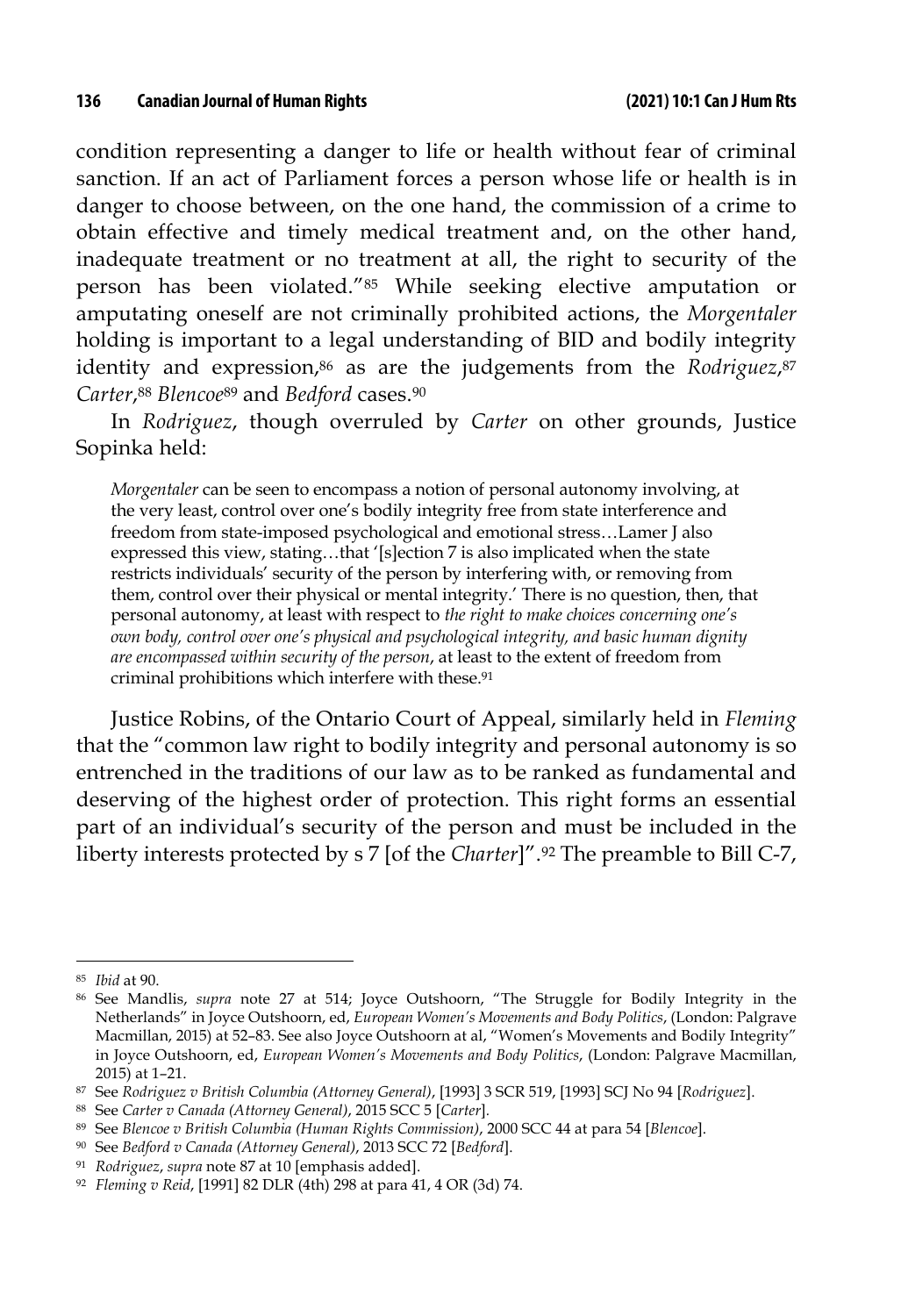which amended Canada's *Criminal Code* provisions respecting medically assisted dying in 2021, recognized similar principles.93

These cases make clear that every person in Canada has the *negative* right to be free from state-interference with their bodily and mental integrity, and that criminalizing health services which would allow them to maintain control over such integrity violates the constitutional protections found in section 7 of the *Charter*.94 Less clear is whether, in the absence of criminalization, withholding health services produces the same result, despite Justice Sopinka's view in *Rodriguez,* the unanimous Court's view in *Carter* and Justice Bastarache's view in *Blencoe* that persons enjoy "freedom from state-imposed psychological and emotional stress".95 It is known, for example, that making individuals wait for GAS increases their likelihood of completing suicide.96

If personal autonomy with respect to the right to make choices and to control one's own physical and psychological integrity is encompassed within security of the person, then a BID experiencer *may*, from a constitutional perspective, have the *positive* right to obtain and consent to a surgery which, in their minds, allows them to be whole. This is true even if an ableist and cisnormative perspective would find that the surgery renders the BID experiencer "disabled."97 Stated differently, by not funding elective amputations (but not prohibiting them), OHIP may be imposing upon the BID experiencer the very psychological and emotional stress that would otherwise be alleviated by the elective amputation the BID experiencer seeks.98 A similar issue was answered in *Blencoe*: "[a]lthough an individual has the right to make fundamental personal choices free from state interference, such personal autonomy is not synonymous with unconstrained freedom. In the circumstances of this case, the state has not

<sup>93</sup> See Bill C-7, *An Act to amend the Criminal Code (medical assistance in dying)*, 2nd Sess, 43rd Parl, 2021 (assented to 17 March 2021).

<sup>94</sup> See *Canadian Charter of Rights and Freedoms*, s 7, Part I of the *Constitution Act, 1982*, being Schedule B to the *Canada Act 1982* (UK), 1982, c 11.

<sup>95</sup> *Blencoe*, *supra* note 89 at paras 55–57. See *Carter*, *supra* note 88 at para 64; Mandlis, *supra* note 27 at 515.

<sup>96</sup> See Iman Sheikh, "Why Surgery Wait Times Put Transgender People at Risk of Suicide" (29 April 2015), online: *TVO* <www.tvo.org/article/why-surgery-wait-times-put-transgender-people-at-risk-ofsuicide> [perma.cc/6AAQ-9LFZ]. See also "Lesbian, Gay, Bisexual, Trans & Queer Identified People and Mental Health", online: *Canadian Mental Health Association Ontario*  <ontario.cmha.ca/documents/lesbian-gay-bisexual-trans-queer-identified-people-and-mentalhealth/> [perma.cc/MW5C-QENN].

<sup>97</sup> See Aimee Louise Bryant, "Consent, Autonomy, and the Benefits of Healthy Limb Amputation: Examining the Legality of Surgically Managing Body Integrity Identity Disorder in New Zealand" (2011) 8:3 J Bioethical Inquiry 281.

<sup>98</sup> See Travis, *supra* note 42; Loeb, *supra* note 15 at 45. See also *Blencoe*, *supra* note 89 at para 56.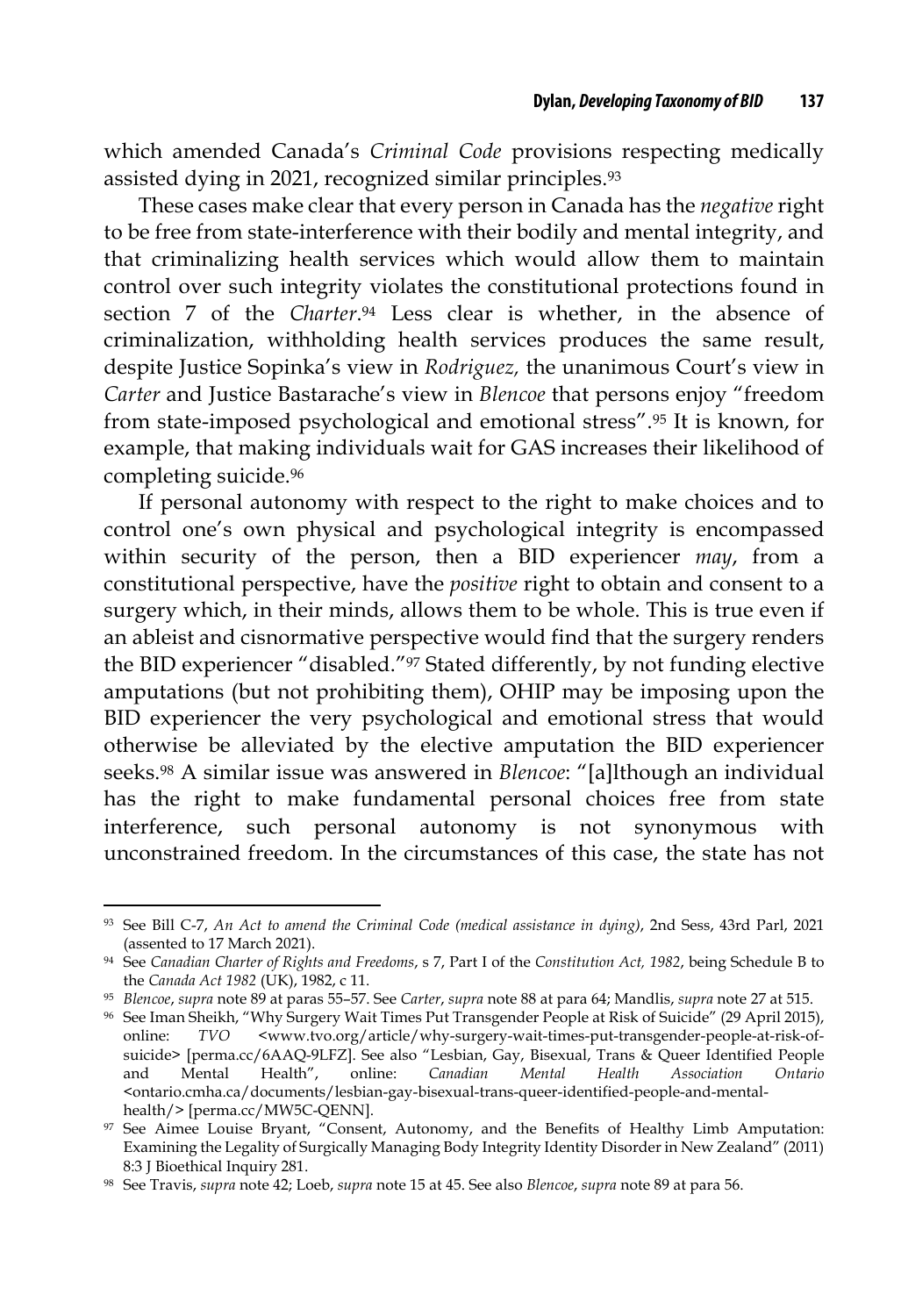prevented the respondent from making any 'fundamental personal choices'".99 In the absence of any such prevention from making fundamental personal choices to electively amputate, an assertion of a *positive* right to elective amputation is therefore likely to fail under *Charter* jurisprudence.100 However, failure of such an argument is not guaranteed given the Supreme Court of Canada's ("SCC") holding in *Gosselin* that: the administration of justice does not refer exclusively to processes operating in the criminal law; section 7 jurisprudence recognizes that the administration of justice can be implicated in a variety of circumstances; and the SCC has not yet determined that an adjudicative context is necessary in order for section 7 to be implicated.101

Therefore, it seems that most, if not all, restrictions (not just criminal ones) that would prevent the BID experiencer from elective amputation might be seen to interfere with such autonomy and control or "fundamental personal choices" in the same fashion that terminating a pregnancy did in *Morgentaler*, provided such restrictions did not deprive the experiencer of the security of the person.102 While there currently is no such legal restriction to elective amputation or self-amputation, physicians are reluctant to perform elective amputations for BID experiencers for a variety of medical, ethical and legal considerations. This often leads patients to self-amputate under unsanitary, unsafe and generally gruesome conditions.103 Aside from ethical and medical concerns, from the physician's or surgeon's point of view, the surgery which the BID experiencer seeks involves essentially committing an assault/battery upon their patient, an offence under the *Criminal Code*. Performing elective amputations may also constitute a tort.104 Even though the BID experiencer willingly and informedly consents to the procedure, consent is only a limited and subjective defence to an assault under Canadian criminal law.105 If such elective amputations verily constitute an assault or battery under criminal law (and remain unaccepted

<sup>99</sup> *Blencoe*, *supra* note 89 at para 54

<sup>100</sup> It is important to be mindful that this paper is mostly concerned with human rights concerns, rather than strictly *Charter* ones.

<sup>101</sup> See *Gosselin v Quebec (Attorney General)*, 2002 SCC 84 at para 78.

<sup>102</sup> See *Bedford*, *supra* note 90 at para 105.

<sup>103</sup> See Travis, *supra* note 42 at 529–530; Bennett, *supra* note 37 at 161.

<sup>104</sup> See e.g. *Carbone v Whidden*, 2013 ABQB 434 at paras 19, 40 (the defendant doctor should have referred a patient for psychiatric assessment, and not operated, had he thought the patient experienced body dysmorphic disorder).

<sup>105</sup> See *R v Jobidon*, [1991] 2 SCR 714, [1991] SCJ No 65 (for when consent will be vitiated). See also Dennis J Baker, "Should Unnecessary Harmful Nontherapeutic Cosmetic Surgery Be Criminalized" (2014) 17:4 Buffalo Crim L Rev 587.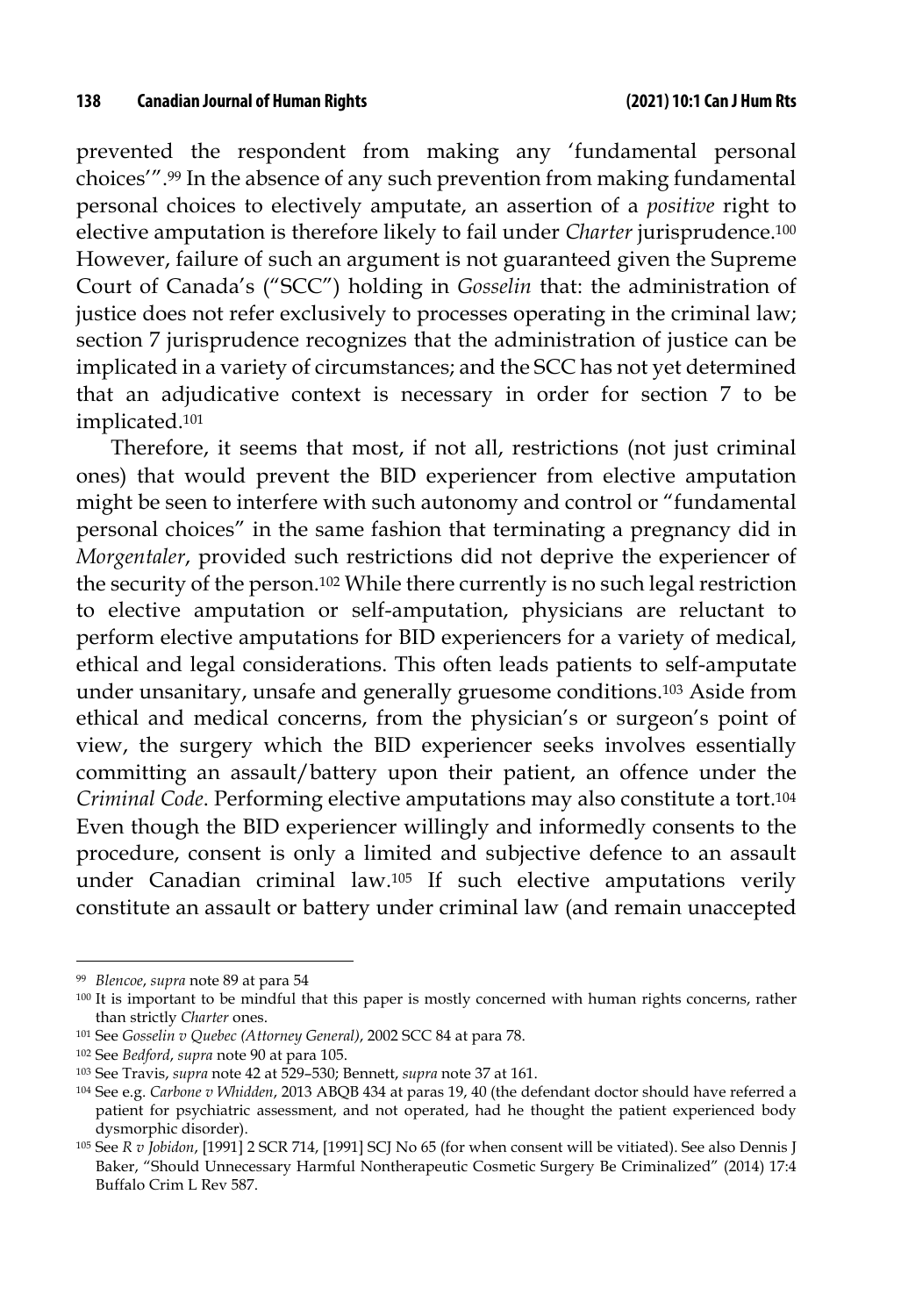as a valid form of treatment by the medical community and violate medical ethics), whether physicians or surgeons performing the elective amputation would be harming BID experiencers and therefore interfering with their bodily or psychological integrity becomes a serious legal consideration, as does whether the province or territory has the duty to fund elective amputations.106 Furthermore, whether funding elective amputations for BID experiencers would sanction state interference with a person's bodily integrity, on the basis that it permits the rendering of an otherwise "abled" person into "disabled" one, also becomes a practical concern.107 At its core, BID is an experience, identification and expression of bodily autonomy and integrity and, hence, security of the person should – in a world marked by normative ideals of gender and ability – at least be legally viewed as such.108 As Travis states, "the denial of choice to autonomous individuals in relation to voluntary amputation throws…light on the relationship between legal personhood and pervasive paradigmatic notions of the body".109

## **IV. Body Integrity Dysphoria Situated in Various Narratives**

Disability and security of the person concerns – admittedly problematic in relation to other concerns dealt with in this article – provide the conceptual legal *starting point* at which to begin development of the taxonomy presented here. They also subsequently serve as the appropriate *departure point* from which to consider and contextualize some of the wider issues extant in the various interrelated narratives in which BID is situated.

### **A. Medical & Ethical Considerations**

Any amputation procedure or major surgery, in addition to removing a limb, is accompanied by a number of risks and side-effects, including those associated with anesthesia, pain, excessive bleeding, infection and even

<sup>106</sup> See Loeb, *supra* note 15 at 46; Tracey Elliott, "Body Dysmorphic Disorder, Radical Surgery and The Limits of Consent" (2009) 17:2 Medical L Rev 149 at 162.

<sup>107</sup> See *Morgentaler*, *supra* note 84 at para 22.

<sup>108</sup> See Jonathan Herring & Jesse Wall, "The Nature and Significance of the Right to Bodily Integrity" (2017) 76:3 Cambridge LJ 566 at 575–576. See also Ponsford, *supra* note 13 at 23; Gowri Ramachandran, "Against the Right to Bodily Integrity: of Cyborgs and Human Rights" (2009) 87:1 Denver UL Rev 1.

<sup>109</sup> Travis, *supra* note 42 at 528.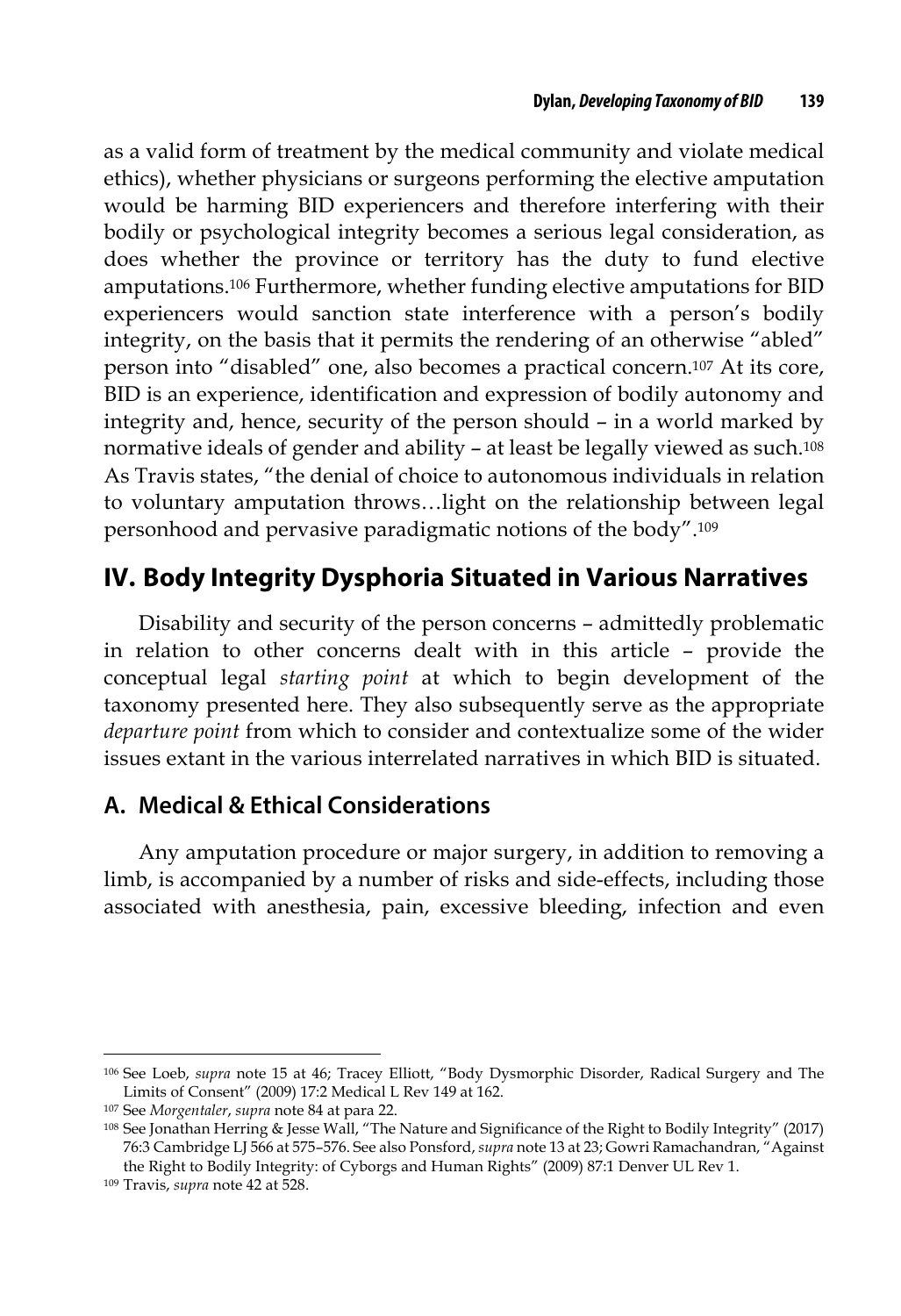death.110 Elective amputation is inherently biologically dangerous.111 From a medical and ethical perspective, several questions arise in respect of elective amputation, and perhaps none as frequently as whether elective amputations may be dismissed as symptomatic of a mental disorder, or as a meaningful, autonomous claim about a deeply held desire by a free, informed, autonomous and consenting subject.112 Given what may be seen as a "bizarre desire" to amputate an otherwise healthy limb, the capacity of the BID experiencer to consent to such a procedure is widely viewed with suspicion by the medical community and others.113 Because BID is imperfectly understood and, because from an ableist and cisnormative view, elective amputation inflicts harm in the form of a "manifest disability," most physicians and surgeons are reluctant to perform these surgeries.114 However, such a position disproportionately places emphasis on the corporeal results of the elective amputation in contrast to the psychological or psychiatric harm that results from *not* performing the elective amputation.115 Where a BID experiencer cannot find a qualified physician or surgeon willing to perform the elective amputation, some will inflict selfharm in a way to make the surgical removal of a limb(s) a medical necessity, thereby achieving indirectly the results which they cannot obtain directly.116 The BID experiencer ultimately achieves the desired conformity to their body image and identity, both corporeal and psychological, and gains relief from the distress associated with not yet having undergone *elective* amputation. Bayne and Levy offer similarly persuasive therapeutic justifications for elective amputation.117 Barrow and Oyebode are supportive of this view, writing:

<sup>110</sup> See Bennett, *supra* note 37 at 161; Daniel Patrone, "Disfigured Anatomies and Imperfect Analogies: Body Integrity Identity Disorder and the Supposed Right to Self-Demanded Amputation of Healthy Body Parts" (2009) 35:9 J Medical Ethics 541 at 542.

<sup>111</sup> See generally John Kirkup, *A History of Limb Amputation* (London, UK: Springer-Verlag London Limited, 2007) (a detailed discussion on the dangers of amputation).

<sup>112</sup> See Bennett, *supra* note 37 at 158; Peter Brian Barry, "The Ethics of Voluntary Amputation" (2012) 26:1 Public Affairs Q 1 at 5. See also Josephine Johnston & Carl Elliott, "Healthy Limb Amputation: Ethical and Legal Aspects" (2002) 2:5 Clinical Medicine 431.

<sup>113</sup> Bennett, *supra* note 37 at 160. See Robin Mackenzie, "Somatechnics of Medico-Legal Taxonomies: Elective Amputation and Transableism" (2008) 16:3 Medical Law Rev 390.

<sup>114</sup> Barrow & Oyebode, *supra* note 35 at 191.

<sup>115</sup> See Richard B Gibson, "No Harm, No Foul? Body Integrity Identity Disorder and the Metaphysics of Grievous Bodily Harm" (2020) 20:1 Medical L Intl 73; Barrow & Oyebode, *supra* note 35 at 193.

<sup>116</sup> See Barnes, *supra* note 34 at 187–188. See also Bertrand D Berger et al, "Nonpsychotic, Nonparaphilic Self-amputation and the Internet" (2005) 46:5 Comprehensive Psychiatry 380 at 382–383.

<sup>117</sup> See Tim Bayne & Neil Levy, "Amputees by Choice: Body Integrity Identity Disorder and the Ethics of Amputation" (2005) 22:1 J Applied Philosophy 75 at 82–84.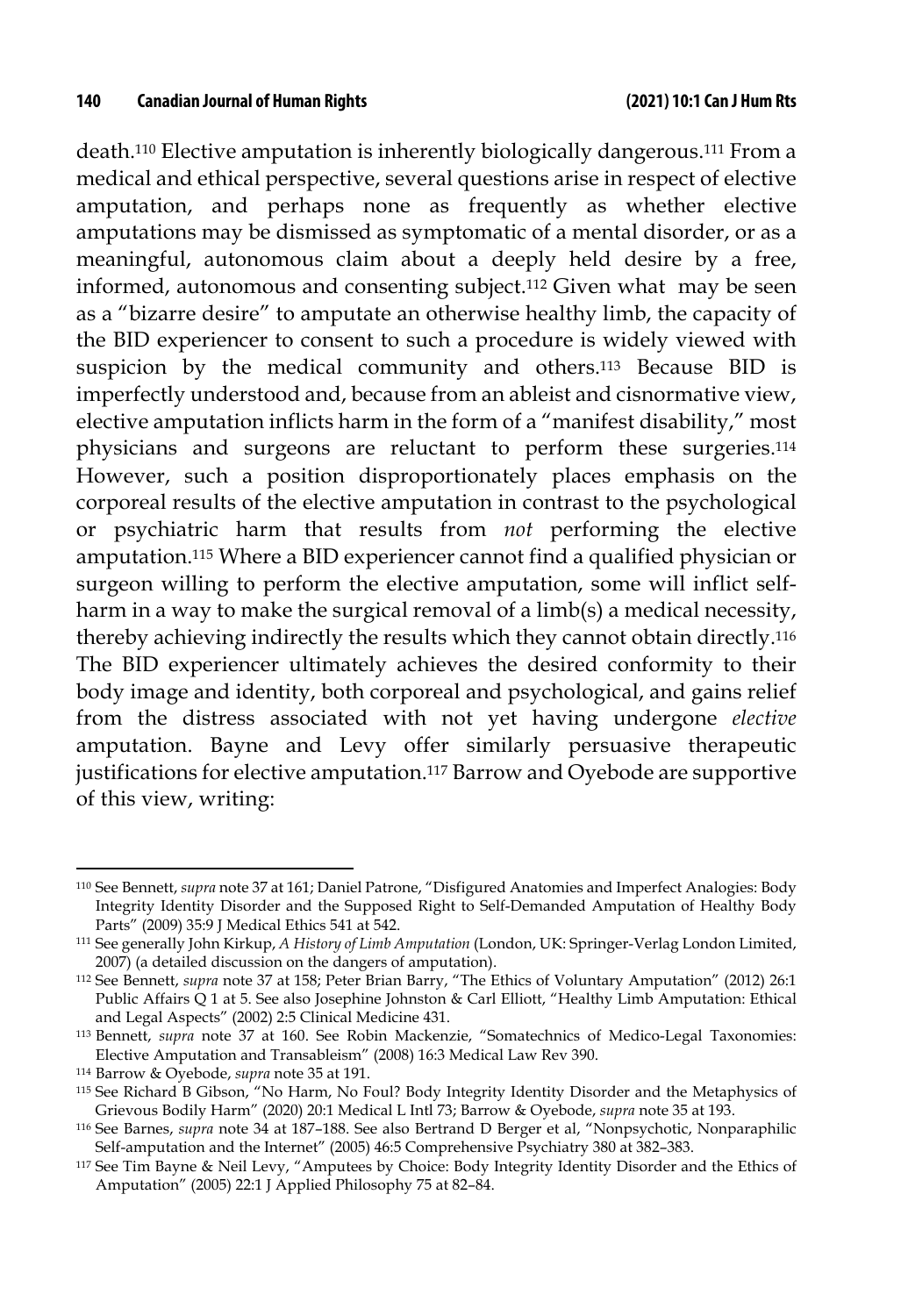[T]he point Bayne and Levy seem to be making is that BIID is a condition that causes harm, namely mental suffering, and that doctors have a duty to relieve harm and suffering and are under an obligation to act with beneficence in mind…patients with BIID suffer from psychological distress and often seek to secure amputations either through self-harm or from unorthodox and suspect agents.118

Additionally, the question of whether BID manifested as bodily integrity identity and expression ought to be eligible for OHIP funding is further problematized given the medical community itself is divided as to whether elective amputation is a clinically valid form of therapy to treat BID, considering "less invasive" alternatives.119 As stated earlier, physicians or surgeons able to perform elective amputations harbour concerns that performing such a procedure inflicts permanent harm or serious bodily injury, and further that the person consenting to such a procedure may not be able to truly provide free, informed and autonomous consent.120 With the verity of the consent in question, physicians or surgeons worry about criminal and tort liability because such consent may ultimately be vitiated if given by a person deemed to be medically "disordered."121 Thus, instead of performing elective amputations, these medical practitioners currently aim to treat persons who experience BID with non-invasive and non-surgical therapies, such as counseling, pharmaceuticals and/or psychotherapy. However, persons seeking or undergoing elective amputation feel that psychoanalysis, counselling and psychotropic medication are completely ineffective in helping with their experience of BID, and that medical professionals lack a veritable understandings and conceptions of the BID experience.122

For similar reasons, some surgeons refuse to perform the surgery because of moral qualms and fears of violating medical ethics.123 In the lore of the Hippocratic Oath, it is said that one of the abiding principles physicians swear to is to "first do no harm" to patients.124 Some physicians and surgeons question the ethics of permanently removing an otherwise healthy limb, which may from their perspective contravene this Hippocratic principle and others which guide the practice of medicine,125 even though

<sup>118</sup> Barrow & Oyebode, *supra* note 35 at 192.

<sup>119</sup> See Sabine Müller, "Body Integrity Identity Disorder (BIID)—Is the Amputation of Healthy Limbs Ethically Justified?" (2009) 9:1 The American J Bioethics 36 at 42.

<sup>120</sup> See Patrone, *supra* note 110 at 542–544.

<sup>121</sup> See e.g. *Criminal Code*, RSC, 1985, c C-46, s 265. See also Mackenzie, *supra* note 113.

<sup>122</sup> See Travis, *supra* note 42 at 531.

<sup>123</sup> See Bennett, *supra* note 37 at 158.

<sup>124</sup> Davis, *supra* note 18 at 335.

<sup>125</sup> See Mackenzie & Cox, *supra* note 70.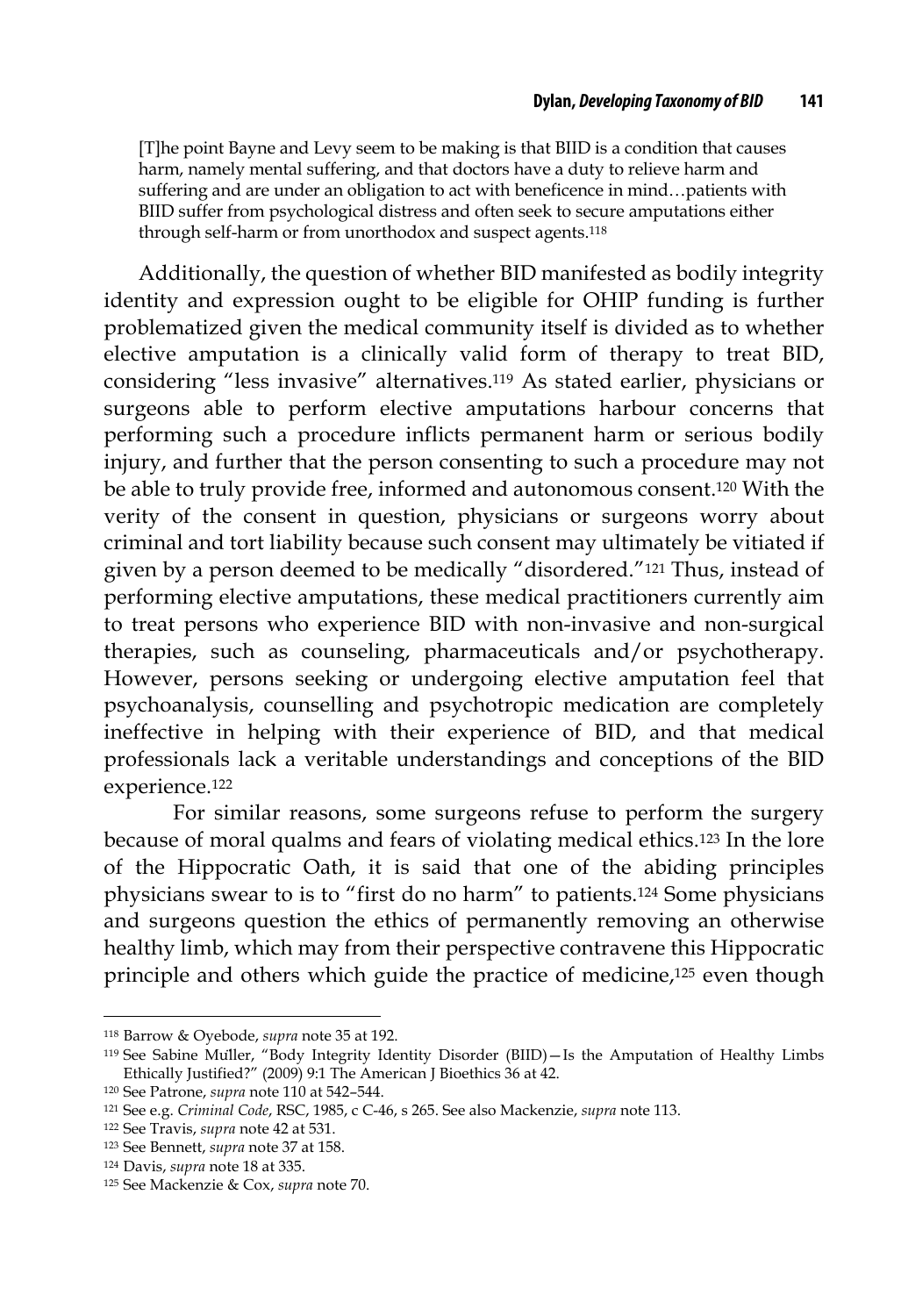perhaps the same concerns do not exist with respect to GAS (which may involve the removal of organs). Others, however, view these non-surgical therapies as responsive to the BID experiencer's psychological or mental distress and thus as a valid and ethical form of treatment for BID *as a pathology* or *mental disorder*. The medical profession and academy, nevertheless, remain divided over the appropriate medical treatments for BID. One scholar aptly summarizes these medical and ethical concerns: "[t]he pivotal argument seems to be that a surgeon who performs elective amputations of healthy limbs may be at risk of a medical malpractice suit because the procedure is not yet considered by a responsible body of medical opinion to be an appropriate and effective treatment of a medical condition".126 Another commentator suggests that elective amputation is not the end of treatment, but rather its beginning.127

#### **B. Legal Considerations**

As noted several times earlier, some surgeons refuse to perform elective amputations for fear of criminal and tort liability.128 Under the *Criminal Code,* interference with a person's body or bodily integrity is *prima face* criminal.129 Although insured against malpractice, surgeons performing elective amputations worry that they may be inflicting *permanent* harm or serious bodily injury upon the person seeking the amputation. Surgeons also worry that the person consenting to such a procedure may not be able to truly provide free, informed, and autonomous consent because they purportedly suffer from a pathology or disorder.130 The conceptualization of the desire for elective amputation as a pathology or mental disorder, however, works to legally disenfranchise the BID experiencer by undermining their ability to give consent by positioning the consent as an irrational symptom of a disordered mind.131 Patrone writes, "even if we regard the BID patient's response to [their] experience as irrational, this cannot, on the pain of inconsistency, justify a refusal to comply with [their] demands. Irrationality

<sup>126</sup> Barrow & Oyebode, *supra* note 35 at 192.

<sup>127</sup> See J Kirkup, *supra* note 111, at v.

<sup>128</sup> See Barnes, *supra* note 34 at 187.

<sup>129</sup> See e.g. *Criminal Code*, RSC, 1985, c C-46, s 265. See also Bennett, *supra* note 37 at 158.

<sup>130</sup> See Amy White, "Body Integrity Identity Disorder Beyond Amputation: Consent and Liberty" (2014) 26:3 HEC Forum 225 (an argument in support of informed consent with respect to elective amputation); James Stacey Taylor, "Introduction: The Limits of Consent and Conscience in Medicine" (2014) 26:3 HEC Forum 181 (a discussion on the limits of consent).

<sup>131</sup> See Bennett, *supra* note 37 at 160.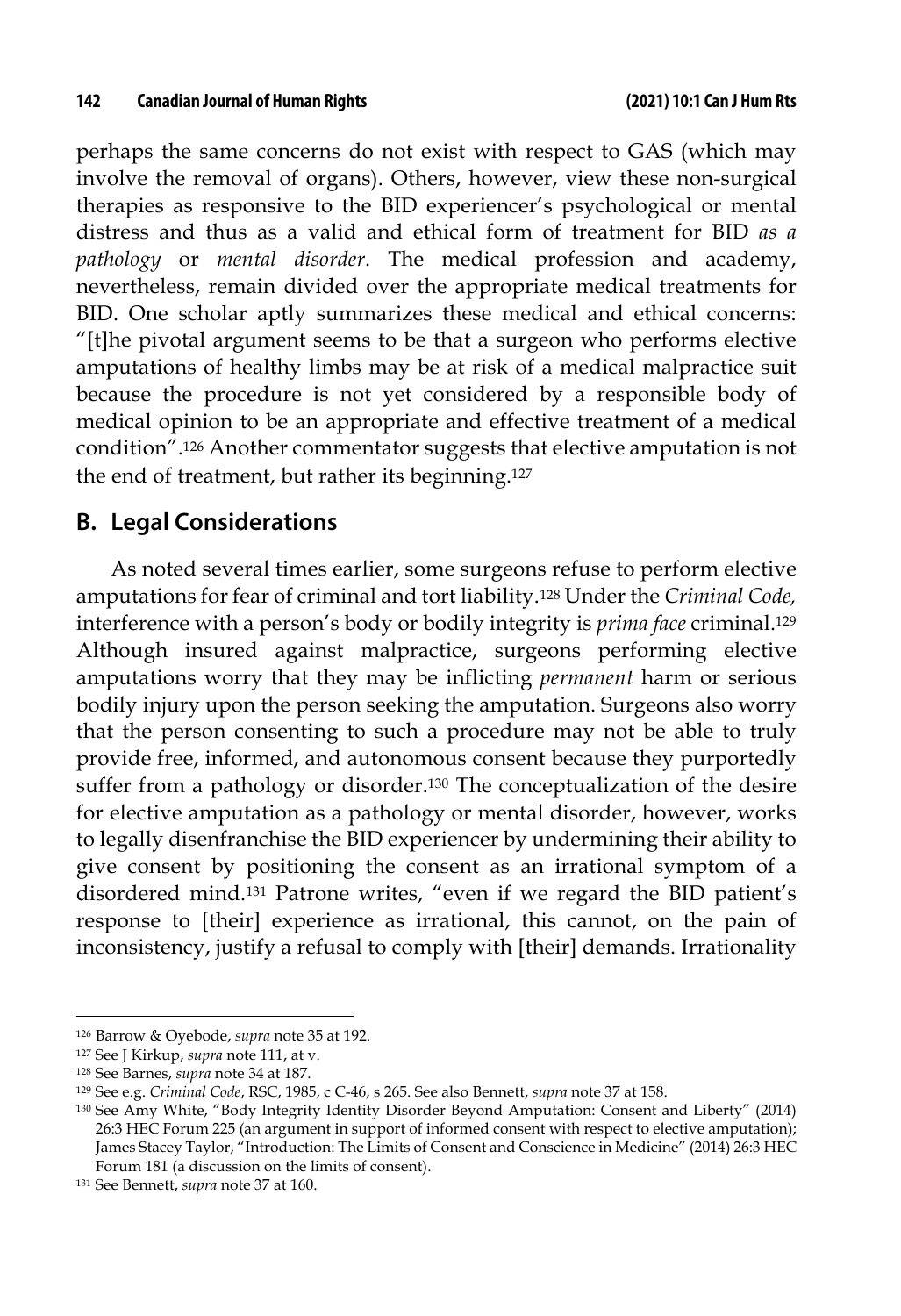is not itself necessarily a reason to deny that a patient is capable of autonomous decision-making as it is understood in the medical context".132

Conceptualizing the BID experience as a pathology or disorder directly then implicates the BID experiencer's security of the person under the *Charter* section 7 jurisprudence discussed earlier. Justice Major, for the majority of the SCC in *Starson,* held that capacity to consent involves two criteria: (1) a person must be able to understand the information that is relevant to making a treatment decision, which requires the cognitive ability to process, retain and understand the relevant information; and (2) a person must be able to appreciate the reasonably foreseeable consequences of the decision or lack of one, which requires a person to be able to apply the relevant information to their circumstances, and to be able to weigh the foreseeable risks and benefits of a decision or lack thereof.133 Generally, BID experiencers would likely be able to demonstrate both criteria in a request for elective amputation.

Furthermore, while it may seem "bizarre" to the ableist and cisnormative observer to find any benefit in elective amputation, the benefits the BID experiencer finds are easily measured in comparatively more frequent and socially normative alterations and amputations of healthy human tissue.134 Bennett suggests that male foreskin amputation is argued to provide hygienic benefits, liposuction is argued to provide aesthetic and social benefits to the patient (looking and feeling "better"), and that genital modification or amputation is argued to provide identity-based psychological benefits to transpersons in being able to achieve conformity with their self-experienced and self-ideated selves.135 The idea that subtracting tissue can add something to someone's life is perhaps not as incomprehensible when these other forms of elective amputation are compared to the BID experiencer's desire for similar elective amputations.136 Furthermore, contextualizing and contrasting BID elective amputation to these practices enables the benefits of the amputation to be validated, or to not be characterized as abnormal or deviant. The contrast may (eventually) help to conceptualize elective amputation as lawful and therefore socially acceptable.137 In most jurisdictions, however, there is a lack of case law or statutory law dealing with BID, which may be attributed to the discursive

<sup>132</sup> Patrone, *supra* note 110 at 543–544.

<sup>133</sup> See *Starson v Swayze*, 2003 SCC 32 at para 78.

<sup>134</sup> Bennett, *supra* note 37 at 160–161; see also Berger et al, *supra* note 116 at 380.

<sup>135</sup> Bennett, *supra* note 37 at 161.

<sup>136</sup> *Ibid*.

<sup>137</sup> *Ibid*.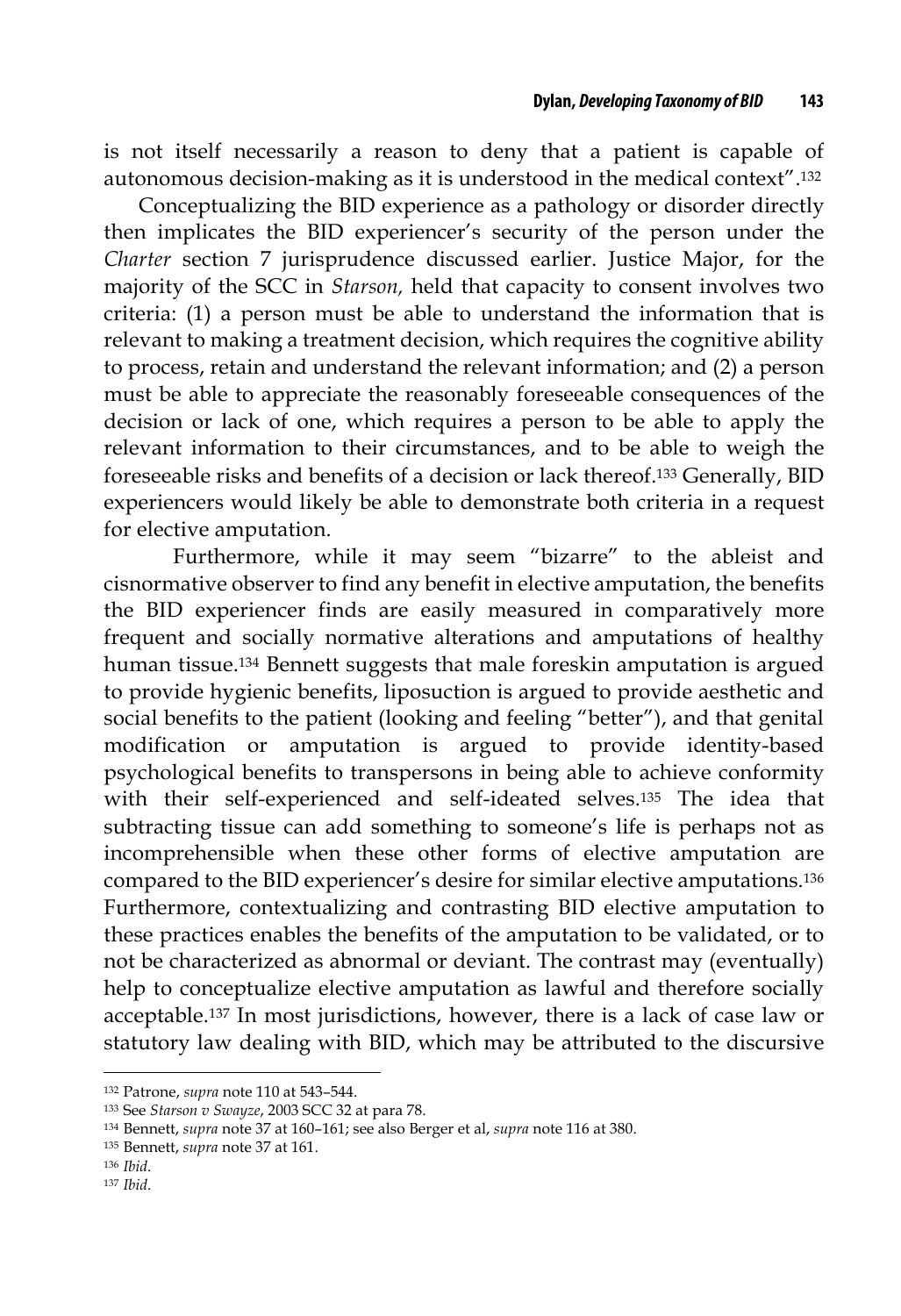instability surrounding the meaning, desire for and the practice of elective amputation.138

#### **C. Cultural & Economic Considerations**

The view that elective amputation will always and necessarily—in other words, normatively—result in "disablement" can be tested in two ways.139 First, while the reasons for denying coverage for elective amputations under OHIP (or another provincial or territorial health insurance plan) may seem obvious to the ableist or cisnormative observer, when viewed with more scrutiny by critical disability theory or the generally critical observer such a position becomes untenable. Cosmetic procedures such as breast augmentation, liposuction, rhinoplasty, removal of superfluous limbs or digits in children, for example, most of which are largely not funded by provincial or territorial health insurance, nevertheless illustrate that there is a wide degree of social and cultural tolerance for body modification in Canadian and other societies.140 Each of these cosmetic procedures generally attempts to obtain or achieve a normative model of embodiment for the person undergoing the body modification, and none of them are seen as disabling, aberrant, abnormal or deviant.141 As Bennett writes, "[w]hether or not a procedure that removes healthy tissue is constructed as 'disabling' and 'harmful,' then, seems to be merely a contingent judgment at least partly based on underlying assumptions about what constitutes a 'normal' body and a 'normal' request for body alteration".142 Baril, a leading trans and disability scholar in Canada, makes similar points in several pieces of scholarship.143 Patrone is, however, critical of such analogies, writing:

[A]s we have already seen, the analogy with cosmetic surgery obscures the point that self-demanded amputation is not cosmetic: it necessarily entails permanent disability. If a demand for cosmetic surgery were both irrational and posed an equal threat of serious harm, it is unlikely, or at least equally unclear, that agreeing to the demand for cosmetic surgery would be ethical. Therefore, this analogy cannot do the work required of it. It can only establish that we need not regard all irrational requests as non-autonomous requests; it does not establish that we must also regard irrational and seriously harmful demands for treatment as deserving respect. The

<sup>138</sup> *Ibid* at 158.

<sup>139</sup> *Ibid* at 159.

<sup>140</sup> *Ibid*; Loeb, *supra* note 15 at 47, 52.

<sup>141</sup> See Bennett, *supra* note 37 at 159.

<sup>142</sup> *Ibid*.

<sup>143</sup> See Baril & Trevenen, "Exploring", *supra* note 12; Baril & Trevenen, "Extreme", *supra* note 44. See also Baril, "Dare", *supra* note 72.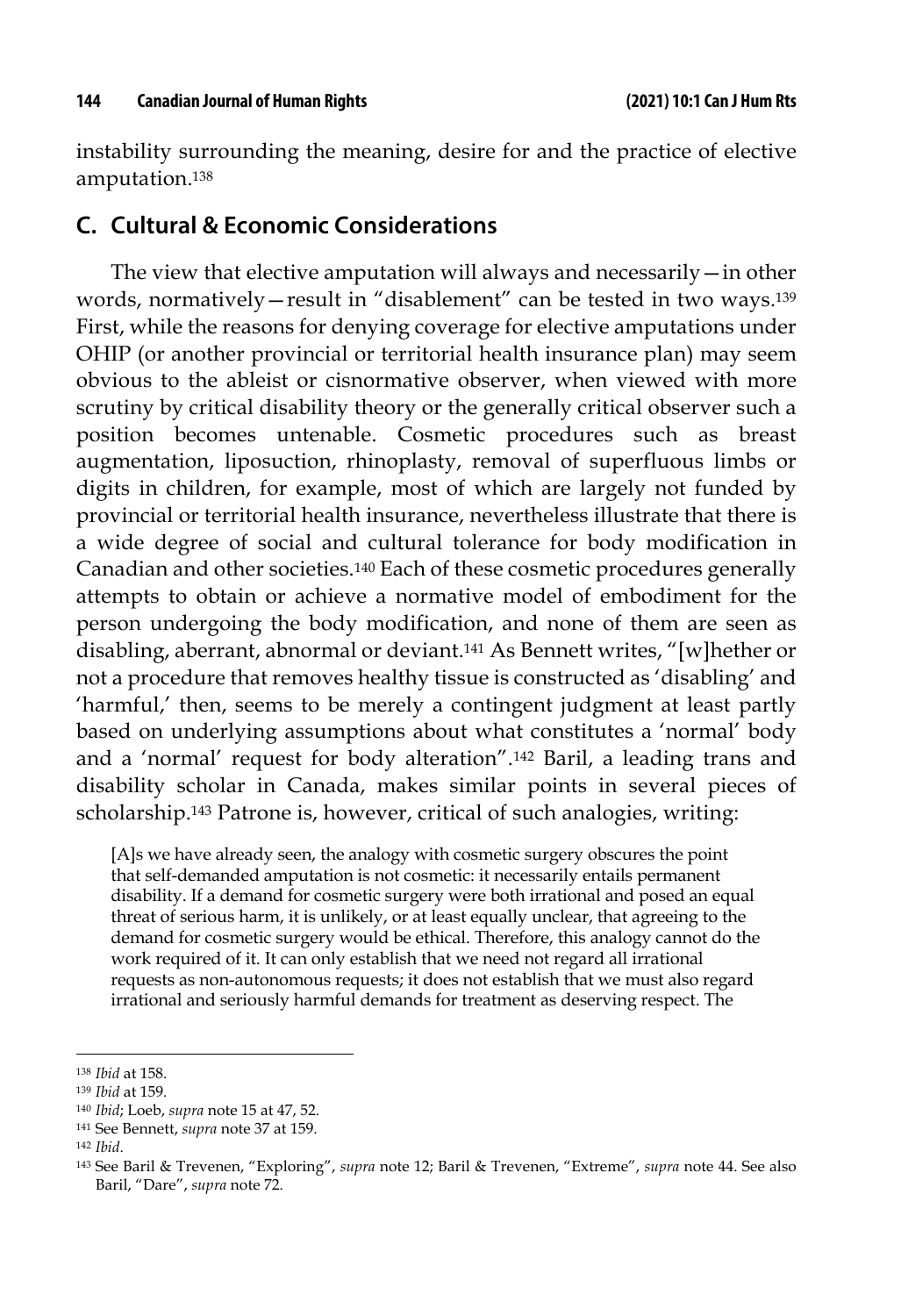dissimilarities in likely harms between cosmetic surgery and [BID] self-demands for amputation renders such analogies untenable.144

Irrespective of Patrone's point, persons who seek and obtain cosmetic procedures that enable them to conform to their normative self-identity and body image are frequently in the economically advantageous position to purchase these costly surgeries. This thereby places them in the further advantaged position to achieve such conformity without threat to their security of the person and without being subjected to the gaze145 and scrutiny of the public and government health officials. Furthermore, ableist and cisnormative observers do not view these individuals as "disordered" in the way that gender dysphoria and BID experiencers are viewed for having sought out and privately paid for these cosmetic surgeries. Stated differently, while the normativity which informs or underpins the conceptualization of elective amputation is self-evident in the medicalization or pathologization of the BID experience, there is no equivalent demand from society to pathologize a desire for body alteration that corresponds more closely to socio-cultural ideals, or that falls within the range of acceptable ableist and cisnormative somatic presentations.146 GAS surgery is funded by OHIP but the question remains whether elective amputations may be properly analogized to GAS.

Second, elective amputation may not necessarily be "disabling" for the BID experiencer who undergoes the procedure, but it may place them in the social position of being "disabled" because of societal norms that make "accommodation" of their "disabled" status as BID experiencers inadequate. As Bennett writes, "[t]he conception that the amputation of a limb is always and necessarily disabling in every case can be seen to be less an accurate reflection of the physical capabilities of amputees and more the projection of an assumption based on one's internalized and normative desire to be 'able'-bodied".147 Such a view is deeply entrenched and internalized in the law.148

This entrenchment and internalization is further exemplified in the social and legal discussion of how limited public resources should be distributed

<sup>144</sup> Patrone, *supra* note 110 at 544.

<sup>145</sup> See Caroline Evans & Lorraine Gamman, "The Gaze Revisited, or Reviewing Queer Viewing" in Paul Burston & Colin Richardson, eds, *A Queer Romance: Lesbians, Gay Men and Popular Culture* (London, UK: Routledge, 1995) at 14–17.

<sup>146</sup> See Bennett, *supra* note 37 at 160.

<sup>147</sup> *Ibid* at 159.

<sup>148</sup> *Ibid*.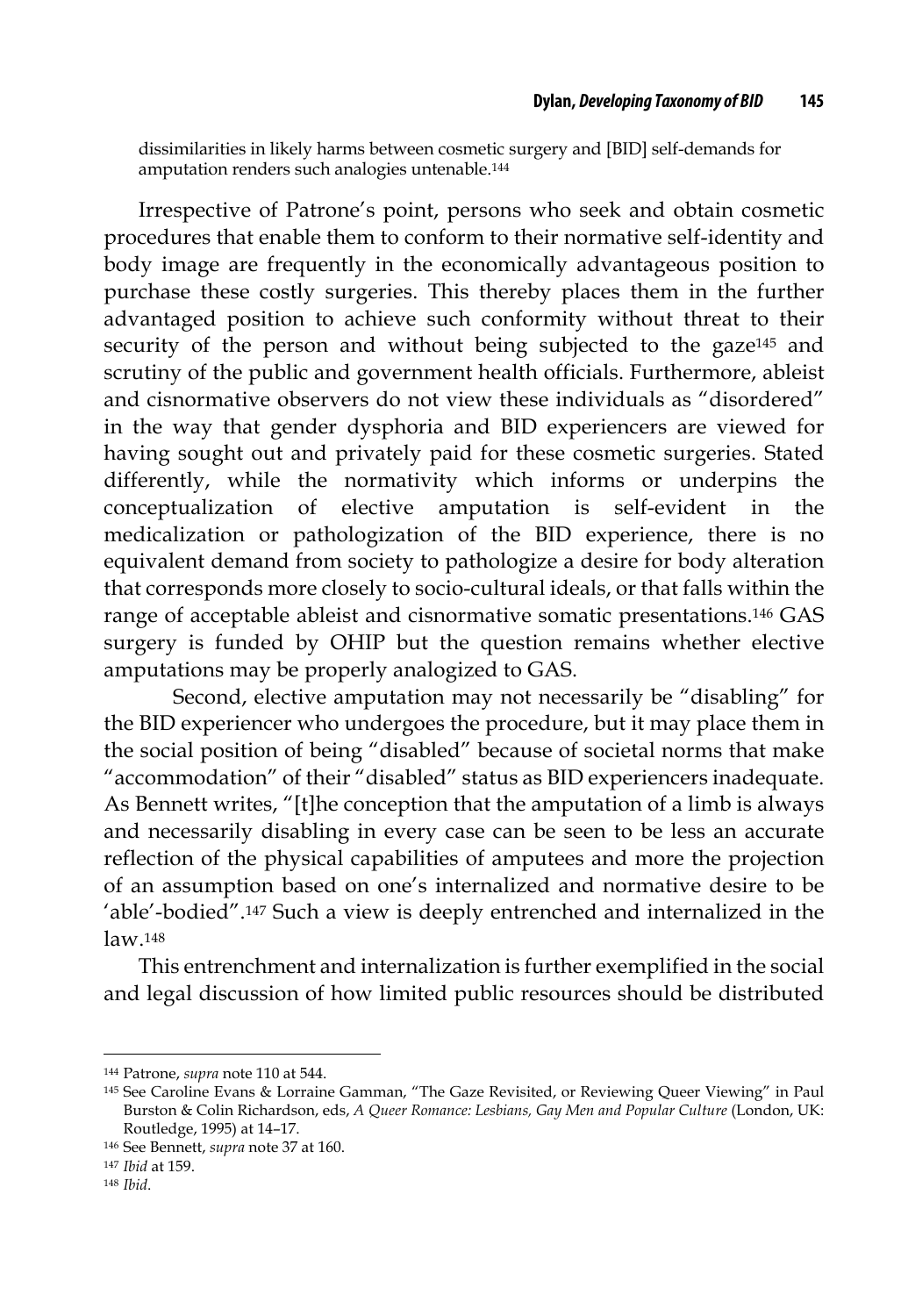in society.149 Funding the elective amputation of an able-bodied person's otherwise healthy limb, such that they become corporeally "disabled", creates the question of whether they then become normatively "disabled" and perhaps financially dependent upon the province or territory.150 Questions about the distribution of medical, hospital and human resources to perform elective amputations are also raised,151 leading to the description of elective amputations by some as "resource theft."152 Patrone writes "the difference between a refusal of treatment and a demand for it is, in fact, significant because respecting the latter, in some contexts, might divert medical resources away from other patients who might have legitimate needs for them".153 Barrow and Oyebode write "[t]he concern that Patrone expresses is best described as distributive justice, a term that refers to the fair, equitable and appropriate distribution of resources in society determined by justified norms that structure the terms of social cooperation".154 Yet, it is precisely "norms", justified or otherwise, which are being interrogated here.

#### **D. Benefits of Elective Amputation**

These interrelated narratives leave perhaps the most important question of all unanswered: whether elective amputation can be said to be for the "benefit" of the BID experiencer. One medical view holds that turning an otherwise "able-bodied" person into a "disabled" one cannot be beneficial to the BID experiencer given the inherent biological and medical dangers discussed earlier.155 That said, from a psychological perspective, the BID experiencer's desire for elective amputation is often unwavering and frequently marked by longevity, resilience and perhaps even freedom.156 Further, the limited evidence available shows that those BID experiencers who have succeeded in removing their unwanted limbs through elective amputation are pleased with the result. One individual who underwent elective amputation remarked that five years after the surgery they "felt the

<sup>149</sup> See Loeb, *supra* note 15 at 54.

<sup>150</sup> See e.g. *1402-01547 (Re)*, 2015 ONSBT 477 (CanLII); *1804-02552 (Re)*, 2019 ONSBT 2756 (CanLII); *1907- 05422 (Re)*, 2020 ONSBT 828 (CanLII); *810-06788 (Re)*, 2019 ONSBT 2047 (CanLII) (gender dysphoria has been recognized by the Ontario Social Benefits Tribunal as a disability for ODSP purposes).

<sup>151</sup> See Barrow & Oyebode, *supra* note 35 at 193.

<sup>152</sup> Baril, "Dare", *supra* note 732 at 693.

<sup>153</sup> Patrone, *supra* note 110 at 543.

<sup>154</sup> Barrow & Oyebode, *supra* note 35 at 193.

<sup>155</sup> Bennett, *supra* note 37 at 161.

<sup>156</sup> *Ibid*.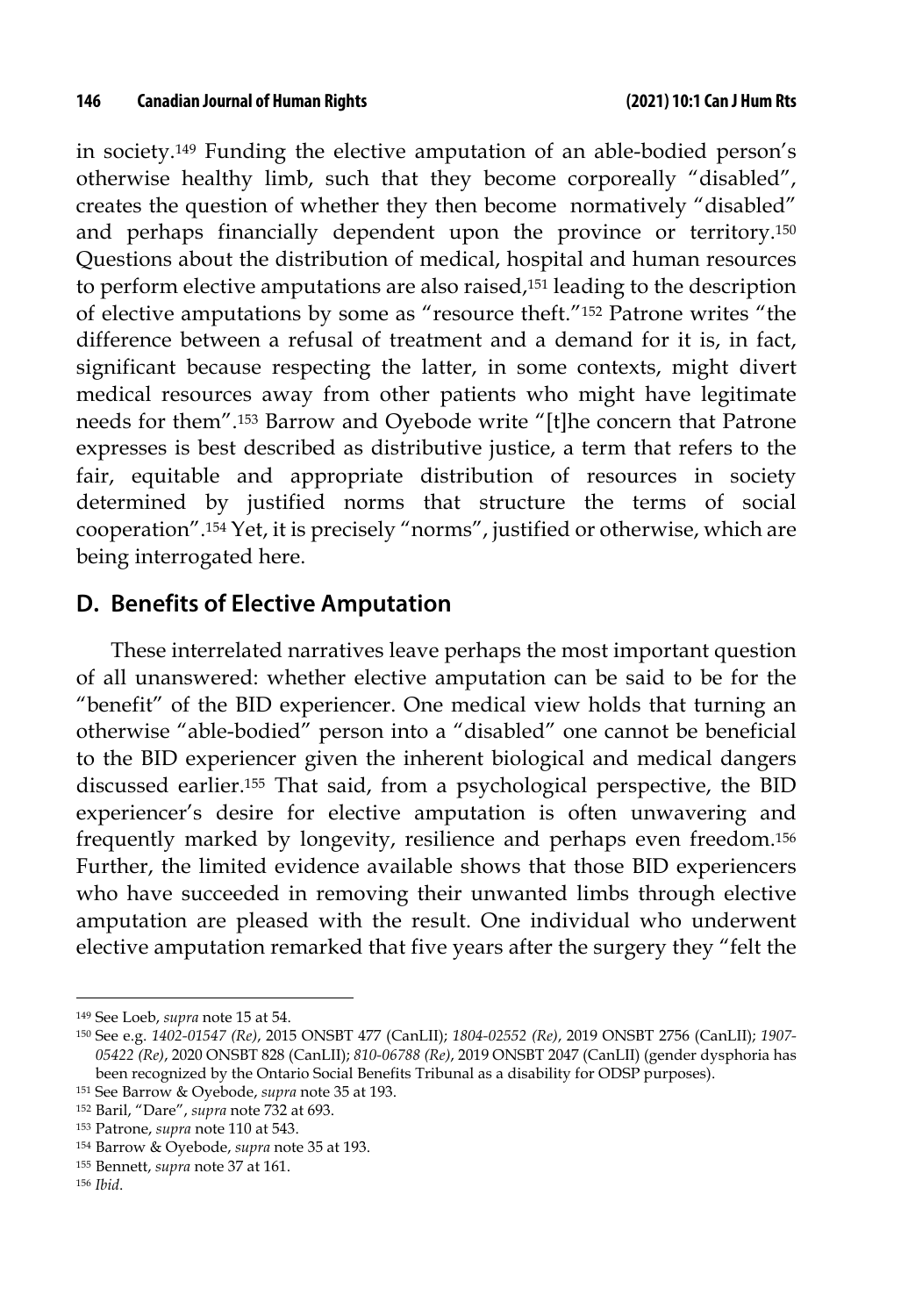best [they] ever felt".157 Noll and Kasten concluded in their 2014 study that "the often assumed negative consequences of an amputation or further surgery do not occur. Thus, a realization of the wish of a person affected by BIID could be a possible form of therapy for patients, when other therapies have shown no effects".158 Such a development raises questions of whether BID may be properly analogized to gender dysphoria and whether elective amputations should be funded under OHIP in a similar manner as GAS.

## **V. Analogizing Gender Dysphoria to Body Integrity Dysphoria**

Strong parallels between BID and other identity disorders such as gender dysphoria are frequently identified.159 Analogizing BID to gender dysphoria is contentious and even controversial.160 Despite this controversy, their comparison carries value because manifestations of gender identity and expression as well as bodily integrity identity and expression thwart patriarchal society's heteronormative, ableist and cisnormative project. Furthermore, making this comparison permits the development of a taxonomy of the legal issues that may arise in a human rights claim predicated on BID. Thus, the comparison is not being made for its own sake or to abrogate the achievements trans-persons and trans-communities have made in our society. Instead this comparison illustrates the complicated legal issues that BID presents to Canadian and Ontarian human rights law161 to reify body integrity dysphoria as an authentic form of human identity and expression in human rights law and to advocate for non-ableist and noncisnormative policy and legal responses.

<sup>157</sup> *Ibid.* See Müller, *supra* note 119.

<sup>158</sup> Sarah Noll & Erich Kasten, "Body Integrity Identity Disorder (BIID): How Satisfied Are Successful Wannabes" (2014) 3:6 Psychology & Behavioral Sciences 222 at 222, 231. See also Elliott, *supra* note 106 at 162–164.

<sup>159</sup> See Barrow & Oyebode, *supra* note 35 at 187.

<sup>160</sup> See Baril & Trevenen, "Exploring", *supra* note 12 at 390–391. See generally Lawrence, *supra* note 20 at 263.

<sup>161</sup> See Baril & Trevenen, "Exploring", *supra* note 12 at 391–392 (the hierarchy between "identity troubles" in a sex-negative, ableist, and cisnormative society).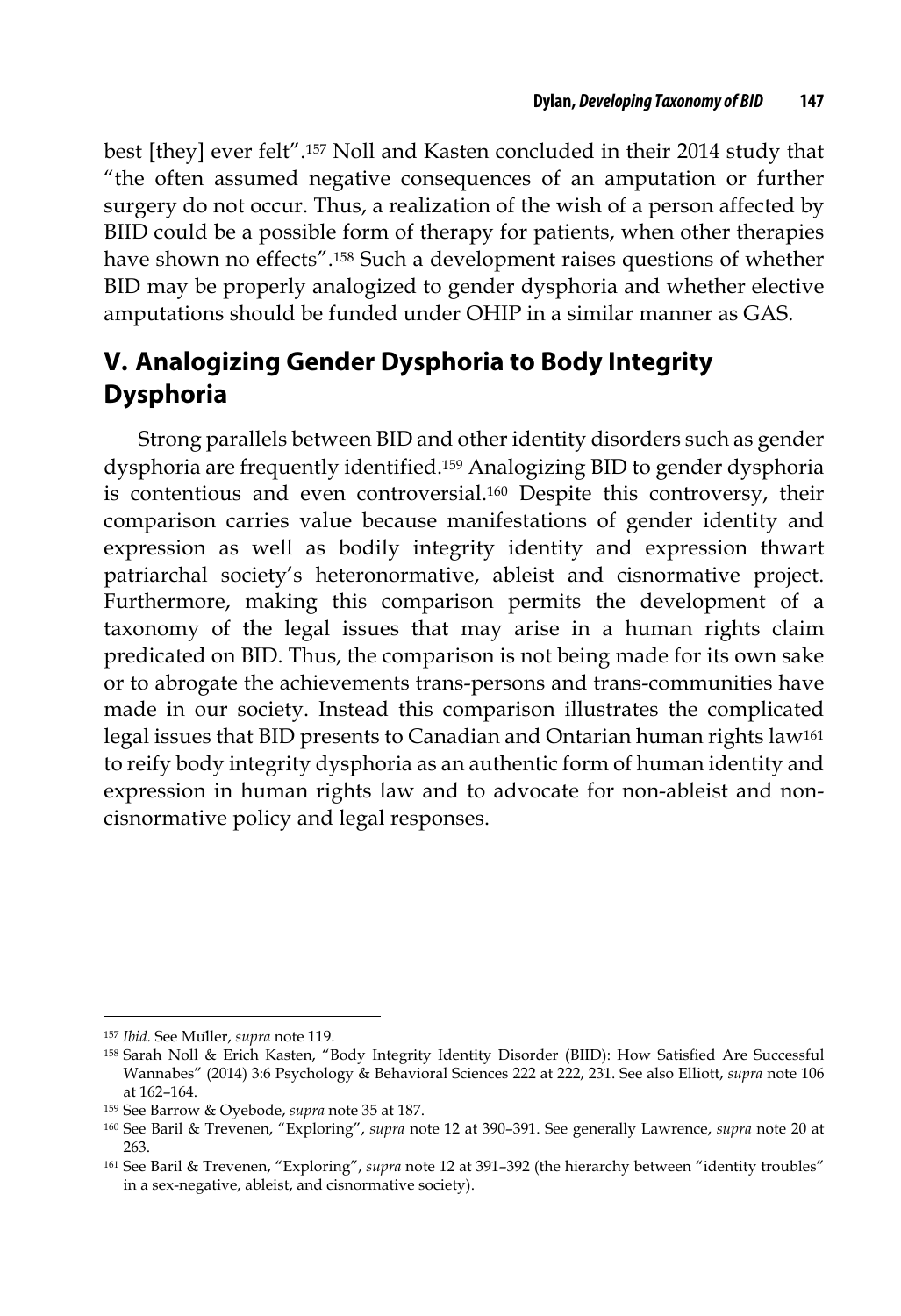#### **A. Contextualizing the Analogy**

The comparative inquiry and the analogy drawn here based on the similarity of self-expression and self-identity, phenomena not easy to describe or quantify.162 The Chief Justice of Canada, Richard Wagner, remarked that "identity is not about labels. It is a shorthand for how people see themselves, how others see them, and how those two things interact in peoples' lives…it flows from the *experience* of their personal and group characteristics. Experience is what separates identity from a mere catalogue of attributes".163 This article aims to taxonomize for law the BID experience as expressive, as identity and as something *more* than a mere catalogue of attributes. It creates this taxonomy by comparatively viewing and inquiring as to whether the legal rationales that support legal protection for gender identity and expression similarly lend themselves to support for bodily integrity identity and expression.

One clinical scholar rightfully posited that transsexualism, as the "extreme form of gender dysphoria", is not based on sexual orientation, not a somatic-type delusional disorder, not a body dysmorphic disorder, not a dissociative identity disorder, and not a body identity integrity disorder.164 Undergoing GAS therefore is instead about achieving conformity with the way a person feels about themselves, identifies, and wants and needs to live in the world. Garcia-Falgueras, however, suggests that gender dysphoria is unlike BID because the BID experiencer seeks to have *limbs* amputated, not genitals or breasts,165 intimating that the outcome of elective surgeries in these distinctive situations is radically different. From a clinical perspective, it would therefore seem that drawing an analogy between gender dysphoria and BID may indeed be inapposite. Others might say there is no such distinction to be drawn or that such a distinction is without a difference.166 But, law might view the matter differently based on the process of analogy, a key feature of the foundational common law principle of *stare decisis*.167

<sup>&</sup>lt;sup>162</sup> See Alicia Garcia-Falgueras, "Gender Dysphoria and Body Integrity Identity Disorder: Similarities and Differences" (2014) 5:2 Psychology 160 at 160.

<sup>163</sup> The Honourable Mr. Justice Richard Wagner, "How Do Judges Think About Identity? The Impact of 35 Years of Charter Adjudication" (2018) 49:1 Ottawa L Rev 43 at 49.

<sup>164</sup> Garcia-Falgueras, *supra* note 162 at 161–162.

<sup>165</sup> See *ibid* at 162.

<sup>166</sup> See Bray, *supra* note 26 at 429 (comparing "gender identity disorder" and "body dysmorphic disorder" and their medical perception).

<sup>167</sup> See Stephen R Perry, "Judicial Obligation, Precedent and the Common Law" (1987) 7:2 Oxford J Leg Studies 215.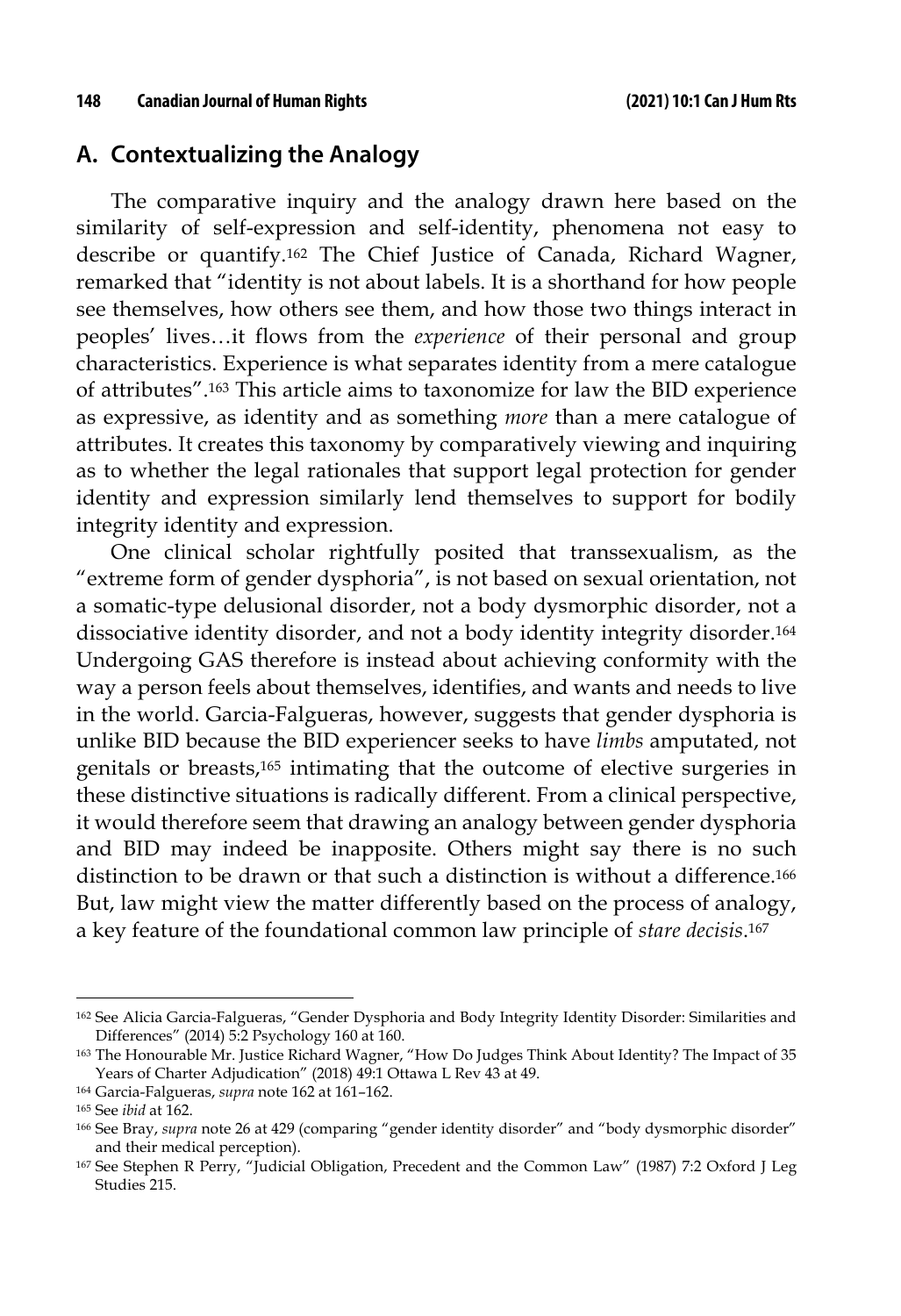For example, a small and limited study found several similarities between gender dysphoria and BID, most notably with respect to the etiology of the desire: BID sufferers as well as transpersons could not give a rational explanation for their desire for surgery, nor could any substantial explanations of cause and effect be found; however, it was revealed that BID experiencers and people diagnosed with gender dysphoria primarily attributed the etiology to biological-genetic reasons.168 The authors of this study concluded that

[T]he evaluation of the findings showed similarities of the feeling that the own biologically healthy or assigned body does not correspond to the subjective mental body image. Both groups confirmed this to a great extent. This incongruence between the own body and the feeling how the body should be was the most important reason to justify the desire for a surgical approximation. This desired surgery in both samples was associated with the hope to establish a congruence between (a) the subjective body image and (b) the visible, physical body.169

Given that there is similarity in the hope to establish a congruence between the subjective body image and the visible, physical body in both dysphorias, this article accepts the comparison between gender dysphoria and BID to this extent only, using it as the basis of this article's comparative inquiry. BID experiencers themselves believe that they truly *should have* a physical impairment, not that they *necessarily have* a physical impairment.170 Furthermore, understanding the legal nomenclature of gender dysphoria is an indispensable precursor to conceptualizing potential legal arguments relative to funding bodily integrity identity and expression under provincial and territorial health insurance and even recognizing bodily integrity identity and expression as a prohibited ground of discrimination under extant or expanded human rights law.171

#### **B. The Nomenclature of Gender Dysphoria**

Substantial scholarship has been published which interrogates the nomenclature of gender dysphoria, questioning whether the term itself and what it denotes is accurate.172 Both gender dysphoria and BID are clinical diagnoses, differing significantly from manifestations of gender identity and

<sup>168</sup> See Ostgathe, Schell & Kasten, *supra* note 25 at 139.

<sup>169</sup> *Ibid* at 141.

<sup>170</sup> See Davis, *supra* note 18 at 323.

<sup>171</sup> See e.g. Zach Strassburger, "Disability Law and the Disability Rights Movement for Transpeople" (2012) 24:2 Yale JL & Feminism 337 at 372, 375.

<sup>172</sup> See e.g. Ashley, *supra* note 13 at 1159–1160 (gender dysphoria should only be diagnosed when it is necessary). See also Ault & Brzuzy, *supra* note 12 at 188.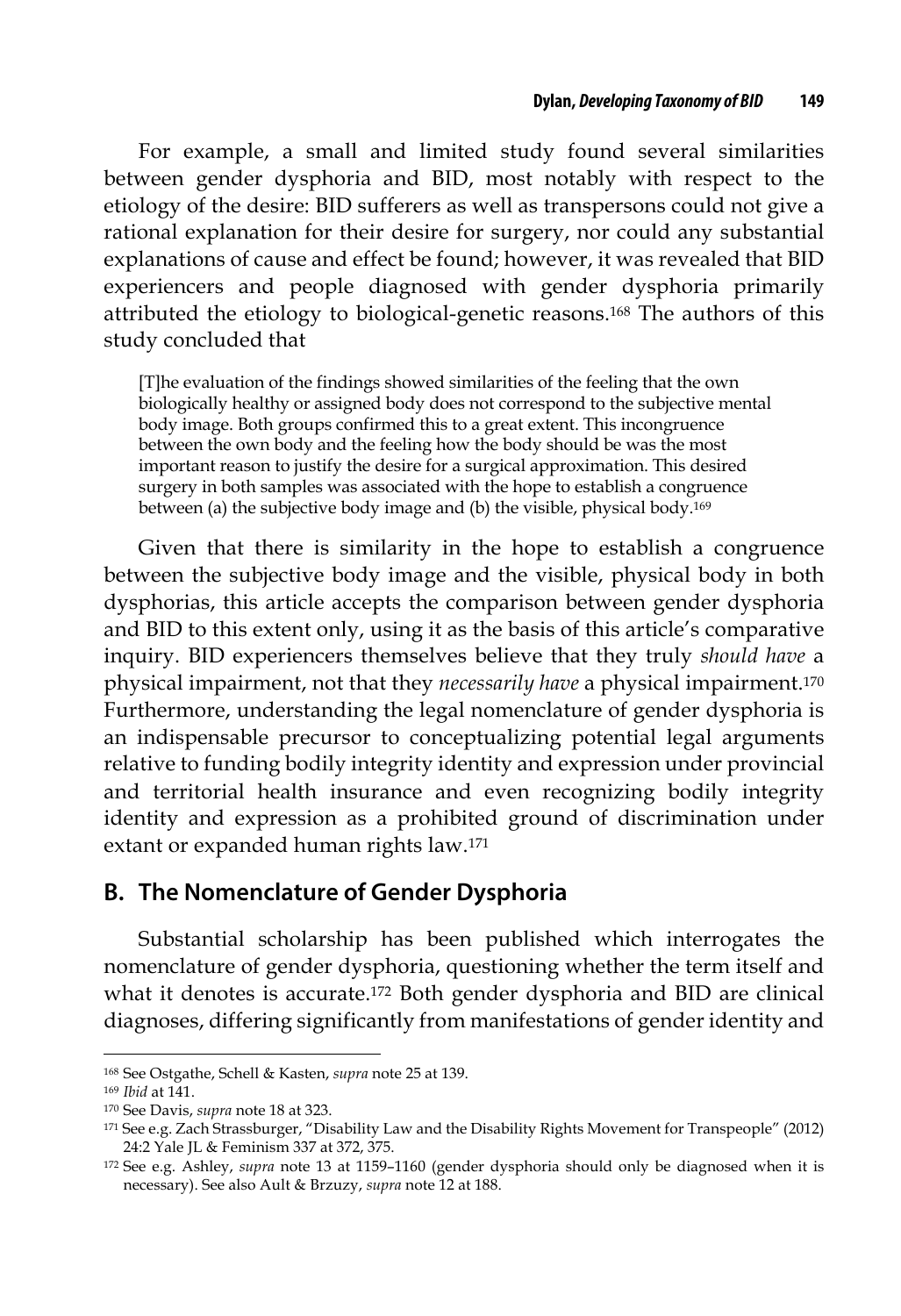expression. Gender *identity* is, nevertheless, understood as a person's internal and individual experience of gender and encompasses that person's sense of being a woman, a man, both, neither or anywhere along a spectrum. A person's identity may or may not be the same as or different from their birth-assigned sex.173 Furthermore, a person may identify outside normative gender categories of female/male and/or may see their gender identity as fluid, moving between different genders at various points in their life.174 Similarly, *lived* gender identity refers to the gender a person identifies with internally ("gender identity" along the gender spectrum) and expresses publicly ("gender expression") in their daily life.175

Gender *expression* is how a person publicly expresses or presents their gender and can include their behaviour, outward appearance such as dress, hair, make-up, body language and voice as well as their chosen name and pronouns, all attributes by which others may perceive a person's gender.176 In totality, every person, irrespective of their gender identity, expresses gender and does so in any number of ways.177 People who are trans may, but will not necessarily, seek surgical intervention, GAS, or other health services to align their body with their gender identity.178

Trans or transgender is an umbrella term referring to people with diverse gender identities and expressions that differ from stereotypical gender norms. People who fit within this category include but are not limited to: people who identify as transgender; trans women (male-tofemale); trans men (female-to-male); transsexual; cross-dressers; or gender non-conforming, gender variant or gender queer.179 As a term, "trans," therefore, includes people whose gender *identity* is different from the gender associated with their birth-assigned sex and who may or may not seek health services to align their bodies with their internally experienced gender identity.180 The Ontario Human Rights Commission ("OHRC") has said that "for transgendered people, insisting on their treatment in accordance with

<sup>173</sup> See OHRC, "GIAGE Policy", *supra* note 9, s 3 (defining "gender identity"). See also Lawson, *supra* note 4 (defining "gender identity").

<sup>174</sup> See OHRC, "GIAGE Policy", *supra* note 9, Appendix B.

<sup>175</sup> *See ibid*, s 3.

<sup>176</sup> See *ibid* (defining "gender expression").

<sup>177</sup> See *ibid*.

<sup>178</sup> See *ibid.* See also The World Professional Association for Transgender Health, *supra* note 13 at 9–10 (describing therapeutic options for "gender dysphoria").

<sup>179</sup> See OHRC, "GIAGE Policy", *supra* note 9, at 3.

<sup>180</sup> See *ibid,* s 1.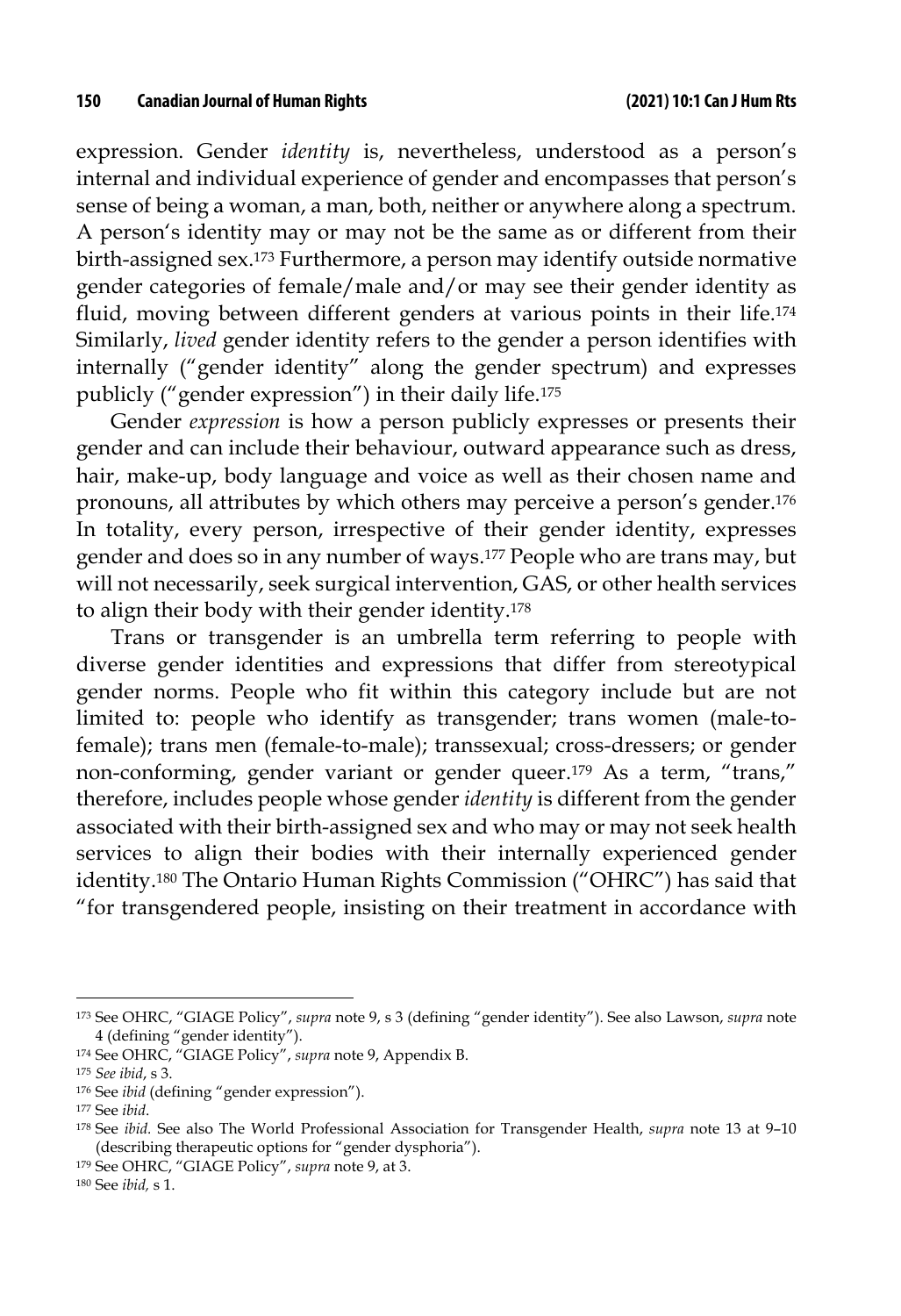their birth gender for all purposes is discriminatory because it fails to take into account their lived gender identity".181

Gender *non-conformity* (also "gender variant") encompasses individuals who do not follow gender stereotypes based on their sex assigned at birth and who may or may not identify as trans.182 WPATH has described gender non-conformity as "the extent to which a person's gender identity, role, or expression differs from the cultural norms prescribed for people of a particular sex" and adds that "only some gender-nonconforming people experience gender dysphoria at some point in their lives".183

Gender identity and expression as protected grounds in human rights legislation "make it clear that trans people and other gender nonconforming individuals are entitled to legal protections in the same way that people are protected from discrimination and harassment based on race, age, disability and all other prohibited grounds".184 International human rights principles also provide that every person has the right to define their own gender identity as one of the most basic aspects of self-determination, dignity and freedom.185 "For legal and social purposes", the OHRC policy states, "a person whose gender identity is different from their birth-assigned sex should be treated according to their lived gender identity".186

The question arises of whether BID experiencers should, under human rights law and jurisprudence, expect to be similarly treated according to the level of internal and lived identity and that they wish to express publicly in their daily life even if that identity does not conform to ableist and cisnormative views of physical "ability." If both domestic and international law protect an individual's "right to define their own gender identity",<sup>187</sup> why not in respect of bodily integrity as well? In other words, should transabled persons or transabled forms of identity and expression (transableism) be enumerated prohibited grounds of discrimination under provincial, territorial and federal human rights law? Furthermore, should elective amputations therefore be funded by provincial or territorial health insurance? Bray states "we need new criteria for understanding our justifications for supporting those who seek to modify their bodies, criteria that should not be fully reducible to questions of gender identity…Given

<sup>181</sup> *Ibid*, s 6. See *Vanderputten v Seydaco Packaging Corp*, 2012 HRTO 1977 at paras 66–67.

<sup>182</sup> OHRC "GIAGE Policy", *supra* note 9, at 3 (defining "gender non-conforming").

<sup>183</sup> The World Professional Association for Transgender Health, *supra* note 13 at 5.

<sup>184</sup> OHRC, "GIAGE Policy", *supra* note 9, s 1.

<sup>185</sup> See *ibid*, ss 1, 5.3.

<sup>186</sup> *Ibid*, s 6.3.

<sup>187</sup> *Ibid*, ss 1, 5.3.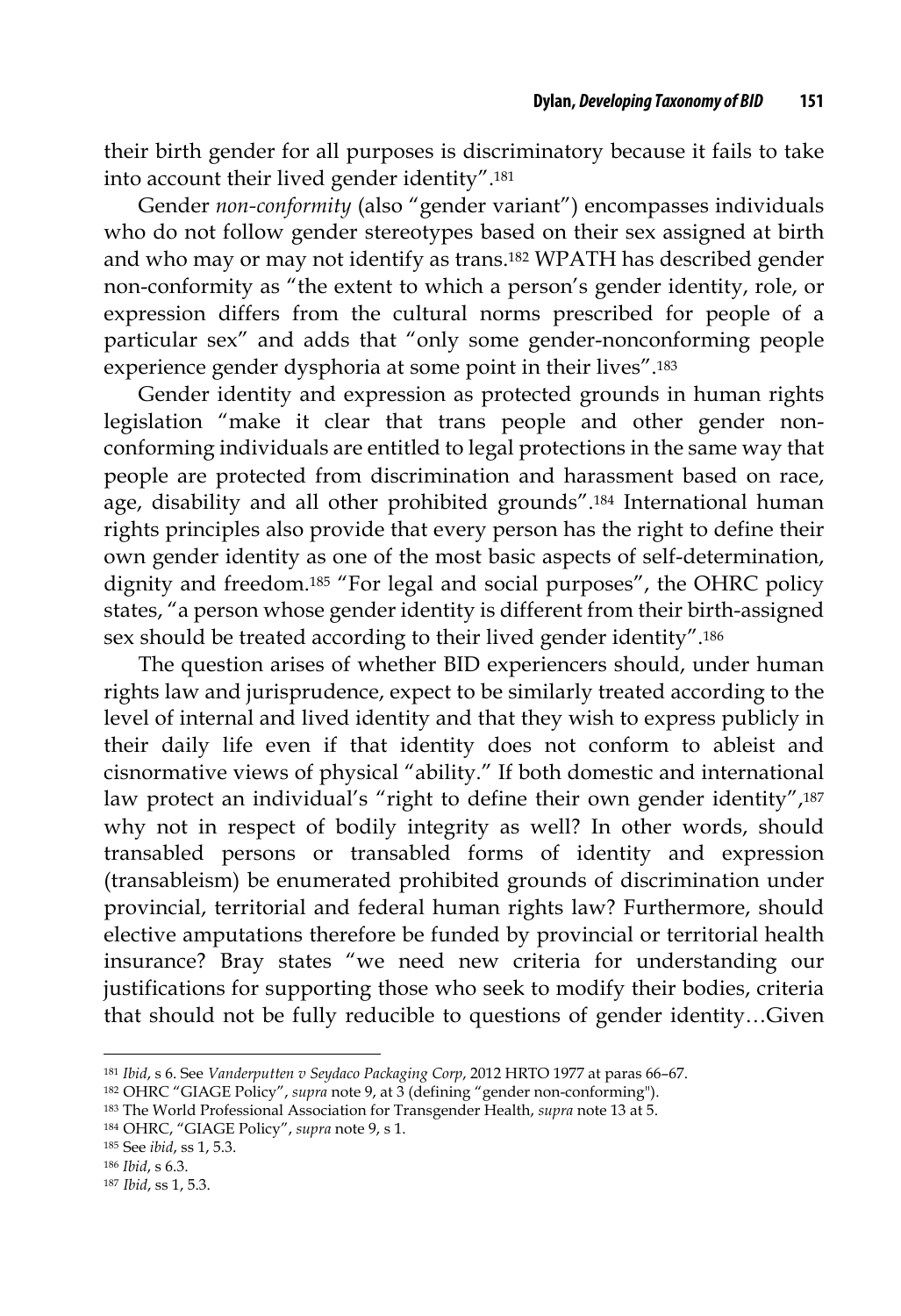that [gender dysphoria] and [BID] have so much in common, it is worth asking how gender dysphoria came to be privileged as a condition worthy of medically insured treatment with major procedures of body modification, while [BID] is still considered to be a disorder that can manifest itself either as a severe neurosis or as a mild psychosis".188

As noted, gender identity and expression are enumerated prohibited grounds of discrimination in both federal, provincial and territorial human rights legislation and no longer awkwardly made to fit within disability grounds and disability-related jurisprudence. This means that transpersons need no longer exclusively contend with the classification of gender identity or gender dysphoria as a "disability" at law, an important distinction in the comparative analysis of gender dysphoria and BID. This does not mean that transpersons in Ontario are not still viewed as "disordered" or do not still suffer discrimination,189 when they do.190 Gender dysphoria191 continues to be seen as a mental disorder and is still listed in the DSM.192 Despite in some ways denying autonomy to transpersons, this medical diagnosis is in fact what enables a transperson to obtain GAS, without which they might not be availed the GAS provided to them under some provincial health legislation.193

WPATH writes in the *Standards of Care for the Health of Transsexual, Transgender, and Gender-Nonconforming People*:

Some people experience gender dysphoria at such a level that the distress meets criteria for a formal diagnosis that might be classified as a mental disorder. Such a diagnosis is not a license for stigmatization or for the deprivation of civil and human rights. Existing classification systems such as the…DSM…and the*…*ICD…define hundreds of mental disorders that vary in onset, duration, pathogenesis, functional disability, and treatability. All of these systems attempt to classify clusters of symptoms and conditions, not the individuals themselves. A disorder is a description of something with which a person might struggle, not a description of the person or the person's identity. Thus, transsexual, transgender, and gendernonconforming individuals are not inherently disordered. Rather, the distress of

<sup>188</sup> Bray, *supra* note 26 at 425–426, 429.

<sup>189</sup> See Ponsford, *supra* note 13 at 30.

<sup>190</sup> See Ayden I Scheim & Greta R Bauer, "Sex and Gender Diversity among Transgender Persons in Ontario, Canada: Results from a Respondent-Driven Sampling Survey" (2015) 52:1 J Sex Research 1 at 1–2; Greta R Bauer et al, "Reported Emergency Department Avoidance, Use, and Experiences of Transgender Persons in Ontario, Canada: Results from a Respondent-Driven Sampling Survey" (2014) 63:6 Annals Emergency Medicine 713.

<sup>191</sup> The World Professional Association for Transgender Health, *supra* note 13 at 5.

<sup>192</sup> See "What Is Gender Dysphoria?" (last accessed 17 January 2022), online: *American Psychiatric Association* <psychiatry.org/patients-families/gender-dysphoria/what-is-gender-dysphoria> [perma.cc/LJZ7- QWBK].

<sup>193</sup> See Ponsford, *supra* note 13 at 30–31, 33.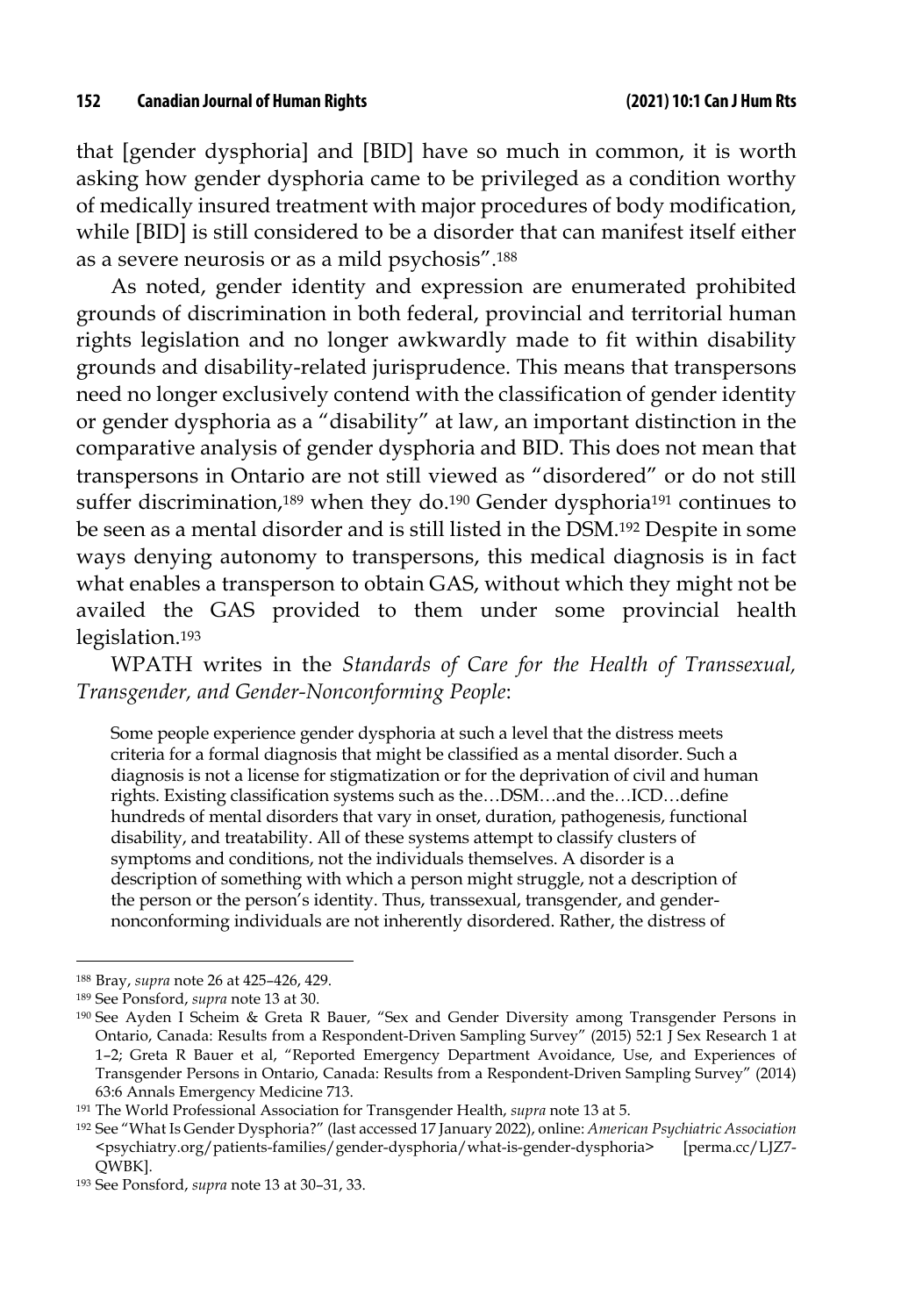gender dysphoria, when present, is the concern that might be diagnosable and for which various treatment options are available. The existence of a diagnosis for such dysphoria often facilitates access to health care and can guide further research into effective treatments.194

If gender dysphoria is clinically considered a disorder, not a description of the person or their identity, and is not evidence of that person being inherently disordered, then the question arises whether BID must be the same. In other words, can the same rationales that protect gender dysphoria as manifested in gender *identity* and *expression* in human rights law be used to protect BID as manifested in bodily integrity *identity* and *expression*? Specifically, if lived gender *identity* refers to the gender a person identifies with internally and expresses publicly in their daily life,195 can the same not be said for BID? Can lived bodily identity refer to the physical body a transabled person identifies with internally and expresses publicly as a physically/cisnormatively "disabled" transabled person in their daily life? *Expression*, after all, is how a person publicly expresses or presents their gender and can include their behaviour, outward appearance, body language and other attributes by which others may perceive them. Therefore, would the same not hold true in respect of a person's body or physical ability and image who expresses themselves as cisnormatively "disabled"?196 Answers to such questions are not easily derived, and as such this article attempts to develop a taxonomy of human rights for BID experiencers.

## **VI. A Human Rights Law Taxonomy for Body Identity Dysphoria**

A possible human rights law taxonomy that answers the above questions are most effectively approached in three stages. The first stage considers whether a person who i*dentifies* as "disabled" from an ableist cisnormative perspective ought to be afforded protection under the disability category in human rights legislation. The second stage considers whether provincial or territorial governments ought to fund BID elective amputations under provincial or territorial health insurance plans. The third stage considers whether federal and provincial or territorial governments ought to

<sup>194</sup> The World Professional Association for Transgender Health, *supra* note 13 at 5–6.

<sup>195</sup> See OHRC, "GIAGE Policy", *supra* note 9, s 3.

<sup>196</sup> See Baril & Trevenen, "Exploring", *supra* note 12 at 392.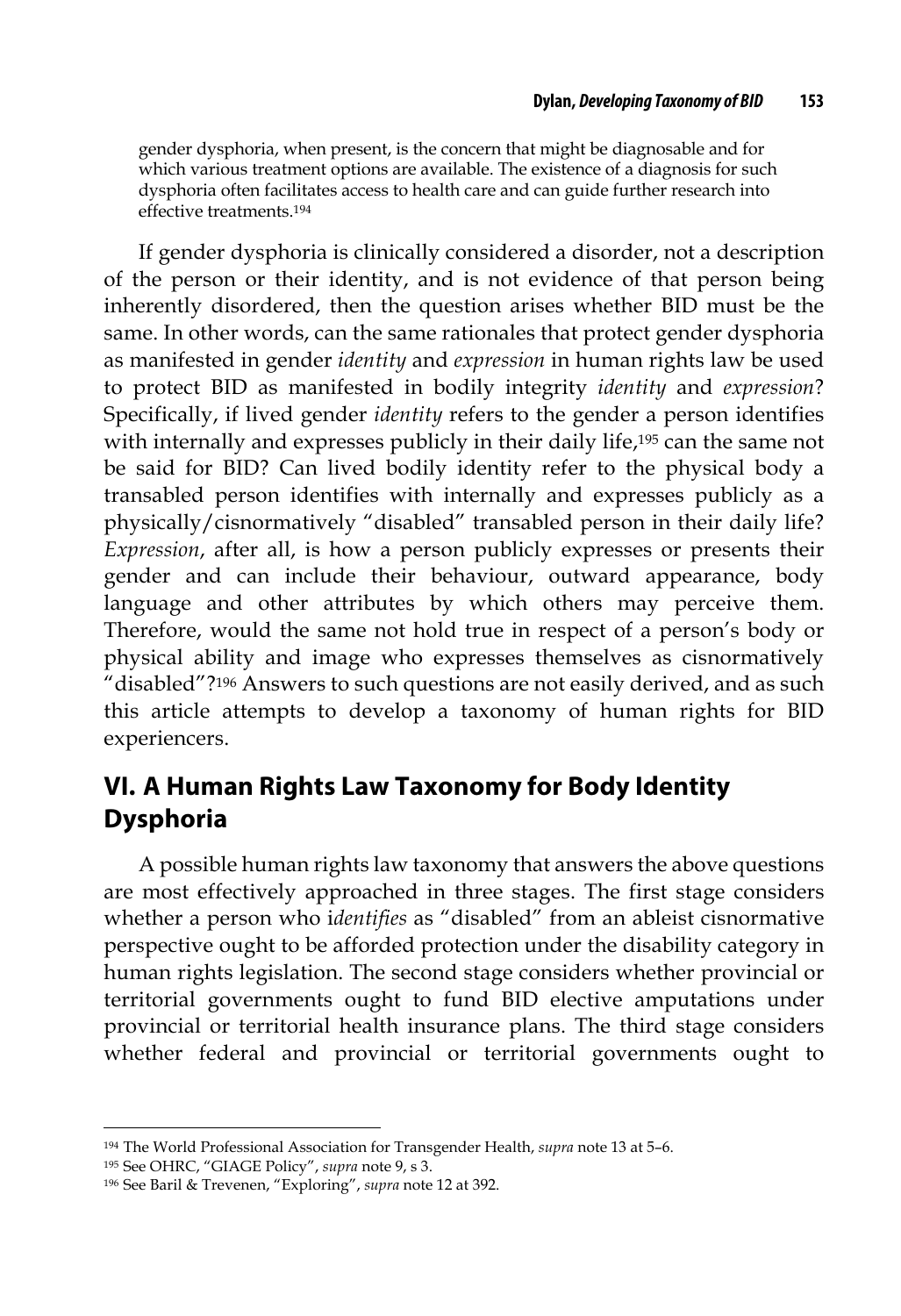recognize BID as an enumerated prohibited ground in human rights legislation.

#### **A. Disability Protection for Body Integrity Dysphoria**

As noted earlier, no consensus exists in the medical and clinical community as to the causes of BID. However, the community has generally agreed that BID presents a complex interrelated etiology. As also noted, BID is not yet listed in the DSM but is listed in the ICD. Whether BID should be listed in the DSM is not an imperative concern of this article. However, should BID come to be listed in the DSM by viewing BID as a mental disorder at law, this article is concerned with whether the BID experiencer may come to be protected under disability-related human rights law and jurisprudence. Such protections could be a heuristic way for human rights systems to *begin* responding to BID until more distinct laws and policies can be developed to respond to BID and bodily integrity identity and expression.197 In fashioning any such laws or policies, BID should not simply be viewed as only either a medical or social condition, being more appropriately understood in a manner that is attentive to the structurally oppressive considerations in the narratives discussed earlier.198 That said, Romeo illustrates why a disability paradigm was problematic in the gender dysphoria context, demonstrating why it may prove to be so in the BID context. Romeo states that a disability paradigm "sets up the medical establishment as a gatekeeping institution that regulates gender [or bodily] nonconformity and predicates legal rights on access to health care".199

Under the Ontario *Code*, to be successful in a discrimination complaint, a claimant must show: (1) they have a characteristic protected from discrimination, (2) they have experienced an adverse impact within a social area protected by the Code and (3) the protected characteristic was a factor in the adverse impact experienced.200 Whether a BID experiencer, a transabled person or person manifesting BIIE succeeds in a discrimination complaint (on the basis of disability) will depend on the facts of each case. However, if BID is admitted or acknowledged to be a disability (for medical

<sup>197</sup> See Davis, *supra* note 18 at 334. See also Lyn Jongbloed, "Disability Policy in Canada: an Overview" (2003) 13:4 J Disability Policy Studies 203 at 208.

<sup>198</sup> See Alexandre Baril, "Transness as Debility: Rethinking Intersections between Trans and Disabled Embodiments" (2015) 111:1 Feminist Rev 59 at 64–66.

<sup>199</sup> Franklin H Romeo, "Beyond a Medical Model: Advocating for a New Conception of Gender Identity in the Law" (2005) 36:3 Columbia Human Rights L Rev 713 at 730.

<sup>200</sup> See *Moore*, *supra* note 75 at para 33.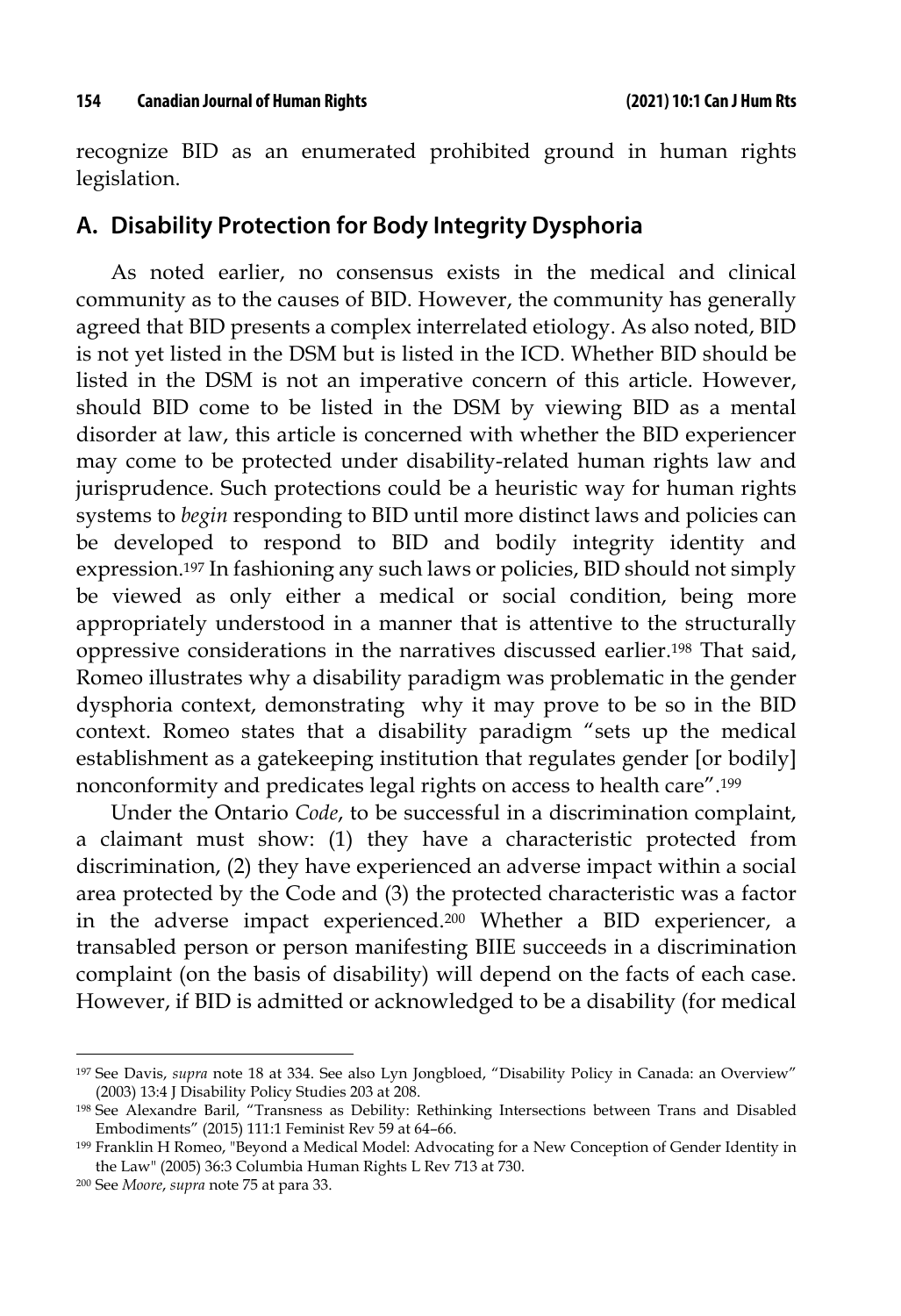purposes) then the first stage of the test is generally met. Evidence in respect of the second and third prongs would thus need only be further marshalled in support of any such claim.

When BID is viewed and classified as a "mental disorder", the question as to whether a "mentally disordered" person can provide rational, free and autonomous consent in respect of elective amputation remains unanswered in the BID context. This issue of consent remains despite the fact that generally the consent given to GAS by the gender dysphoria experiencer is not viewed with the same level of suspicion, skepticism or doubt. Such a result may be in part because GAS does not render a person permanently "disabled" in the manner that elective amputation might, a critical difference between GAS and elective amputations. However, research associated with a recently established Canadian organization that assists "detransitioning, desisting, and re-identifying Canadians"201 suggests that only approximately one per cent of persons who undergo GAS seek to destransition.202 Nevertheless, the possibility remains that, as the gender dysphoria diagnosis catalyzes the funding and availability of GAS and related health services, BID's classification as a disorder may also catalyze the funding and availability of health services for elective amputations. As such, viewing BID as a disability may be the heuristic, albeit imperfect, starting point for human rights law to contemplate legal responses to BID claims.203

On that point, the *Universal Declaration on Human Rights* provides that "[e]veryone is entitled to all the rights and freedoms set forth in this Declaration, without distinction of any kind, such as race, colour, sex, language, religion, political or other opinion, national or social origin, property, birth or *other status*."204 Whether BID qualifies as an "other status" remains a critical question in this taxonomy. However, the *Convention on the Rights of Persons with Disabilities* ("*CRPD*"), which Canada has signed and

<sup>201</sup> "Detrans Canada: About Us" (last accessed 30 January 2022), online: *Detrans Canada* <detranscanada> [perma.cc/RJ8S-DZNM].

<sup>202</sup> See Tom Blackwell, "'I Feel Angry': Why Some People Regret and Reverse Their Transgender Decisions" (14 December 2020), online: *National Post* <nationalpost.com/news/canada/i-feel-angry-why-somepeople-regret-and-reverse-their-transgender-decisions> [perma.cc/N72D-WVKP]; Sara Danker et al, "Abstract: A Survey Study of Surgeons' Experience with Regret and/or Reversal of Gender-Confirmation Surgeries" (2018) 6:8 Plastic & Reconstructive Surgery 189.

<sup>203</sup> See Jeannette Cox, "Disability Law and Gender Identity Discrimination" (2019) 81:2 U Pittsburgh L Rev 315 at 321–22.

<sup>204</sup> *Universal Declaration on Human Rights*, GA Res 217A (III), UNGAOR, 3rd Sess, Supp No 13, UN Doc A/810 (1948), art 2 [emphasis added].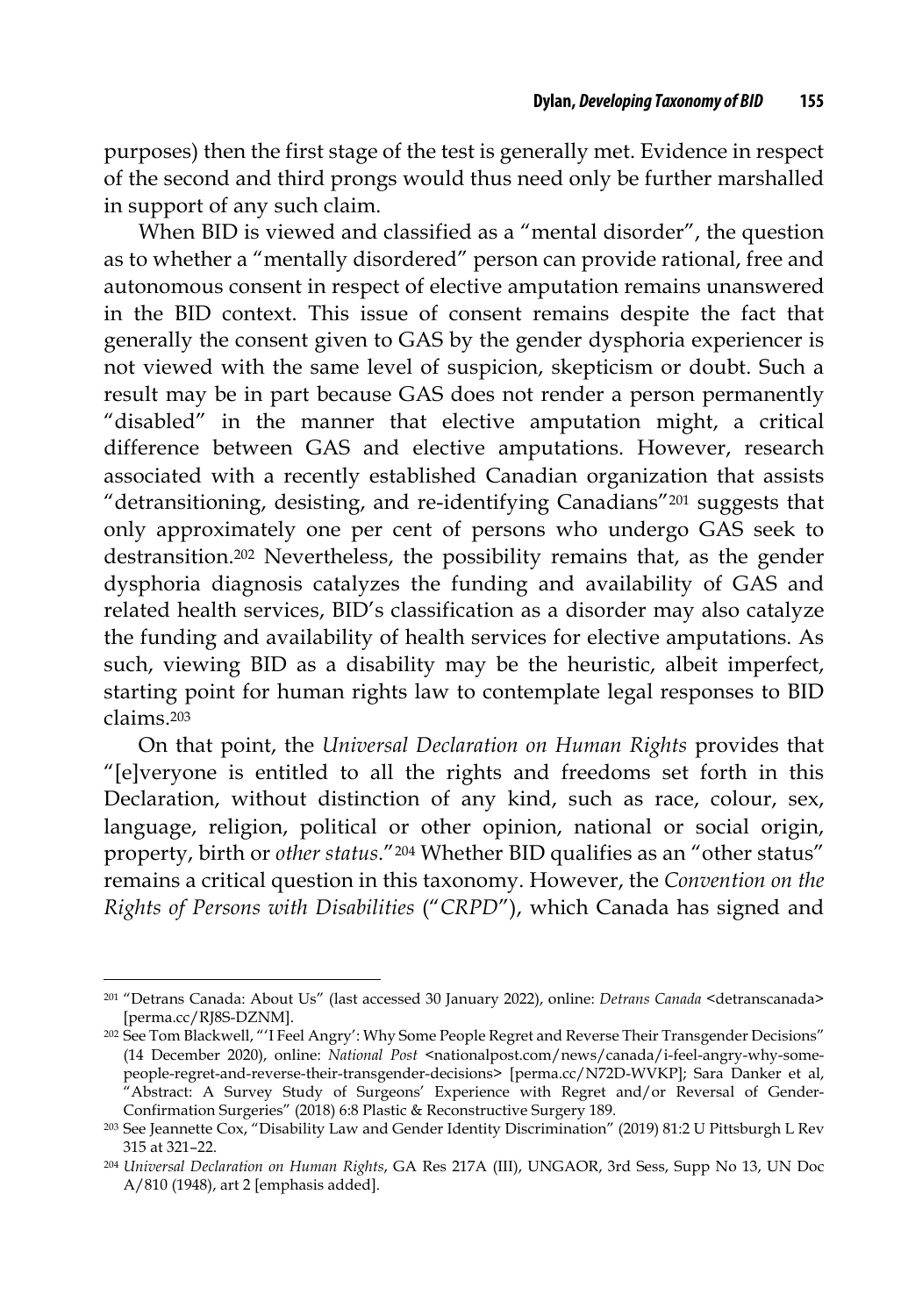ratified,205 provides limited guidance towards answering this critical question. In article 25, the *CRPD* provides that:

State Parties recognize that persons with disabilities have the right to the enjoyment of the highest attainable standard of health without discrimination on the basis of disability [and] […] shall take all appropriate measures to ensure access for persons with disabilities to health services…In particular, State Parties shall: (a) Provide persons with disabilities with the same range, quality and standard of free or affordable health care and programmes as provided to other persons…(b) Provide those health services needed by persons with disabilities specifically because of their disabilities, including early identification and intervention as appropriate, and services designed to minimize and prevent further disabilities…(d) Require health professionals to provide care of the same quality to persons with disabilities as to others, including on the basis of free and informed consent by, inter alia, raising awareness of the human rights, dignity, autonomy and needs of persons with disabilities through training and the promulgation of ethical standards for public and private health care; (e) Prohibit discrimination against persons with disabilities in the provision of health insurance, and life insurance where such insurance is permitted by national law, which shall be provided in a fair and reasonable manner; [and,] (f) Prevent discriminatory denial of health care or health services or food and fluids on the basis of disability.206

These provisions made in article 25 would seemingly support the BID experiencer's entitlement to appropriate measures and health services for their "disability", much as such measures and health services would be provided to other persons with other cisnormative "disabilities." Article 25(a) might even lend support to the claim that elective amputations are analogous to and thus ought to be similarly viewed and funded as GAS. Article 25(b), in contrast, proves to be of obscure guidance in the BID context.207 Such obscurity arises because elective amputations are generally not seen by the medical community to be appropriate interventions nor as services designed to minimize and prevent further disabilities. Moreover, providing psychological treatment and therapies to treat BID but not providing or funding elective amputations may also not be seen as "minimizing" but as exacerbating the BID "disability."

The classification of BID and the desire for elective amputation as a "mental disorder" therefore ultimately ends up in a vicious cycle. In this cycle, the transabled person or BID experiencer firstly seeks elective amputation to conform to their own body self-image, seen in and of itself as a "disability." The elective amputation which they seek then results in the

<sup>205</sup> *Convention on the Rights of Persons with Disabilities*, 30 March 2007, 3 UNTS 2515 (entered into force 3 May 2008, accession by Canada 11 March 2010) [*CRPD*].

<sup>206</sup> *Ibid*.

<sup>207</sup> *Ibid*.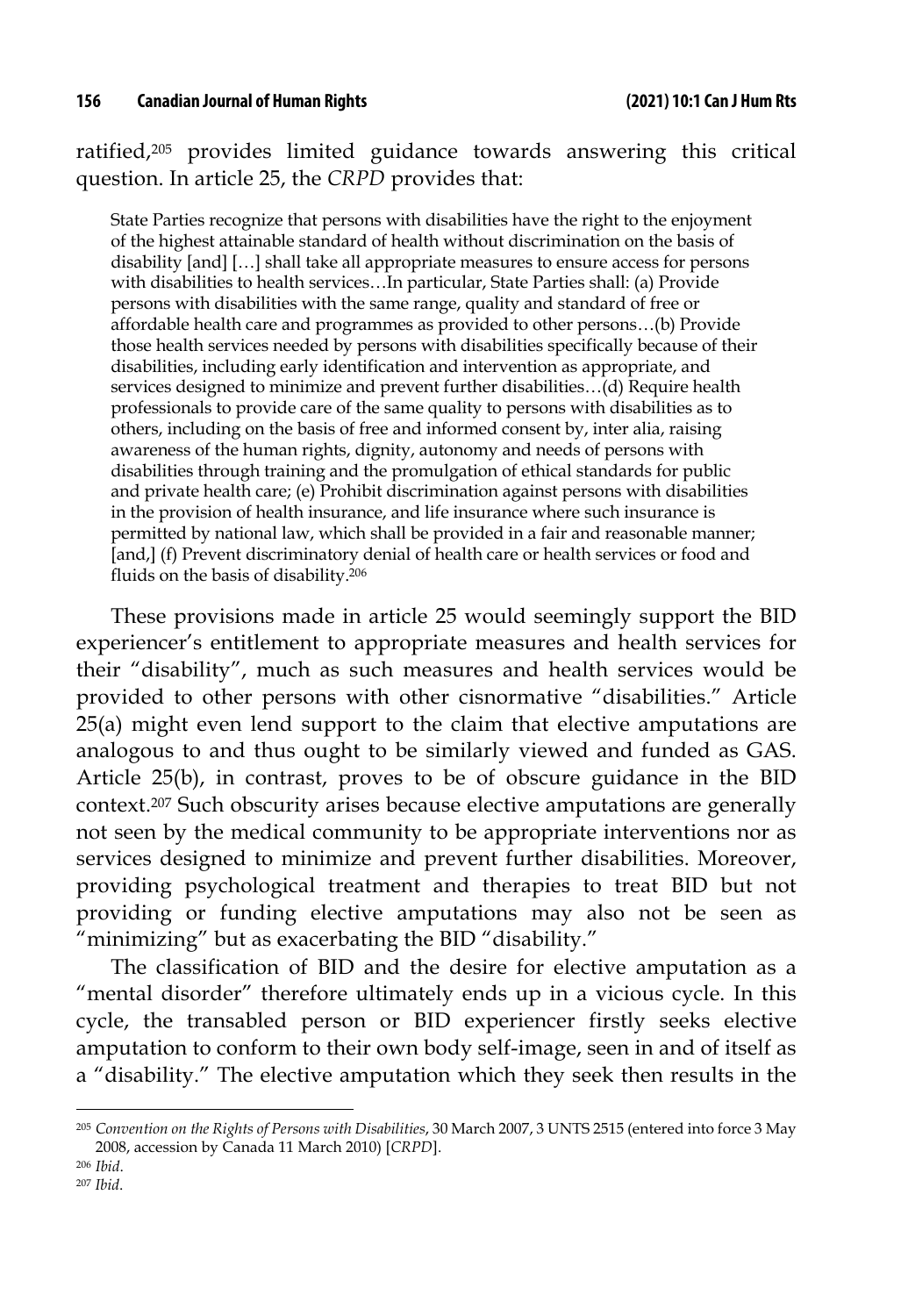person, from ableist and cisnormative perspectives, becoming physically "disabled", a labelling and classification which the BID experiencer perhaps sought to avoid in the first place.208 If the elective amputation is not performed or funded, the BID experiencer remains "disabled" and left feeling incomplete or incongruous with their own identity. Nevertheless, viewing BID as a mental disorder and therefore protectable as a "disability" perhaps remains a merely heuristic starting point for further discussions of BID in Canadian law. Romeo emphasizes the problems of such an approach in the gender dysphoria context:

The result of courts' reliance on the medical model of gender is that those instances of gender nonconformity recognized by the medical establishment are portrayed as real and legitimate – and therefore worthy of at least some legal protections – while other transgressive experiences of gender are viewed as unreal, fraudulent, or illegitimate. Thus, the normative standards to which the medical establishment holds gender nonconforming people in order to access gender-related medical care become mirrored in the recognition of legal rights. The many gender nonconforming people whose experiences do not conform to these norms therefore do not gain the access to legal rights that the medical model of gender affords.209

It is not certain that every BID experiencer or transabled person would seek elective amputation. Thus, while the analysis in the BID context does not provide a perfect solution, it does at least demonstrate that new criteria are needed to understand the legal justifications for supporting those who seek to modify their bodies.210

### **B. Funding Body Integrity Dysphoria Elective Amputations**

In 2000, a physician in Scotland provided elective amputation to a number of his patients and was ultimately prohibited from performing such surgeries.211 No similar incidents have yet occurred in Canada. However, given that GAS is now funded in Canada, some BID experiencers might claim that elective amputations should also be funded. At present, elective amputations are not funded under provincial or territorial health insurance, programs such as OHIP retaining the discretion not to fund such surgeries.212

<sup>208</sup> See Katri, *supra* note 12 at 57 (in the transgender context).

<sup>209</sup> Romeo, *supra* note 199 at 733.

<sup>210</sup> See Bray, *supra* note 26 at 425.

<sup>211</sup> See Davis, *supra* note 18 at 334. See also Barry, *supra* note 112 at 1–3.

<sup>212</sup> See *Irwin Toy Ltd v Quebec (Attorney General)*, [1989] 1 SCR 927 at 993, 58 DLR (4th) 577; Mandlis, *supra*  note 27 at 520.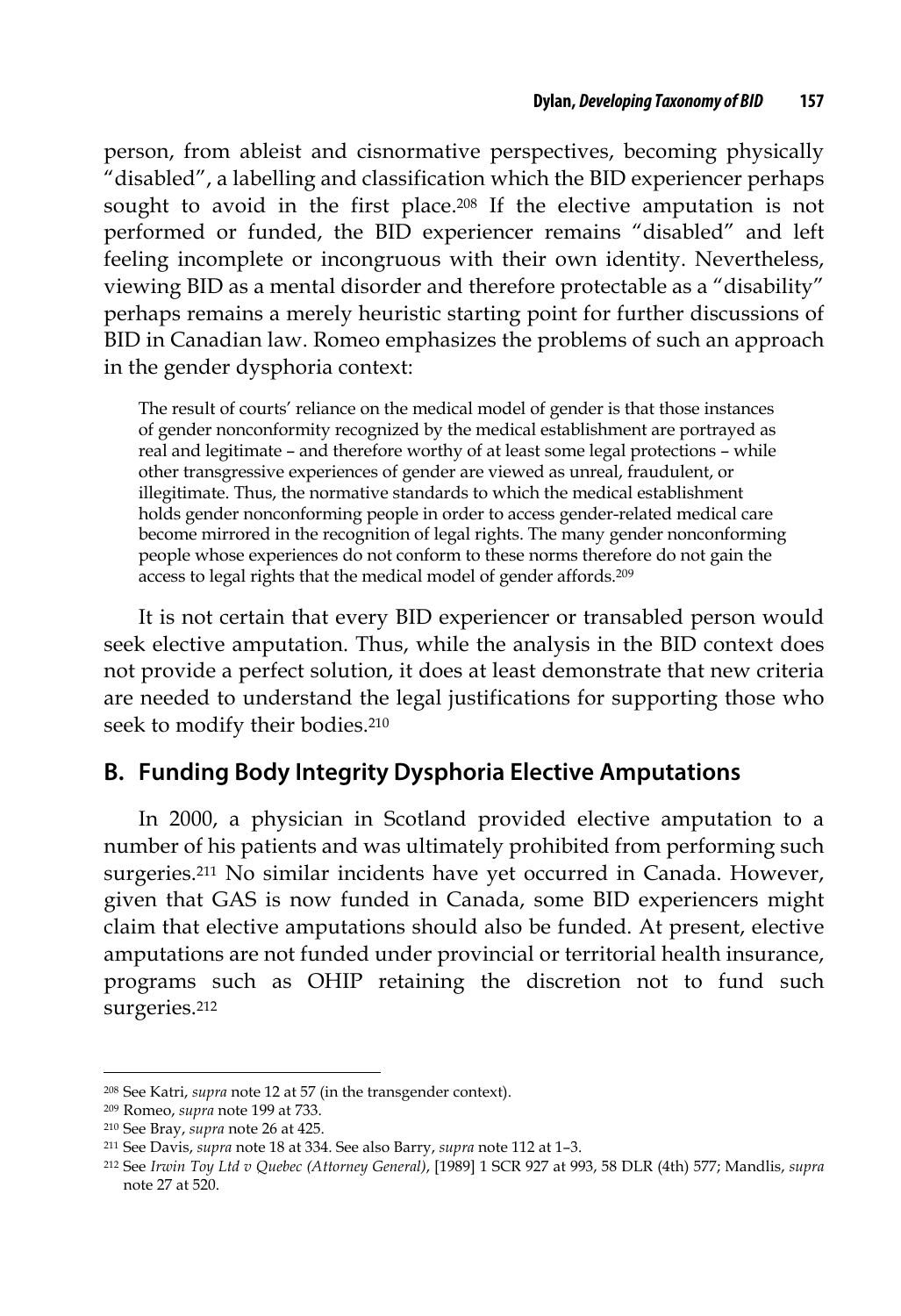Subsection 18(2) of the Ontario *Health Insurance Act* provides that OHIP "may refuse to pay a claim for payment for an insured service provided by a practitioner…if [OHIP] is of the opinion, after consulting with a practitioner who is qualified to provide the same service, that all or part of the service was not therapeutically necessary[; and f]or a service provided by a health facility, if [OHIP] is of the opinion, after consulting with a physician or practitioner, that all or part of the service was not medically or therapeutically necessary."213 Subsection 18(2) makes clear that funding elective amputations remains at the discretion of the provincial government, should such a claim emerge. But, as raised earlier in the discussion on bodily integrity, is the withholding of funding for elective amputations a form of "state-imposed psychological and emotional stress"? According to a 2004 decision of the SCC, the answer appears to be "no."

In *Auton (Guardian ad litem of) v British Columbia (Attorney General),* the SCC held that not all medical services and only essential services are presumptively funded by provincial health insurance plans and, further, that provinces retain the discretion to decide which services to fund and which not to fund. The SCC held that "[t]he legislative scheme does not promise that any Canadian will receive funding for all medically required treatment. All that is conferred is core funding for services provided by medical practitioners, with funding for non-core services left to the province's discretion. Thus, the benefit here claimed – funding for all medically required services – was not provided for by the law".214 *Auton* thus affirms that provincial governments are entitled to allocate health services funding as they see fit. This entitlement means that, given the various ambiguities surrounding BID, the province is well within the ambit of the law to decline funding for elective amputations. Such discretion persists even if the BID experiencer is of the position that such surgery constitutes an essential service. This assertion is not, however, dispositive of the question as to whether Ontario *should* fund elective amputations.

While the analogy between GAS and elective amputations may appear *prima facie* apposite, the outcomes from the procedures are at least somewhat different from one another and may therefore be inappropriate for comparison. GAS does not result in reified physical disability (as seen from an ableist cisnormative perspective) while elective amputation ostensibly does. Additionally, the person who undergoes GAS does not necessarily

<sup>213</sup> *Health Insurance Act*, RSO 1990, c H-6, s 18(2).

<sup>214</sup> *Auton (Guardian ad litem of) v British Columbia (Attorney General)*, 2004 SCC 78 at para 35 [*Auton*].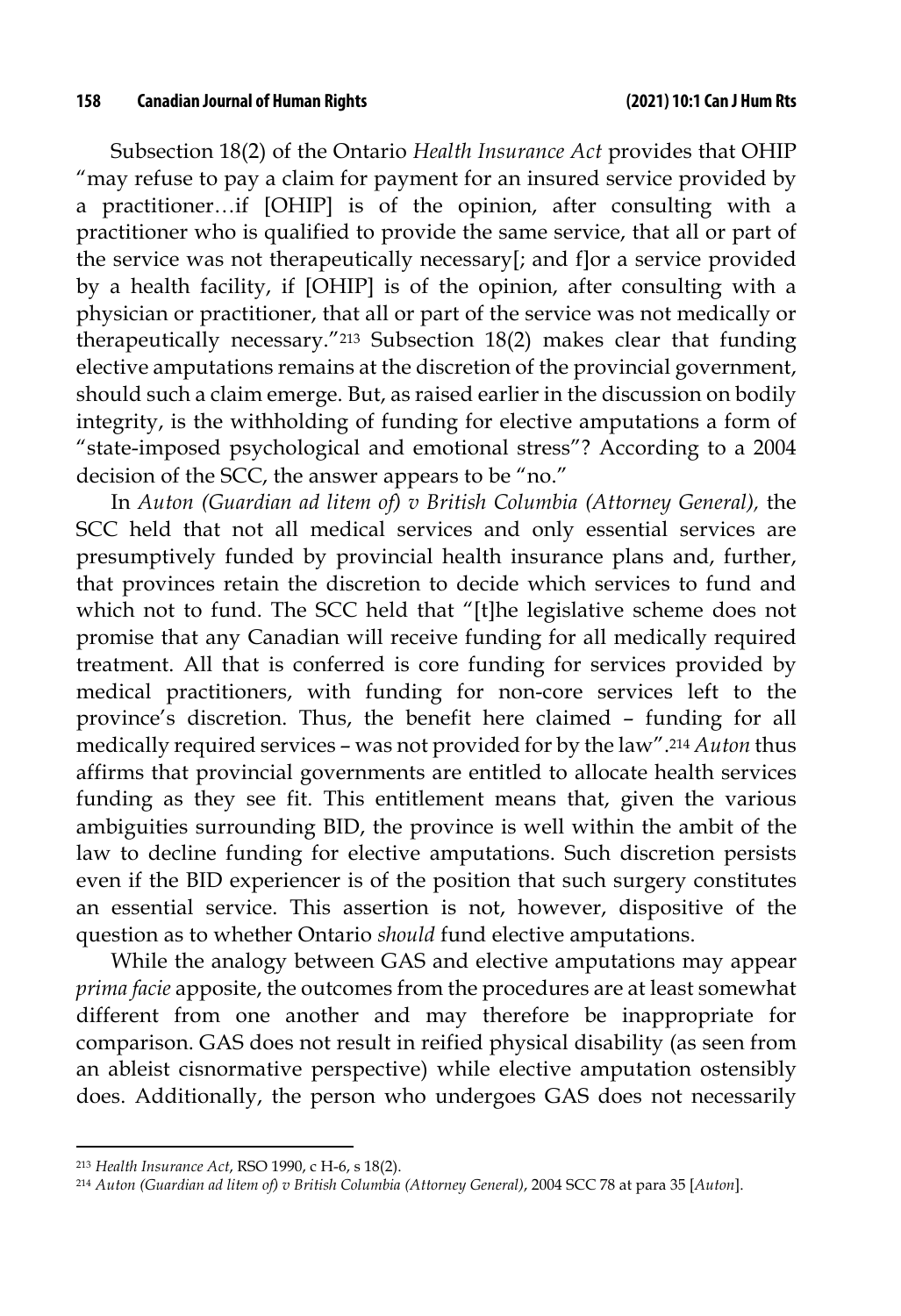become "disabled" or dependent on social assistance the way the BID experiencer might after an elective amputation.215 That said, if Canada and its provinces and territories seek to create an inclusive society, does denying elective amputations to BID experiencers not reinforce patriarchal, heteronormative, ableist and cisnormative notions of experience, identity, and human existence? The answer appears to be "yes."

Elective amputations might, however, be funded by OHIP on the basis of economies of scale. For example, OHIP covered 203 GAS in the 2016-17 fiscal year, up from 158 and 154 in the two previous years.216 The American Society of Plastic Surgeons reported 3,200 GAS surgeries in 2016, the first time that an annual number has been provided.217 Given the rarity of the BID experience, relative to GAS at least, the proverbial floodgates will not open if elective amputations were funded.

Furthermore, the current Ontario regime respecting GAS may offer some practical guidance as to how elective amputations might be funded. In accordance with the standards established by WPATH, Ontario funds two types of GAS: genital and chest. To qualify for funding under either category, a GAS applicant must: (a) be assessed and recommended for surgery by either one or two healthcare providers (e.g. a qualified doctor, nurse practitioner, registered nurse, psychologist or registered social worker); (b) have a referral for surgery completed and submitted to the Ministry of Health and Long-Term Care by a physician or nurse practitioner; and, (c) have the surgery approved by the Ministry of Health and Long-Term Care before the surgery takes place.218

To be approved for genital surgery, a GAS applicant must provide: two assessments recommending surgery (one must be from a doctor or nurse practitioner and the other from a qualified doctor, nurse practitioner,

<sup>215</sup> See S E James et al, "The Report of the 2015 U.S. Transgender Survey" (2016) at 56, online (pdf): *Washington, DC: National Center for Transgender Equality*  <transequality.org/sites/default/files/docs/usts/USTS-Full-Report-Dec17.pdf> [perma.cc/X7T5- JE54] (many transgendered persons still experience violence and poverty).

<sup>216</sup> See Kelly Grant, "Toronto Hospital to Become Second in Canada Offering Genital-reconstruction Surgery" (22 June 2017), online: *Globe and Mail* <theglobeandmail.com/news/national/torontohospital-to-become-second-in-canada-offering-genital-reconstruction-surgery/article35441753/> [perma.cc/S69V-NTAB].

<sup>217</sup> See "First Ever Data on Number of Gender Confirmation Surgeries" (last accessed 22 January 2022), online: *American* Society of Plastic Surgeons <asps.multimedianewsroom.com/index.php/2017/05/22/first-ever-data-on-number-of-gender-confirmationsurgeries/> [perma.cc/32Zl-C9Q2].

<sup>218</sup> See "Gender Confirming Surgery" (9 March 2016), online: *Government of Ontario* <ontario.ca/page/gender-confirming-surgery> [perma.cc/Z48M-MWBY] [Government of Ontario, "GAS"].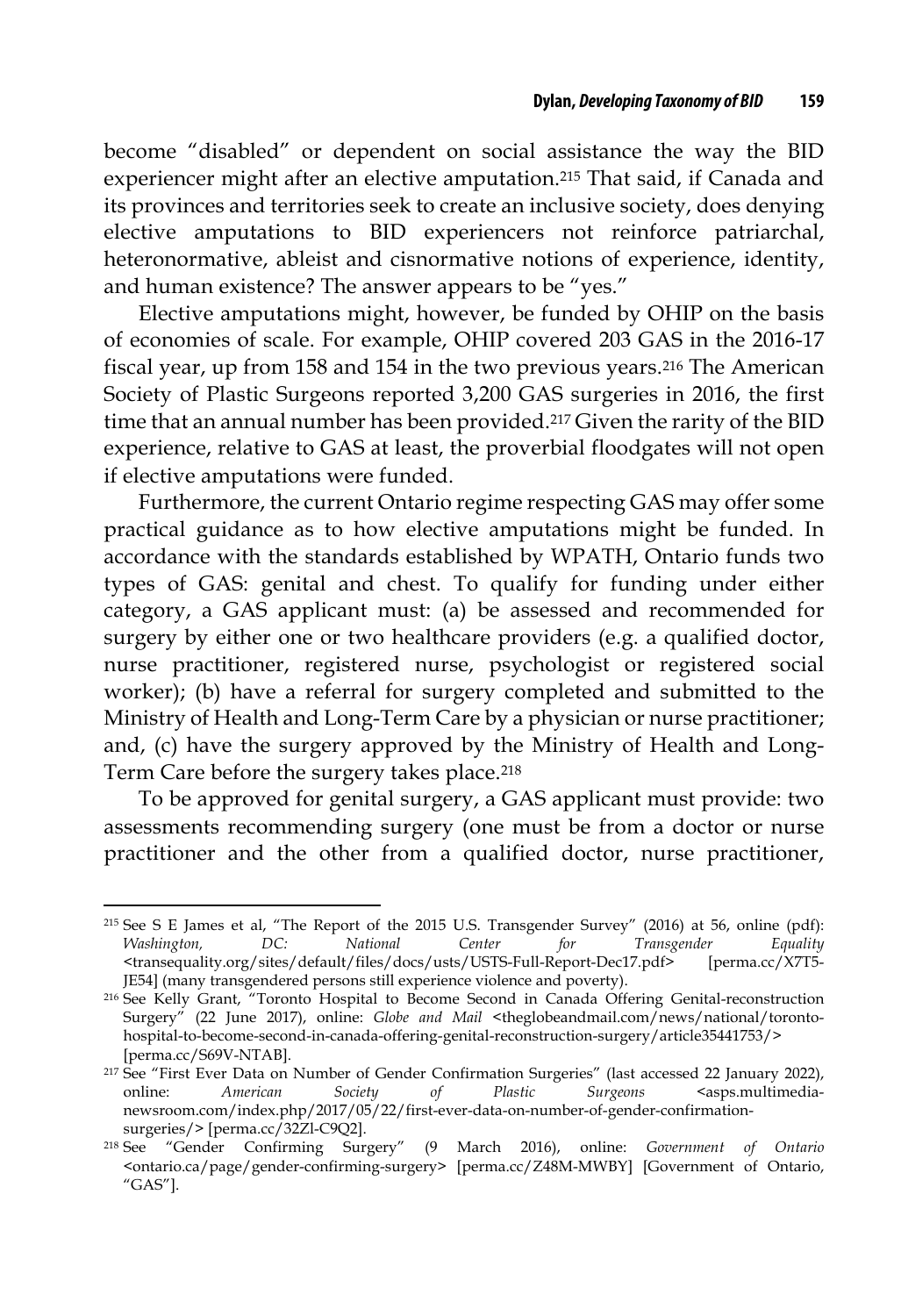registered nurse, psychologist or registered social worker), and both assessments must confirm that the GAS applicant: (a) has a diagnosis of persistent gender dysphoria; (b) has completed 12 continuous months of hormone therapy (unless hormones are not recommended); and (c) have lived 12 continuous months in the gender role they identify with.219 The Ontario government states that, if the applicant obtains GAS surgery before obtaining Ministry approval, the cost of the surgery will not be covered.220

To be approved for chest surgery, a GAS applicant must provide: one assessment recommending surgery from a qualified doctor or nurse practitioner, confirming that the GAS applicant has (a) a diagnosis of persistent gender dysphoria and (b) has completed 12 months of continuous hormone therapy with no breast enlargement (unless hormones are not recommended) if the GAS applicant is breast augmentation.221

Perhaps similar requirements could be placed on the BID experiencer before elective amputations would be funded under provincial or territorial health insurance. First, BID experiencers or transabled persons seeking elective amputation would need to present two assessments recommending surgery, one from a doctor or nurse practitioner and the other from a qualified doctor, nurse practitioner, registered nurse, psychologist or registered social worker. These assessments would need to confirm that the elective amputation applicant: (a) has a diagnosis of persistent BID; (b) has completed 12 continuous months of counselling or therapy; and (c) has lived 12 continuous months at the level of physical ability they identify with or in conformity with their own body image. An obvious problem with such a regime in the BID context might be obtaining the referrals for elective amputation.

Another more significant problem would be finding physicians or surgeons willing to perform the procedure.<sup>222</sup> By funding elective amputations, however, the BID experience might come to be normalized or regularized in the medical community. In the absence of any proactive steps being taken by a province, a slim possibility remains that denying funding

<sup>219</sup> See *ibid.*

<sup>220</sup> See *ibid. S*ee e.g. *CM v Ontario (Health Insurance Plan)*, 2015 CanLII 2414 (ON HSARB); *BJP v Ontario (Health Insurance Plan)*, 2015 CanLII 61761 (ON HSARB).

<sup>221</sup> See Government of Ontario, "GAS", *supra* note 218*.*

<sup>222</sup> See House of Commons, Standing Committee on LGTBQ2S Health in Canada, *Trans Surgery Briefing Note* by Kate Greenaway & Emery Potter, 42-1, No 28 at 2 (June 2019), online (pdf): <ourcommons.ca/Content/Committee/421/HESA/Brief/BR10451781/brexternal/WomensCollegeHospital-e.pdf> [perma.cc/46J3-FC4F] (locating Canadian GAS surgeons or

practitioners is also difficult).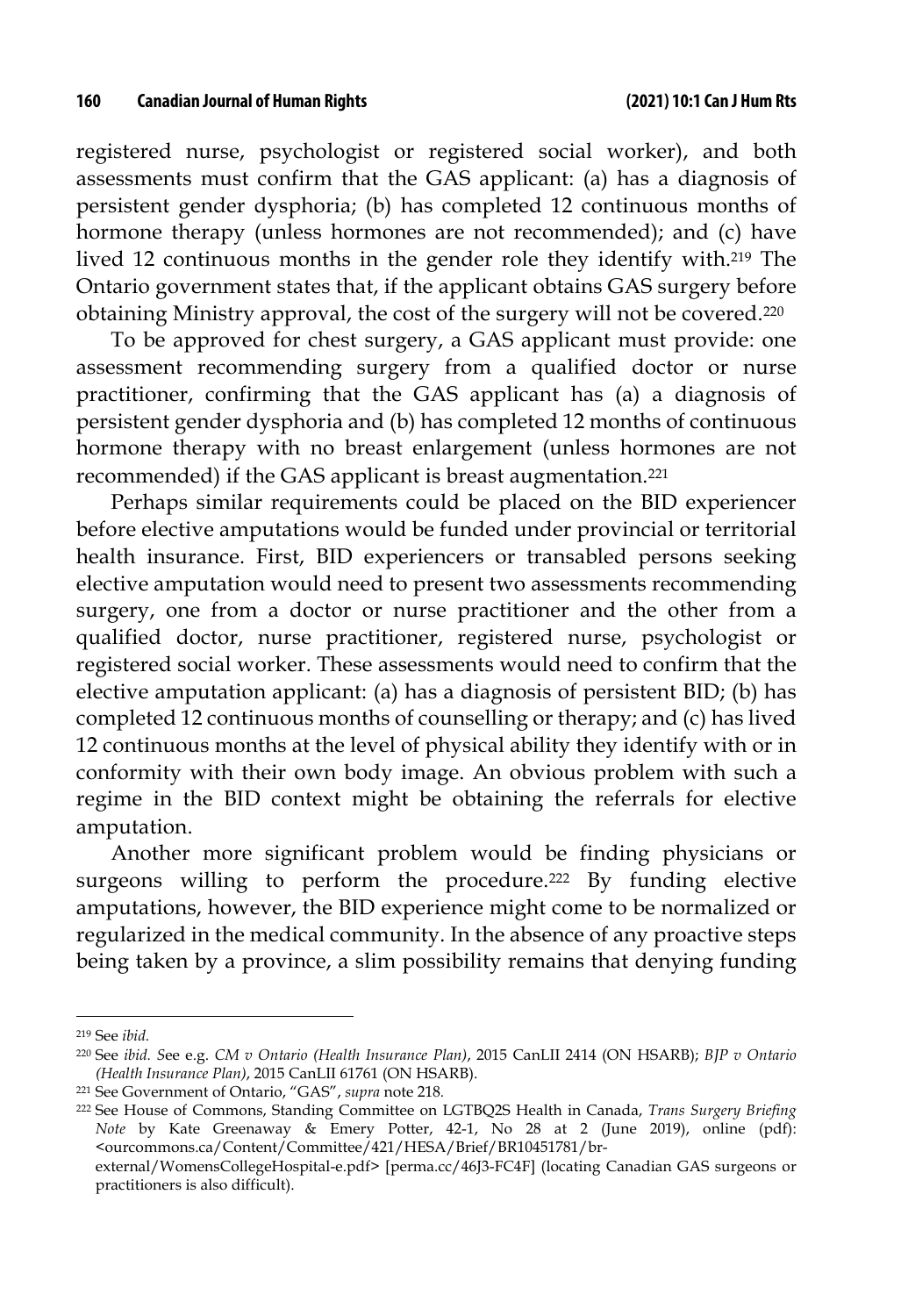for elective amputation is discriminatory and that perhaps the only way a dispositive answer to this question will be given is via adjudication. Whether BID should be an enumerated ground under the Ontario *Code* is similarly tenuous.

#### **C. Enumerating Body Integrity Dysphoria as a Protected Ground**

Given that BID is a rare, complex and inchoately understood phenomenon, it might, from an ableist and cisnormative perspective, be seen as premature to provide protection for it as an enumerated ground in human rights codes. However, factors exist that suggest there may be no harm in recognizing bodily integrity identity and expression as distinctly enumerated grounds. Such factors include the small number of people who experience BID, the relatively small number of elective amputations that would be performed and the general desire to create and foster an inclusive society in which every member can realize and achieve their potential without barriers.

WPATH states that gender dysphoria is "discomfort or distress that is caused by a discrepancy between a person's gender identity and that person's sex assigned at birth (and the associated gender role and/or primary and secondary sex characteristics)".223 As we have seen, BID shares similar characteristics: there is discomfort or distress caused by a discrepancy between the BID experiencer's bodily identity and the body they were born with. The similarities are ontologically not that far off.

If then, the BID experiencer – generally speaking, a transabled person – experiences a discrepancy between their identity and their ability assigned at birth, should they not be free to undergo an elective amputation funded by the province or territory? The answer to this question perhaps ultimately depends on how one differentiates or chooses to differentiate gender dysphoria and BID. But the common law, with its canon of *stare decisis*, would seem to lend much support to viewing BID similarly to gender dysphoria and further to protecting at law a person's bodily integrity identity and expression in similar fashion as well.

In *XY v Ontario*, the Ontario Human Rights Tribunal ("Tribunal") held that Ontarians are free to choose which gender, if any, to identify with on Ontario birth certificates *prior* to undergoing GAS and that to hold otherwise

<sup>223</sup> The World Professional Association for Transgender Health, *supra* note 13 at 5.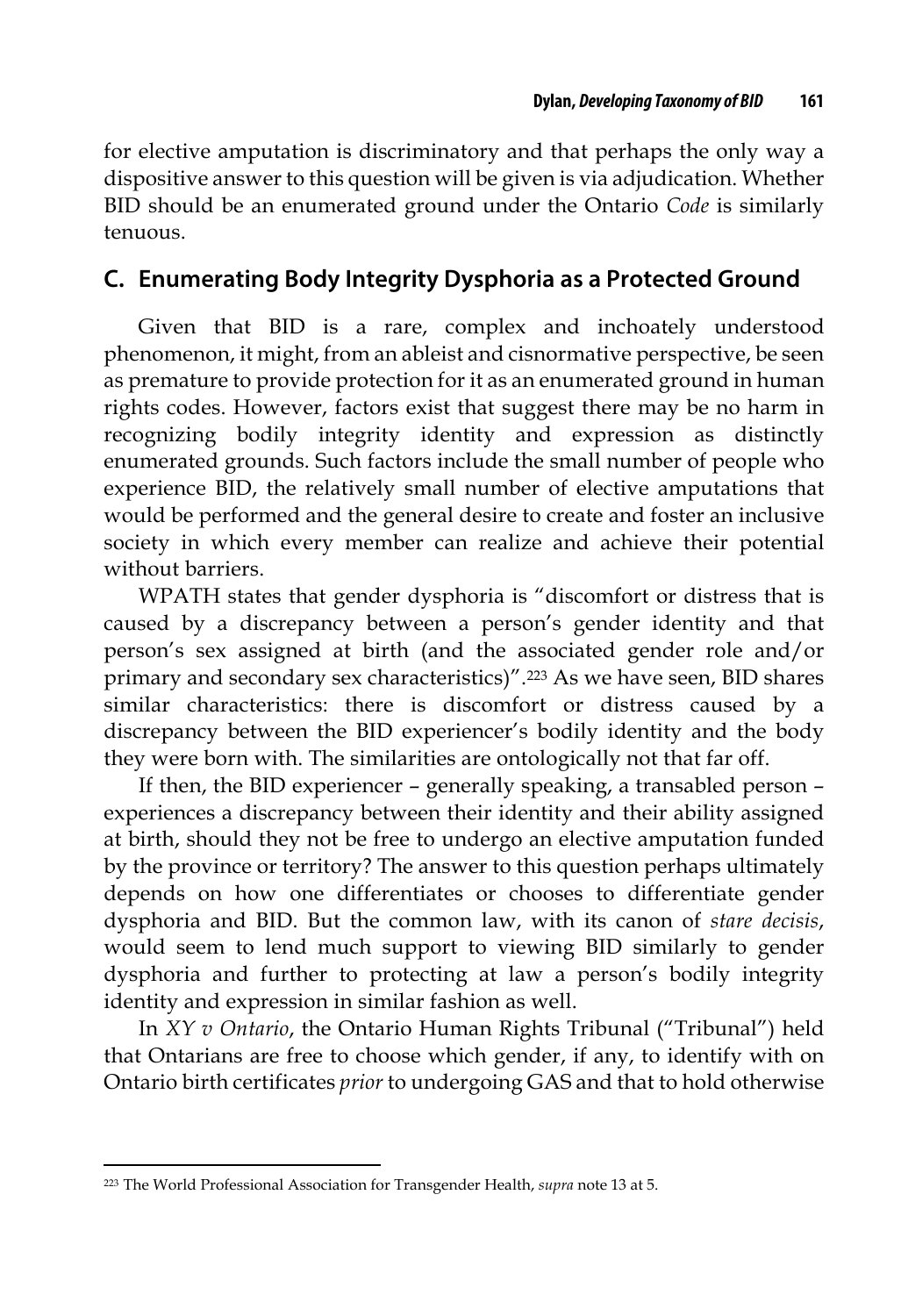would be discriminatory. The Tribunal held regarding the *Vital Statistics Act ("VSA*") that:

[T]he legislative scheme conveys the message to the community at large that a transgendered person's gender identity is not "legitimate" in and of itself. Section 36 of the [*VSA*] in particular perpetuates disadvantage and prejudice against transgendered persons because it gives force to the prejudicial notion that transgendered people are not entitled to have their gender recognized unless they surgically alter their bodies. The message conveyed is that a transgendered person's gender identity only becomes valid and deserving of recognition if she surgically alters her body through "transsexual surgery". This reinforces the prejudicial view in society that, unless and until a transgendered person has "transsexual surgery", we as a society are entitled to disregard their felt and expressed gender identity and treat them as if they are "really" the sex assigned at birth. After all, if the law says that a transgendered woman is not "female" until she has had and proved that she has had "transsexual surgery", how can we expect more from citizens at large? In this way, the legislative requirement for "transsexual surgery" in s 36 of the [*VSA*].224

By analogy to the Tribunal's reasoning, a person should be free in Ontario to identify as a cisnormatively "disabled" person if that is how to they chose to identify *prior* to undergoing an elective or self-induced amputation. In other words, to say that transabled people are *not* entitled to have their bodily image recognized unless they surgically alter their bodies or that their bodily identity only becomes valid and deserving of recognition if they surgically alter their body through surgery would seem as similarly arbitrary and even discriminatory as it does in the transgender context.225 Furthermore, to not view a person in the way *they wish* to be viewed would similarly seem to "reinforce the prejudicial view in society that, unless and until a transabled person has [surgery], we as a society are entitled to disregard their felt and expressed bodily integrity identity and treat them as if they are 'really' the person with the body they were born with."226 To say that these principles apply in the gender dysphoria context and not in the BID context would again appear to be arbitrary and possibly indefensible. As Bray states, "[t]he growing acceptance by the medical community of the need for some transsexuals to modify is testament to the empowerment possible in the sphere of bodily integrity. Yet transsexuals are just one group among many who can suffer the experience of wrong embodiment".227

In 2020, Chief Justice Richard Wagner stated with respect to the *Charter*  that "[w]hen the Court eventually faces a question touching on transgender

<sup>224</sup> *XY*, *supra* note 4 at para 172.

<sup>225</sup> See *ibid*.

<sup>226</sup> *Ibid*.

<sup>227</sup> Bray, *supra* note 26 at 435.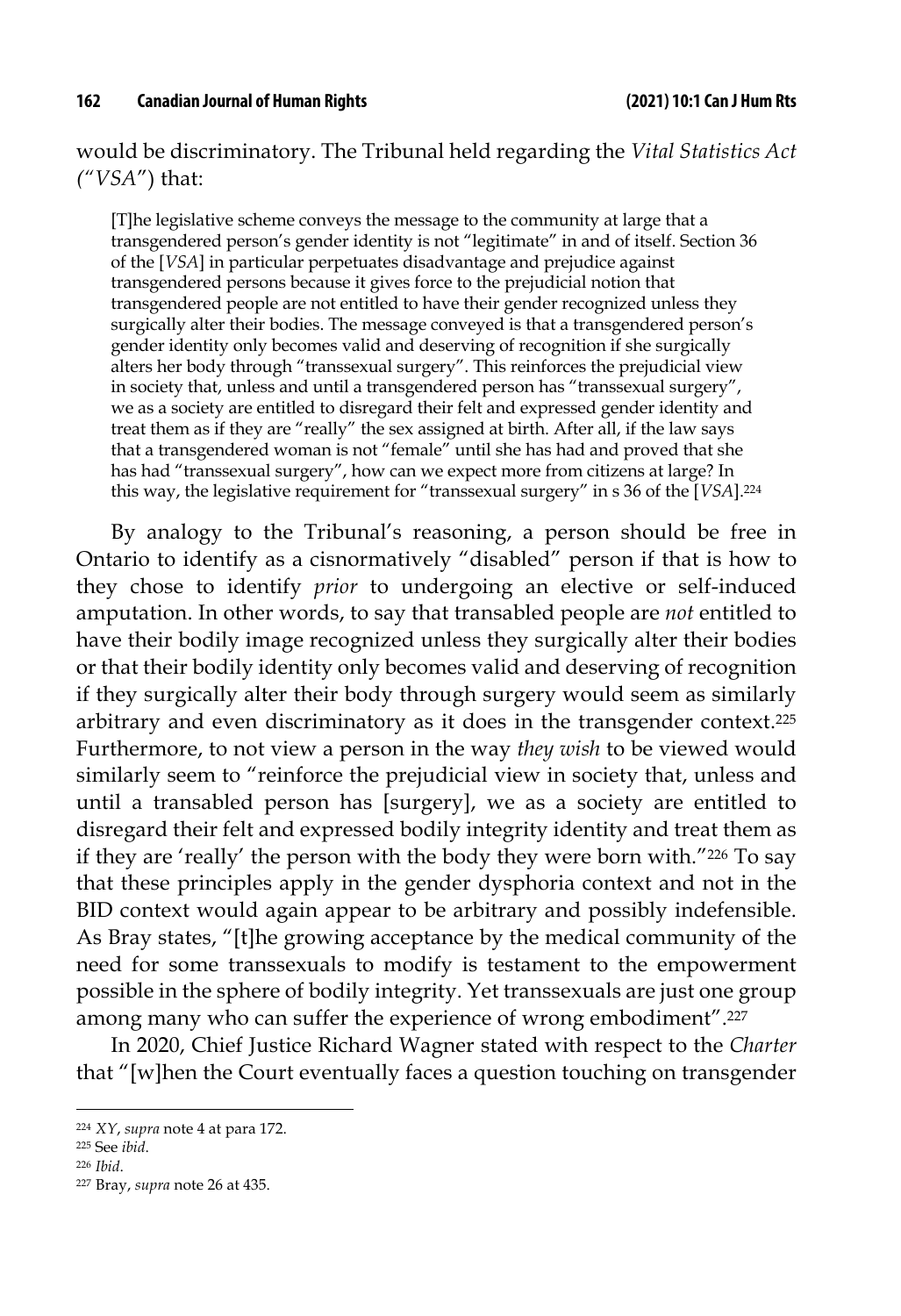identity…[the]…propositions…that identity is not fixed, but changing, and that identity is not innate, but contextual [will provide essential frames of reference]".228 Chief Justice Wagner also added that "[i]n addition to being shaped by context, identity is an inescapable part of how we see the world. It shapes our perspective. Identity is who we are and where we are coming from. It is fundamental to how we make sense of the world. This is as true of those who are subject to laws as it is of those who make and adjudicate them."229 Identity is thus fundamental to the Canadian legal system.

If so, then it seems that it would not be inappropriate to view BID and bodily integrity identity expression as its own enumerated ground under human rights codes, given that the BID experience portends multiple opportunities for discrimination. Finally, analogous grounds in *Charter*related equality jurisprudence describe personal characteristics that are either immutable (characteristics that people cannot change) or constructively immutable (characteristics that are changeable only at unacceptable cost to personal identity).230 *Charter* section 15 analyses might identify BID experiencers as an analogous group for analytic purposes, but such questions are beyond the scope of this article.231

## **VII. Conclusion**

In 2016, Eric Hoskins (former Ontario Minister of Health) stated that "[e]very Ontarian has the *right* to be who they are".232 If true then, from an ontological legal perspective, the BID experience ought to be viewed as a humanly authentic form and expression of identity that expresses one's legal *right* to be who they are. However, pathologizing BID as a mental disorder, much like gender dysphoria has been pathologized, medicalizes the experience of bodily integrity, identity and expression. This phenomena ultimately denies the BID experiencer that expression, identity and some form of legal personhood.233 Nevertheless, viewing the BID experience as a "mental disorder" and therefore a "disability" may provide the heuristic

<sup>228</sup> Wagner, *supra* note 163 at 49.

<sup>229</sup> *Ibid* at 52 [citations omitted].

<sup>230</sup> See "Section 15 – Equality Rights" (last modified 1 September 2021), online: *Department of Justice* <justice.gc.ca/eng/csj-sjc/rfc-dlc/ccrf-ccdl/check/art15> [perma.cc/2VQR-4KR8].

<sup>231</sup> See Wagner, *supra* note 164. See also Jonathan Penney, "A Constitution for the Disabled or a Disabled Constitution - Toward a New Approach to Disability for the Purposes of Section 15(1)" (2002) 1:1 JL & Equality 83.

<sup>232</sup> Government of Ontario, "Improving", *supra* note 10. See CBC, "Expands", *supra* note 10.

<sup>233</sup> See Maria Elisa Castro-Peraza et al, "Gender Identity: The Human Right of Depathologization" (2019) 16:6 Intl J Environmental Research & Public Health 978.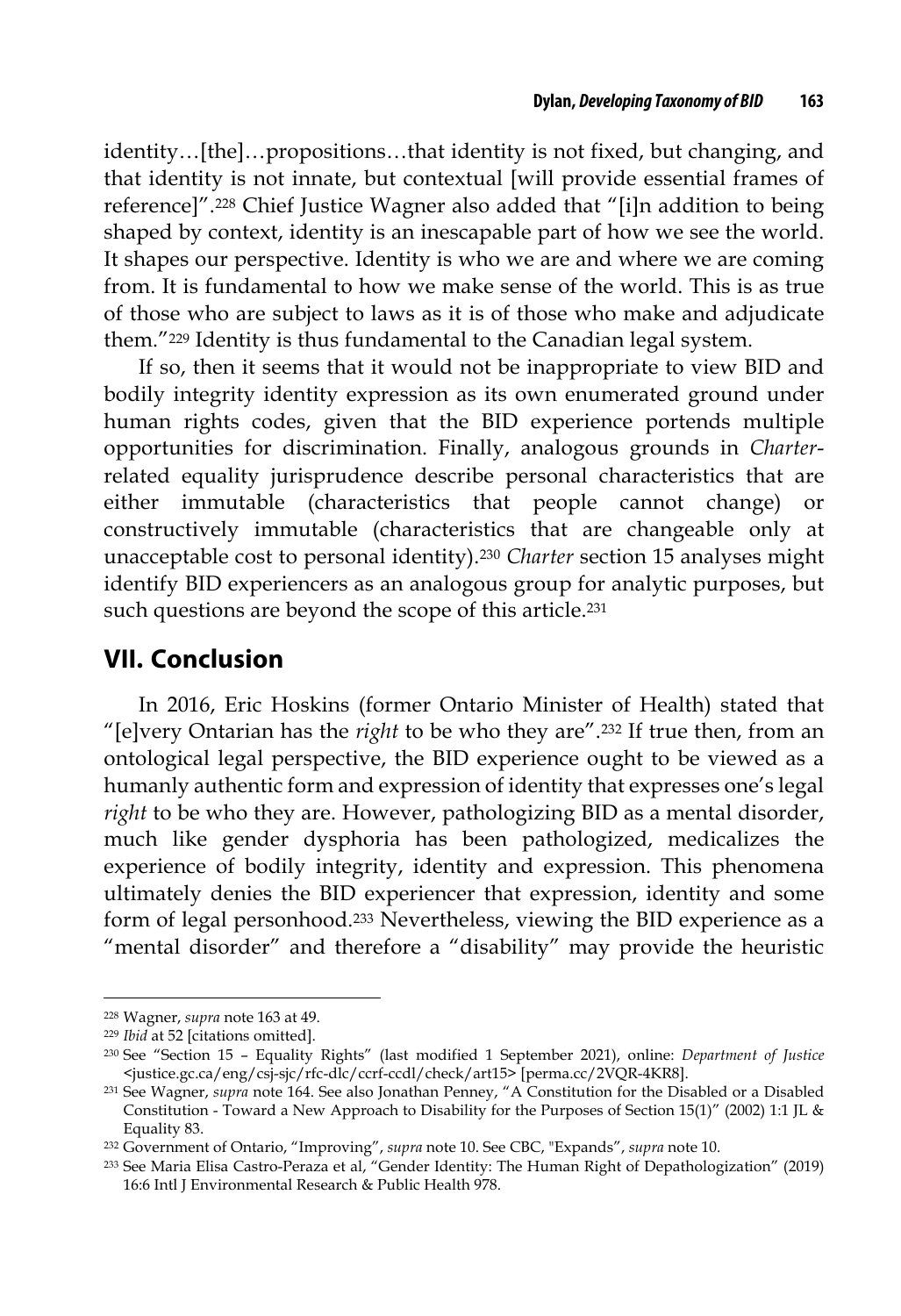starting point for the reification of the BID experience into just and progressive tangible policy and human rights responses.234 Elective amputations might then even come to be seen in social and medical discourses as justifiable in the context of an "identity disorder" or "disability."235 Such an assertion, however, is not meant to denigrate practical and legal understandings of disability nor to assert that disabled individuals are justified in viewing the BID experience as somehow "inauthentic."236 As Baril writes:

Anti-ableist activists' sense of entitlement to define disability, combined with their cisnormativity as cisdisabled individuals, provides justification for refusing transabled people's right to self-definition. From a cisnormative perspective, transabled people are always at fault. If they do not transition, they are excluded from the category of 'disabled person' and, if they do transition, are considered frauds.237

It is important to note that there is no equivalent to the WPATH for BID which might provide advocacy, policy and legal guidance on the interrelated issues respecting elective amputations and the BID experience for BID experiencers. Many BID experiencers must advocate for themselves in isolation with the fear of being stigmatized in a society that still largely demands conformity to white, male, heteronormative, ableist and cisnormative ideals.238

Additionally, one study has placed the GAS market size at \$319 million USD in 2019, indicating its increased normalization or regularization in the medical field and society.239 Thus, from an ontological and legal perspective, efforts to make Canadian society more inclusive and to promote full and active social participation and social justice should be welcomed. Such efforts are especially valuable when they thwart the continued assimilationist project of mainstream Ontarian and Canadian society. Humans experience positive emotions when our identities are affirmed.240 As Davis writes, "selves and identities are interactive performances, played

<sup>234</sup> See Davis, *supra* note 18 at 335.

<sup>235</sup> Baril & Trevenen, "Exploring", *supra* note 12 at 390.

<sup>236</sup> Baril, "Dare", *supra* note 72 at 695–696.

<sup>237</sup> *Ibid* at 698.

<sup>238</sup> See Davis, *supra* note 18 at 320–21.

<sup>239</sup> See Sumant Ugalmugle & Rupali Swain, "Sex Reassignment Surgery Market Size by Gender Transition (Male to Female {Facial, Breast, Genitals}, Female to Male {Facial, Chest, Genitals}), Industry Analysis Report, Regional Outlook, Application Potential, Price Trends, Competitive Market Share & Forecast, 2020 – 2026" (March 2020), online: *Global Market Insights* <gminsights.com/industry-analysis/sexreassignment-surgery-market> [perma.cc/A3P4-HNF5].

<sup>240</sup> See Davis, *supra* note 18 at 327.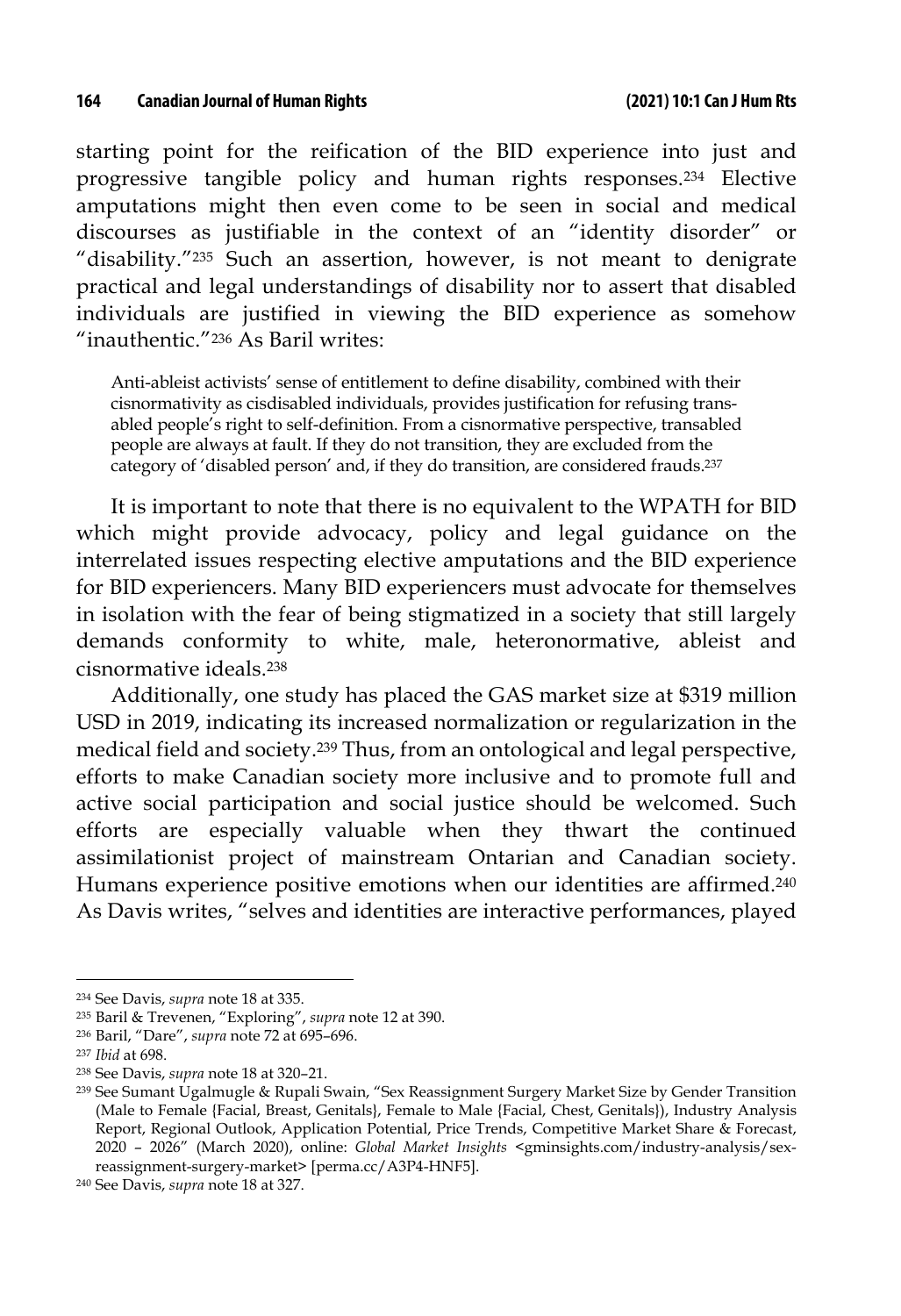out in complex ways".241 BID is a unique experience and should be treated as such.

That said, the comparison between gender dysphoria and BID may seem *prima facie* apposite. However, there may be too many contingent questions which need to be answered in respect of the BID experience in some form or fashion before a dispositive answer can be given as to whether the analogy or comparison is indeed properly made. Even if it is the case that the analogy is appropriate, a number of legal issues persist in how human rights law codes, policies and responses by tribunals involving BID claims might be fashioned.242 In some ways, another vicious cycle exists. Until policy responses are fashioned by the OHRC, courts or other entities, questions posed by the BID experience will remain unanswered. That said, OHRC policies are not panaceas and the ones fashioned in respect of gender identity and expression were not without controversy.243 Nevertheless, by leaving such questions unanswered, the additional question of how to legally navigate the BID experience will be left somewhat of a mystery. Given this reality, some may find it premature to suggest that bodily integrity identity and expression should be an enumerated ground under human rights legislation and, further, that elective amputations should be publicly funded. If that is the case, then such sexist, classist, ageist, racist and heteronormative biases need to be examined and denounced.244

Consent given by the BID experiencer to elective amputation remains the biggest legal obstacle to overcome in the taxonomy of issues presented here. The second biggest obstacle to be overcome appears to be the medical community's unwillingness to perform elective amputations as a bona fide therapeutic treatment for the BID experience. Finally, there might be an unwillingness in the BID community to have the BID experience analogized to gender dysphoria and/or gender identity and expression or to become allied with transgender communities (and vice versa).245 Such aversion may persist even though some of the rationales which have normalized GAS might support elective amputations, bodily integrity identity and expression, and BID.

This article has, for these reasons, attempted to reveal the issues implicated by the BID experience and, by an illustrative comparison to

<sup>241</sup> *Ibid* at 327.

<sup>242</sup> See Jongbloed, *supra* note 197 at 207.

<sup>243</sup> See Cossman, *supra* note 14 at 50.

<sup>244</sup> See Baril & Trevenen, "Extreme", *supra* note 44 at 158.

<sup>245</sup> See Baril & Trevenen, "Exploring", *supra* note 12 at 406.